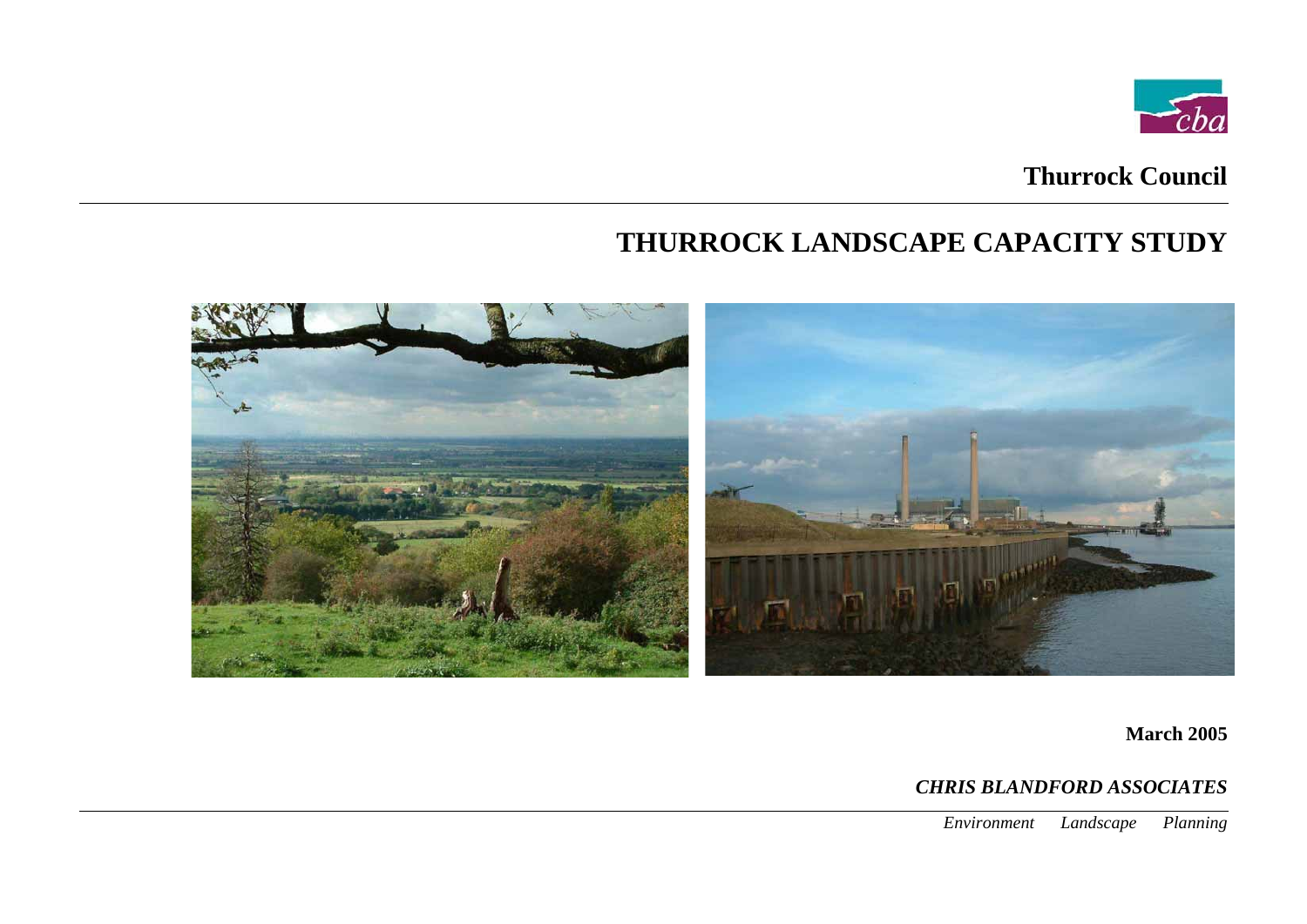# **Thurrock Council**

# **THURROCK LANDSCAPE CAPACITY STUDY**

**March 2005** 

**Approved By: Dominic Watkins**

**Signed:**

**Position: Associate Technical Director**

**Date: 31 March 2005**

*CHRIS BLANDFORD ASSOCIATES*

*Environment Landscape Planning* 11096701R A3 Final Report\_RA\_29-03-05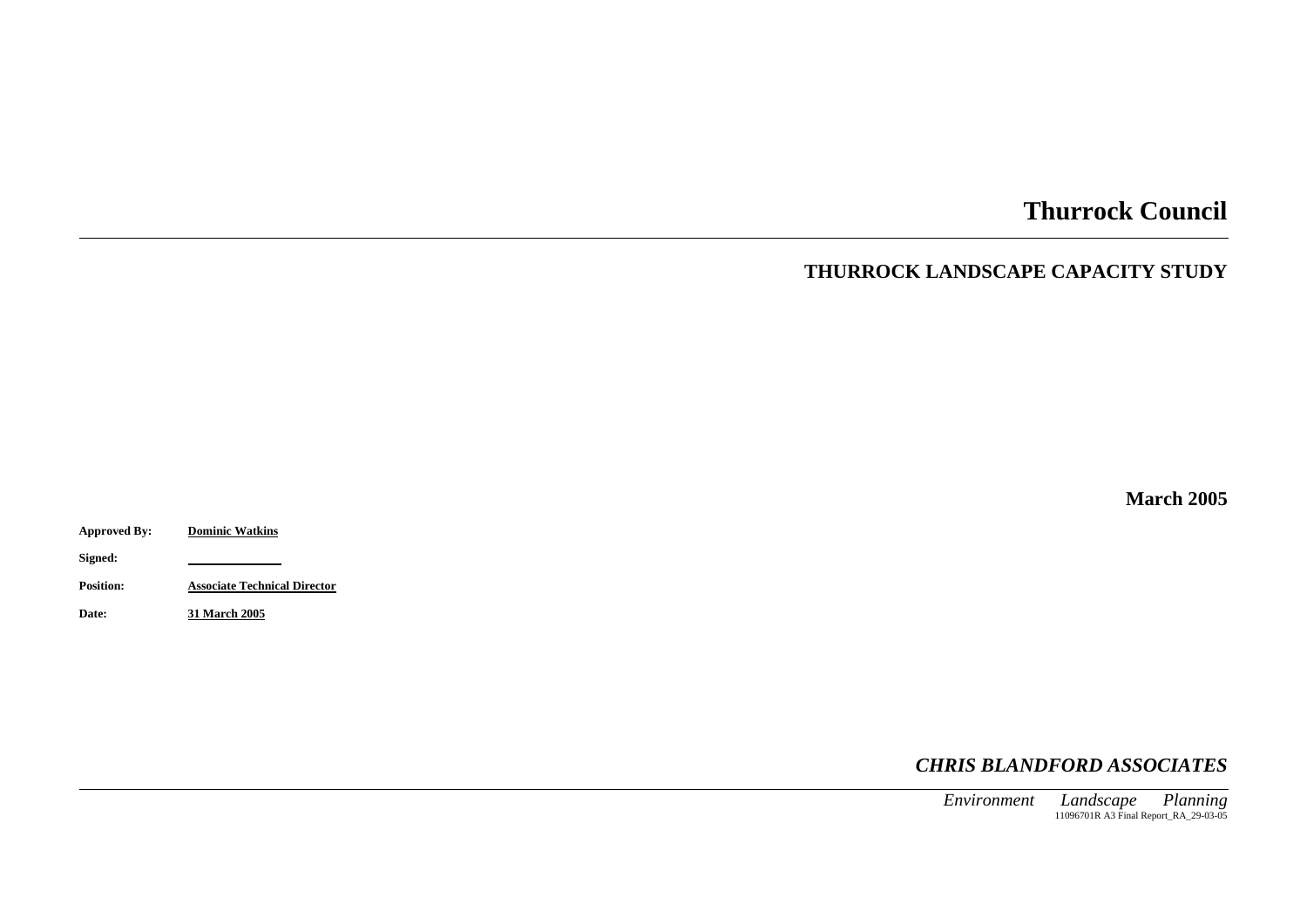# **FIGURES CONTENTS**

- **2.1 Study Area and Context**
- **PREFACE 2.2 Topography and Drainage**
	- **2.3 Simplified Geology**
	-
- **1.1 Study Aims 2.5 Environmental Designations**
- **1.2 Study Context 2.6 Landscape Character Types and Areas**
- **1.3 Definition of Key Terms 3.1 Overall Sensitivity of Landscape Character Areas**
- **1.4 Overview of Study Approach 4.1 Location of Areas of Search**
	- **4.2 Urban Fringe Area 1 Landscape Analysis**
	-
- **2.1 General 4.4 Urban Fringe Area 3 Landscape Analysis**
	-
- **2.3 Forces for Change in the Landscape 5.1 Stanford-le-Hope Settlement Edge Landscape Analysis**
	- **5.2 East Tilbury Settlement Edge Landscape Analysis**
	-
- **3.1 General 5.4 West Horndon Settlement Edge Landscape Analysis**

- **1.0 INTRODUCTION 2.4 Land Cover**
- 
- 
- 
- 
- **2.0 SHAPING OF THE THURROCK LANDSCAPE 4.3 Urban Fringe Area 2 Landscape Analysis**
- 
- **2.2 Physical and Historical Influences on the Landscape 4.5 Urban Fringe Area 4 Landscape Analysis**
- 
- **3.0 CHARACTER AND SENSITIVITY OF THURROCK'S LANDSCAPES 5.3 South Ockendon Settlement Edge Landscape Analysis**
- 
- **3.2 Characterisation and Evaluation Methodology**
- **3.3 Character of the Thurrock Landscape An Overview**
- **3.4 Landscape Character Types**
- **3.5 Landscape Character Areas and Sensitivity to Change**
- **4.0 CAPACITY OF URBAN FRINGE LANDSCAPES**
- **4.1 General**
- **4.2 Definition of Urban Fringe Landscapes**
- **4.3 Areas of Search for Potential Urban Fringe Expansion**
- **4.4 Evaluation Methodology**
- **4.5 Urban Fringe Area 1**
- **4.6 Urban Fringe Area 2**
- **4.7 Urban Fringe Area 3**
- **4.8 Urban Fringe Area 4**

# **5.0 CAPACITY OF SELECTED SETTLEMENT EDGE LANDSCAPES**

- **5.1 General**
- **5.2 Selection of Settlements**
- **5.3 Area of Search for Potential Settlement Edge Expansion 5.4 Evaluation Methodology**
- **5.5 Stanford-le-Hope Settlement Edge Landscapes**
- **5.6 East Tilbury Settlement Edge Landscapes**
- **5.7 South Ockendon Settlement Edge Landscapes**
- **5.8 West Horndon Settlement Edge Landscapes**
- **6.0 SUMMARY AND CONCLUSIONS**
- **6.1 Summary**
- **6.2 Conclusions**
- **6.3 Recommendations for Further Work**

# **APPENDICES**

- **A. LANDSCAPE CAPACITY STUDY BRIEF**
- **B. THAMES GATEWAY SOUTH ESSEX GREEN GRID STRATEGY Consultation Draft –** 11096701R A3 Final Report\_RA\_29-03-05 **Executive Summary**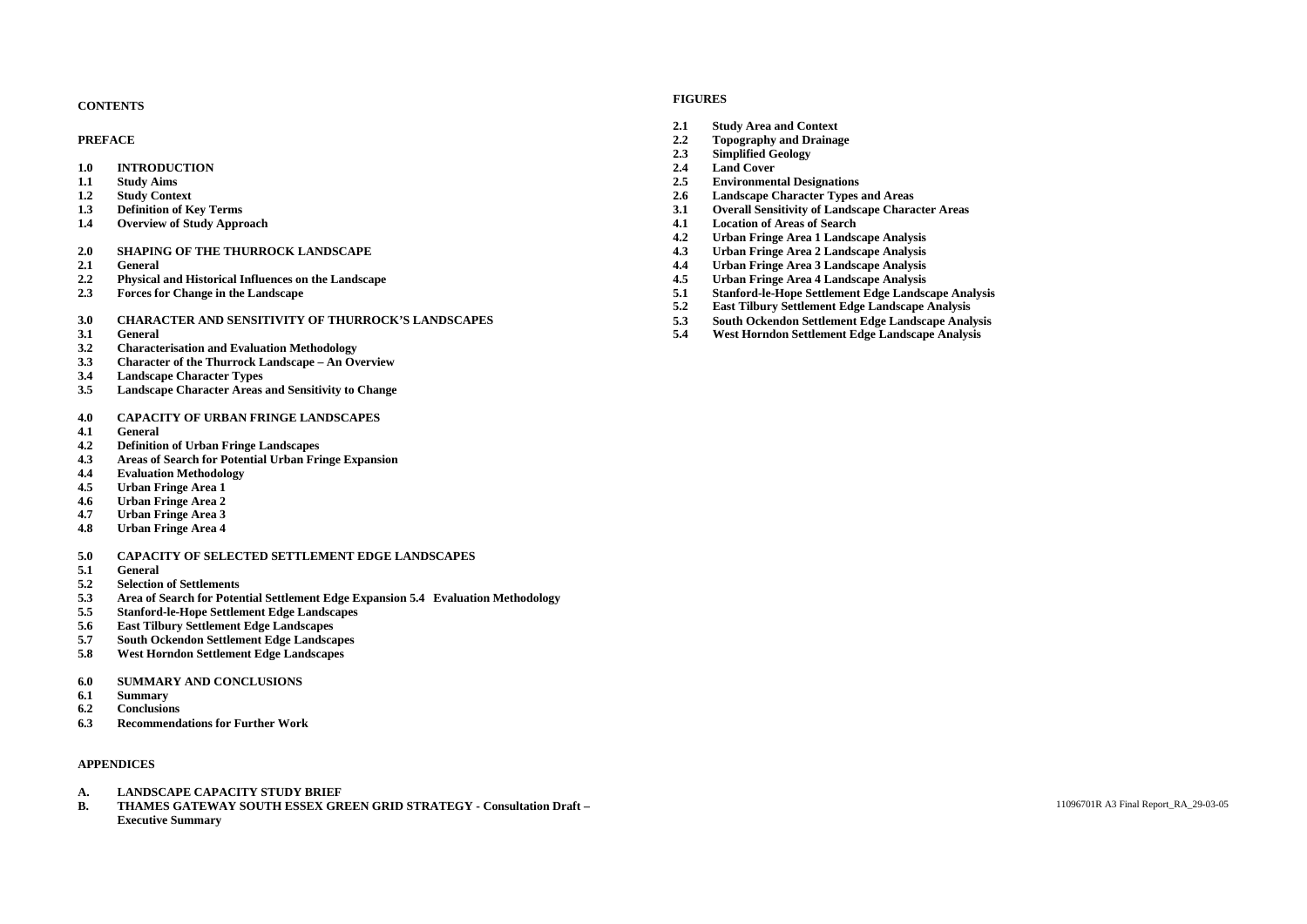# **PREFACE**

Thurrock is a key regeneration area in the East of England. It lies within the Thames Gateway, announced as a key growth area in the Government's Sustainable Communities Plan. In February 2003 the Office of the Deputy Prime Minister announced the establishment of an Urban Development Corporation in Thurrock to drive forward regeneration in the area and the Thurrock UDC became operational from January 2004.

Thurrock Borough Council is a Unitary Authority and published its deposit Unitary Development Plan in March 2003. Thurrock Council suspended work on the UDP and has begun the preparation of Local Development Documents following introduction of the Planning and Compulsory Purchase Act 2004.

With the levels of growth currently proposed in the emerging Regional Guidance for the East of England (RSS14), Thurrock Council considers there is a need to plan ahead and consider the options for growth in order to ensure that development is properly accommodated in the borough in order to provide a pleasant and vibrant environment.

Thurrock Council has commissioned a number of technical studies, the outcomes of which will jointly inform the preparation of the Council's Development Plan and the strategies and implementation plans of the Thurrock Urban Development Corporation.

This Landscape Capacity Study is one of those technical studies. Its purpose is to assess the ability of the landscape to accommodate potential development scenarios. The study tests the sensitivity of the different landscape character areas of the borough to a generalised increase in development and then specifically tests the capacity of the landscape to accommodate various development options around key settlements within the Borough, including urban extensions and development on the urban fringe. The selection of settlements chosen reflects the existing main settlements in the borough and principles of sustainable development, including the sequential approach to location of development and access to key transport centres and other services.

It must be emphasised that this study is not a formal endorsement by Thurrock Council of the forms and scale of development tested nor the need to release any sites from the Green Belt. This study seeks to inform the options and alternatives for development and to assist in the preparation of and sustainability appraisal of the Council's Local Development Documents.

This study should be read and considered in conjunction with the other technical studies and strategies commissioned by the Council, including the Urban Capacity and Infrastructure studies, Open Space Strategy, Flood Risk Assessment and the Green Belt Review.

Thurrock Council January 2005

11096701R A3 Final Report\_RA\_29-03-05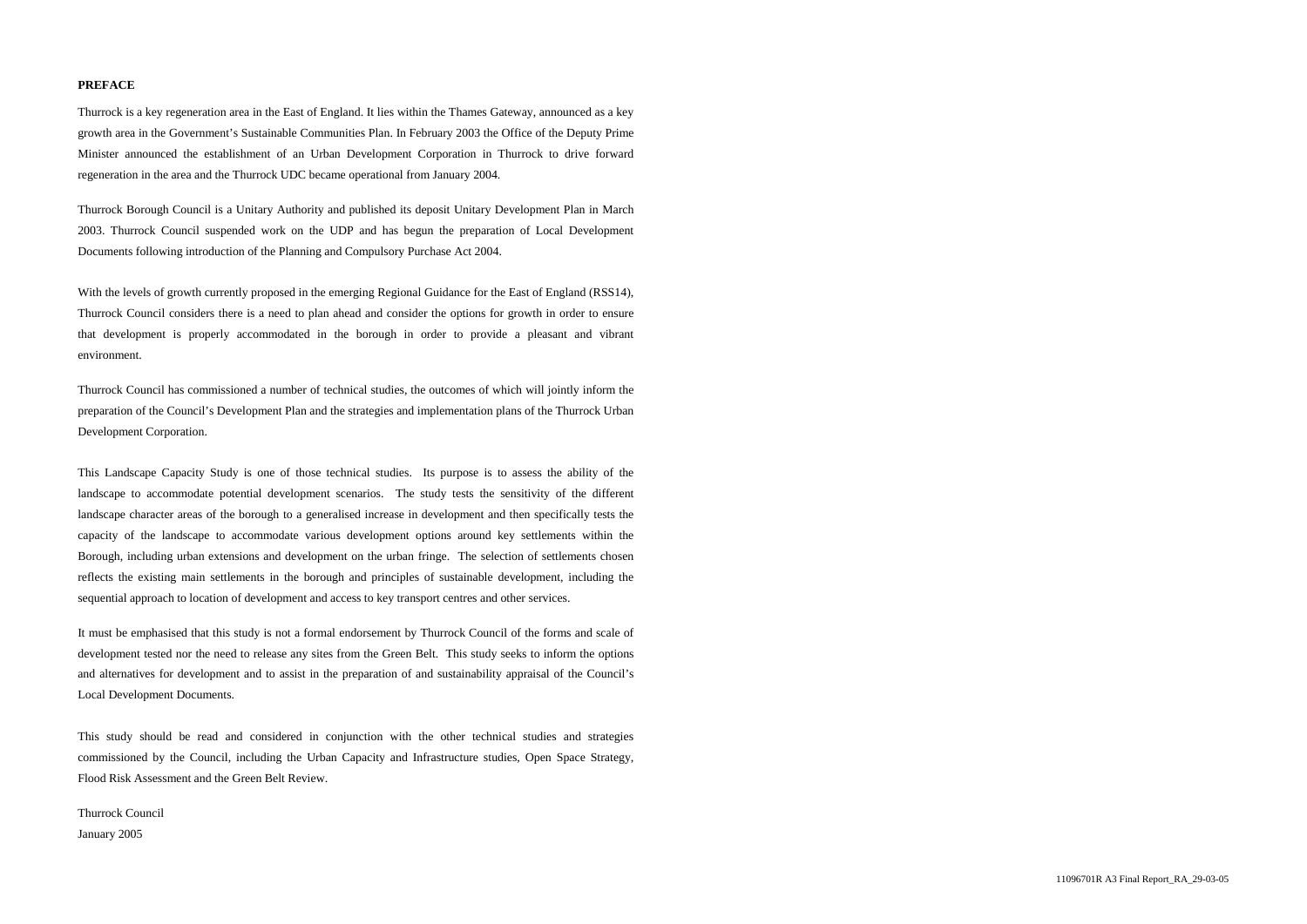#### **1.0 INTRODUCTION**

#### **1.1 Study Aims**

- 1.1.1 Chris Blandford Associates (CBA) was commissioned in September 2004 by Thurrock Council to assess the capacity of Thurrock's landscapes to accommodate development. The Study is intended to inform the preparation of:
	- the Council's new Local Development Documents;
	- the strategies and implementation plans of the Thurrock Urban Development Corporation, and
	- the Council's input to the preparation of the new Regional Spatial Strategy for the East of England (RSS14).
- 1.1.2 The main purpose of the Study is as a planning tool for assisting strategic decision-making in relation to development and environmental protection and should be used in conjunction with other studies commissioned by the Council including assessments of Urban Capacity, Infrastructure, Open Space and Flood Risk Assessment. Landscape character is one of the key influences on the potential location, scale and form of future development. The development options assessed in sections 4 and 5 of this study do not represent a formal Thurrock Council endorsement of the need to release these areas from the Green Belt for any development purposes nor does this study override current Green Belt policy or in itself support any requirement for the review of boundaries. A review of the Green Belt in Thurrock will be addressed in a separate study.
- 1.1.3 The assessment set out in this report identifies the 'indicative' capacity of Thurrock's landscapes to development, taking into consideration opportunities for green infrastructure provision; no assessment of the landscape impacts of specific development proposals has been undertaken as part of this study.
- 1.1.4 The Study Brief is included as Appendix A.

#### **1.2 Study Context**

1.2.1 The traditional image of Thurrock is as an area of heavy industry and suburban development, but the Borough includes a large area of open undeveloped countryside, some of which is of acknowledged value for its nature conservation, heritage and other environmental values. The continuing decline of much of the older industries, such as oil refining and storage, has left a legacy of substantial areas of derelict land. In recent years, developments such as the major retail area at Lakeside and housing at Chafford Hundred have been built on former industrial sites.

- 1.2.2 The countryside has suffered from the effects of mineral working and the landfilling of waste, and continues to be affected by other land use changes associated with urban fringe activities and changing agricultural land management practices. Major initiatives are being pursued to improve the environmental quality of the countryside and urban fringe, such as the Thames Chase Community Forest, which aims to provide large areas of woodland and new areas of green space.
- 1.2.3 The Thames Gateway South Essex Green Grid is another important strategic initiative within the Borough, which seeks to link green spaces in urban areas to both the countryside and the Thames riverside, both for public access and as wildlife corridors. The South Essex Green Grid Strategy proposes an environmental infrastructure that protects, enhances and creates new:
	- areas of outstanding landscape, riverscape and townscape character;
	- biodiversity value;
	- archaeological, cultural and built heritage; and
	- settings for development, views and landmarks.
- 1.2.4 This Study has been informed by the Thurrock Strategic Area Framework set out within the overall South Essex Green Grid Strategy.
- 1.2.5 An Executive Summary of the South Essex Green Grid Strategy is included as Appendix B.
- 1.2.6 The *Countryside in and Around Towns* initiative launched by the Countryside Agency and Groundwork in January 2005 is a national strategy that aims to make the countryside around towns:
	- Readily accessible to most people
	- Contribute to health, wealth and well being of urban and rural communities
	- Underpin more sustainable living
	- Strengthen biodiversity in both town and country.
- 1.2.7 Thurrock Council will be undertaking a Phase 1 habitat survey to inform Biodiversity Action Plan (BAP) targets for the Borough
- 1.2.8 The Council's planning policies set out in its Unitary Development Plan seek a balance between making provision for new development in the Borough, whilst ensuring adequate protection and enhancement of both the built and natural environment. A key aim for the Council is to develop a 'character-based approach' to the protection, enhancement and restoration of the Borough's landscape. A character-based approach to sustainable landscape planning is about accommodating change in ways that are responsive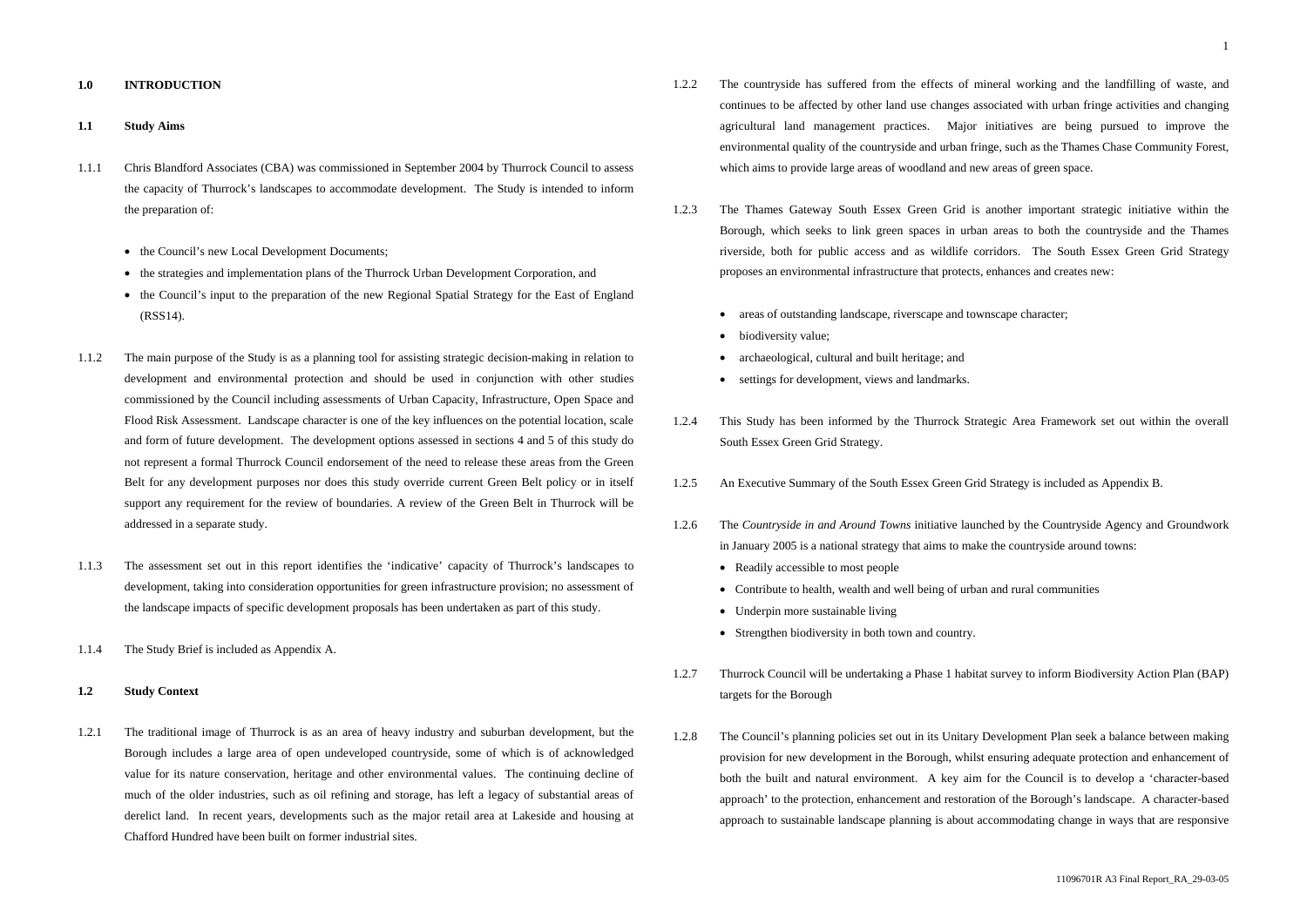to the opportunities, constraints and conditions posed by the specific characteristics that contribute to an area's 'sense of place'. In this context, the Council promotes the following key principles in relation to the conservation and enhancement of landscape character. The Council wants to see new development:

- respect its landscape setting;
- protect and maintain existing features and elements that contribute to the distinctiveness of the local landscape; and
- make a positive contribution to the character of the local landscape area.
- 1.2.9 This approach is reflected in this Study, which uses landscape character assessment techniques to understand the existing character of Thurrock's Landscapes and their sensitivity as the basis for evaluating the ability or 'capacity' of different places to accommodate strategic development needs in ways that reflect these principles.

# **1.3 Definition of Key Terms**

- 1.3.1 *Landscape Character* is the recognisable and consistent pattern of elements that make a place different or 'distinct' from another. Character is influenced by particular combinations of physical elements such as ecological, historical, settlement, built components, and other intangible aspects such as visual aesthetics, tranquillity and sense of place.
- 1.3.2 *Landscape Sensitivity* is the inherent sensitivity of the landscape resource, which includes the sensitivity of both its character as a whole and the individual elements contributing to character; and the visual sensitivity of the landscape in terms of available views, visibility, the number and sensitivity of people viewing the landscape and the scope to mitigate visual impact.
- 1.3.3 *Landscape Capacity* is the indicative ability of the landscape to accommodate different amounts of change or development of a specific type without adverse impacts. It reflects (i) the sensitivity of the landscape resource and its visual amenity, and (ii) the value attached to the landscape including specific elements within it (for the purposes of this Study, environmental designations and investment in countryside management projects are used as key indicators of 'value').

#### **1.4 Overview of Study Approach**

- 1.4.1 The overall approach to the Landscape Capacity Study was developed in line with current best practice set out in *Landscape Character Assessment – Guidance for England and Scotland* (2002) and relevant supplementary topic papers, published jointly by the Countryside Agency and Scottish Natural Heritage.
- 1.4.2 In summary, the study process involved four key stages of assessment:

# *Stage 1 – Understanding the Shape of Thurrock's Landscape (Chapter 2.0)*

1.4.3 The first stage involved an analysis of the physical and historical influences that have shaped the Thurrock landscape. This was informed by sources such as the *Nature Conservation Thurrock: a Guide*. The forces for change that continue to affect landscape character today are also considered.

#### *Stage 2 - Characterisation of Thurrock's Landscapes (Chapter 3.0)*

1.4.4 The next stage involved an assessment of the existing character of Thurrock's landscapes. This process, known as 'characterisation', identifies, classifies and describes areas of different character to provide an understanding of what makes one place distinctive from another and why. In line with the Guidance, this assessment has been carried out at a scale of 1:25,000.

# *Stage 3 – Evaluating the Sensitivity of Thurrock's Landscape Character Areas (Chapter 3.0)*

1.4.5 The third stage involved a strategic evaluation of the sensitivity of Thurrock's Landscape Character Areas to three indicative broad scales of development. The purpose of this stage is to provide a broad overview of the variations in sensitivity of the Borough's landscapes, as context for the more detailed evaluations of landscape capacity for selected locations in the following assessment stages.

# *Stage 4 – Evaluating the Capacity of Urban Fringe and Selected Settlement Edge Landscapes (Chapters 4.0 and 5.0)*

- 1.4.6 This final stage involved a detailed evaluation at a scale of 1:10,000 of the capacity of the Borough's urban fringe and selected settlement edge landscapes to development, including consideration of the acknowledged values attached to these landscapes. The purpose of this stage is to provide information on the indicative landscape capacity of these areas to support decision-making by the Council regarding the identification of sustainable locations for possible urban extension/settlement expansion options.
- 1.4.7 Further details regarding the methodologies employed for each key stage of assessment are described in the respective chapters.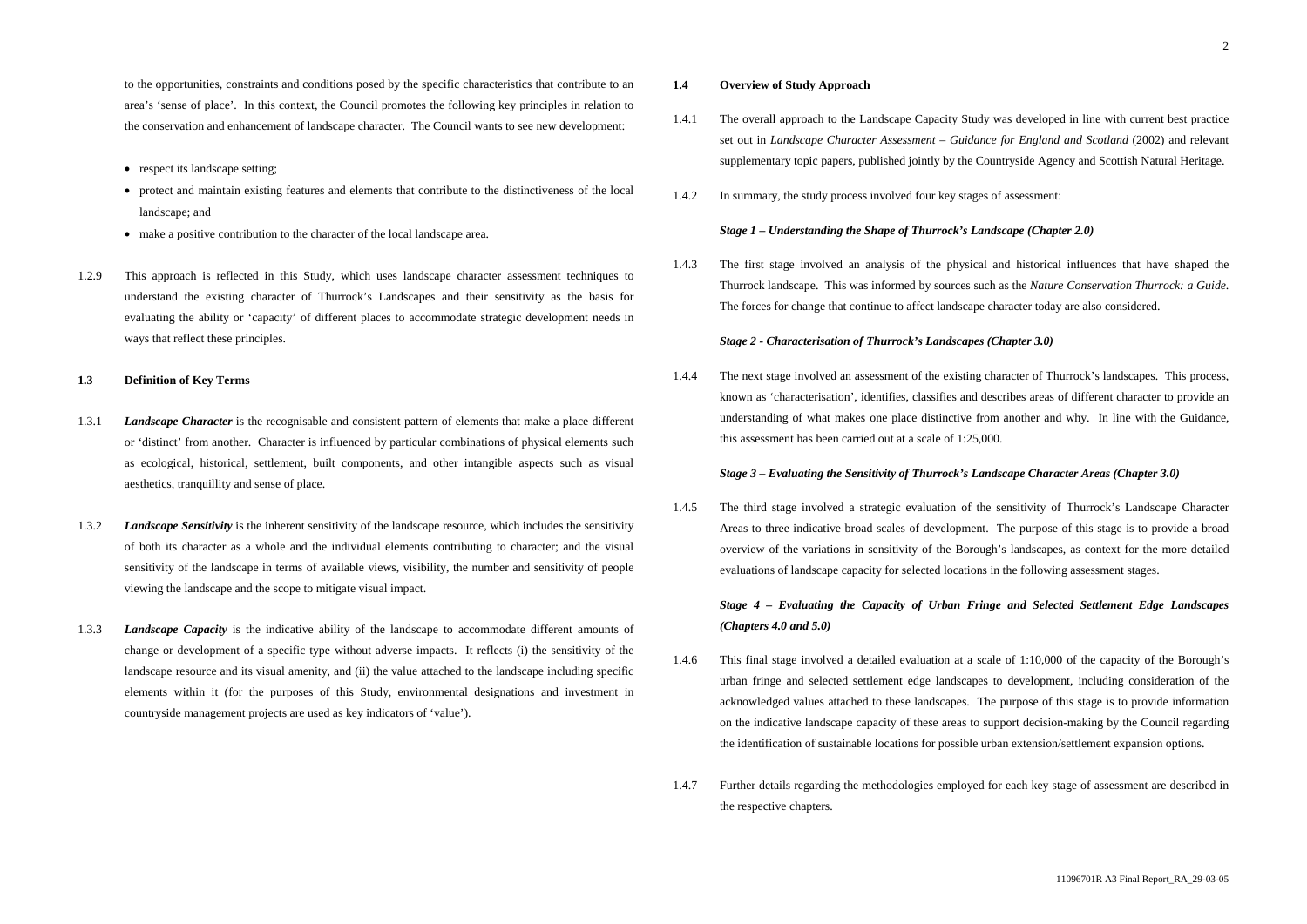### **2.0 SHAPING OF THE THURROCK LANDSCAPE**

### **2.1 General**

- 2.1.1 The Thurrock landscape has evolved as a result of an interaction of the physical structure of the landscape and the vegetation and land uses that cover it. To understand what makes Thurrock distinctive, the key physical and historical influences that have shaped the landscape over time are identified section 2.2 below.
- 2.1.2 Section 2.3 identifies the key forces for change that affect the character of Thurrock.

#### **2.2 Physical and Historical Influences on the Landscape**

2.2.1 The basic structure of the landscape is fundamentally influenced by its underlying rocks and relief. Geology and the processes of weathering, erosion and deposition influence the shape and form of the landscape and its drainage and soils. In turn, these influence patterns of vegetation and land use.

- 2.2.3 See Figure 2.3 Geology. The oldest rocks were laid down between 440 and 360 million years ago. They mainly consist of hard, slaty shales, mudstones and sandstones. Overlying this base is a number of different geological layers formed between 135 million years ago to the present. The basic stratigraphy of this geology is as follows:
	- Brick Earth Quaternary Period (1.8 million years ago to present day)
	- Thanet Sand Formation Tertiary period (66-1.8 million years ago)

# *Topography and Drainage*

2.2.2 See Figure 2.2 – Topography and Drainage. Thurrock is generally low-lying, with the highest point in the northeast at Westley Heights (less than 116m ODN). In the River Thames floodplain and the surrounding marshes the land is generally lower than 20m ODN. North of the surrounding floodplain and surrounding marshes, where the geology alters from fluvial deposits to chalk and head, there is a small ridge up to 35m ODN. This ridge loops around the centre of the Borough from north of South Ockendon, south through Grays, south of Chadwell St. Marys and northwards east of Corringham. North of this ridge the land gently undulates rising up to Westley Heights. However there is a lowlying, broad, flat river floodplain centred around Mar Dyke near Bulphan.

#### *Geology*

- Bulhead Bed
- Bagshot Sand
- Claygate Beds
- 
- Reading Beds
- Upper Chalk
- Upper Greensand
- Gault Clay
- 2.2.4 The surface geology of the Borough has been strongly influenced by the natural migration of the River Thames. In the south, around the shores of the River Thames and the surrounding marshes, river terrace gravels and alluvium overlie London Clay. In addition the river terrace gravels are also interspersed with small outcrops and bands of Thanet Sand Formations. The interglacial deposits of the Thames terrace system has been recorded at Purfleet Road, Aveley. To the north of West Thurrock there is a band of upper chalk. In addition a large area of head deposits dominates the north of the Borough, interrupted by a layer of tidal river or creek deposits surrounding Mar Dyke.

# *Soils*

- 2.2.5 Excluding the urban areas where soils have not been mapped, there are three main soil types reflecting the underlying geology and pattern of drainage in the area.
- 2.2.6 Adjacent to the shores of the River Thames and the Mar Dyke the low lying floodplain land less than 5m ODN is dominated by ground-water gley soils, which are characteristically a mixture of coarse and fine loamy permeable soils affected by groundwater.
- 2.2.7 To the north of the Borough away from the main rivers, there are seasonally waterlogged slowly permeable surface-water gley soils intersected by a network of drainage ditches. In the east brown soil dominates except within the river flood zones. These soils are loamy or clayey with reddish or reddish mottled, clay-enriched subsoil.

#### *Land Cover and Ecological Character*

2.2.8 See Figure 2.4 – Land Cover. The rural landscape is predominantly a mixture of arable and pasture, especially on the higher ground north of the slight ridge separating the floodplain from the rest of the Borough. The presence and distribution of the natural habitats found in the Borough are strongly

• London Clay Cretaceous Period (135-65 million years ago)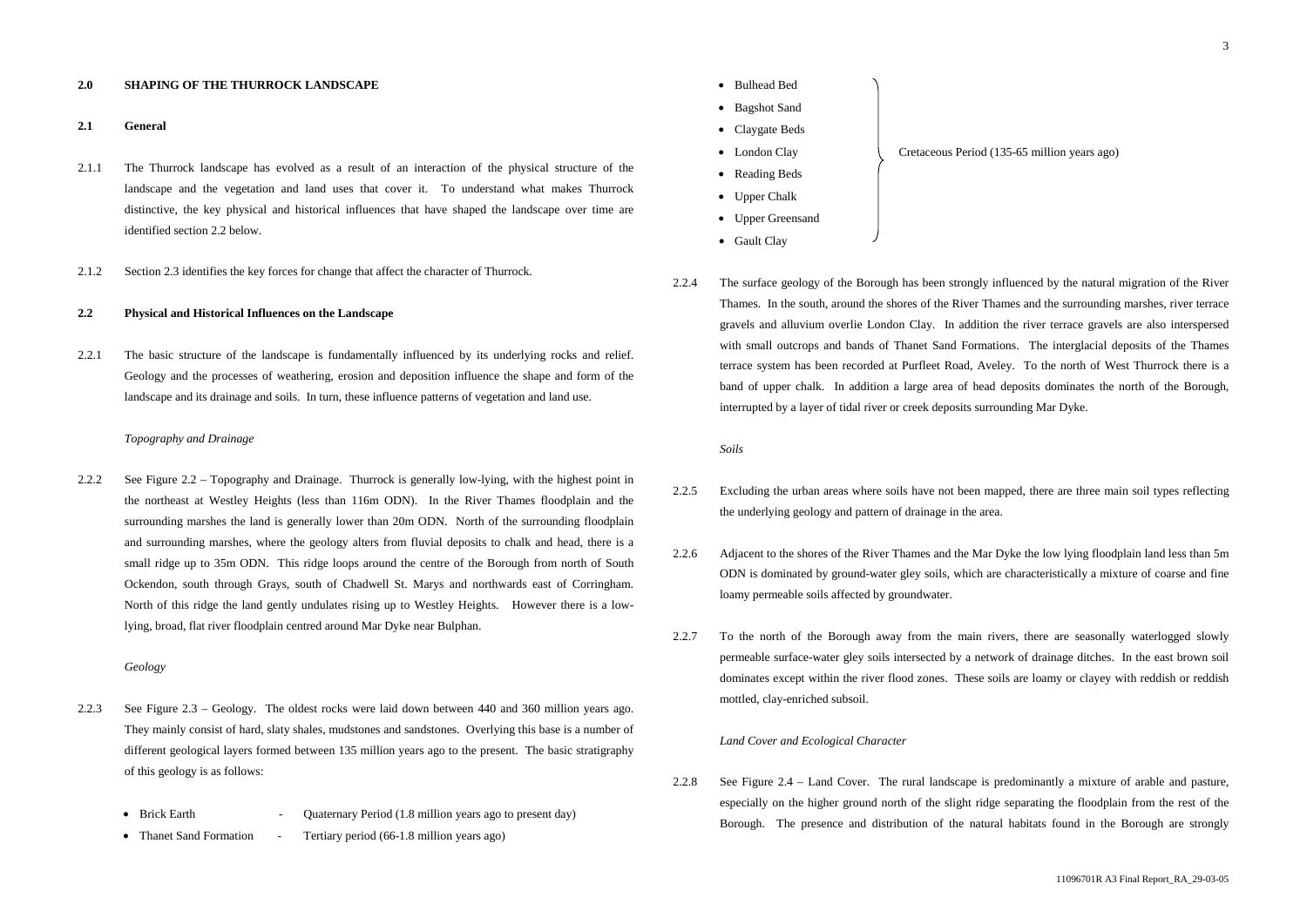influenced by geology and landform. Habitats include deciduous woodland, ancient and/or species rich hedgerows, grassland, heath, estuary and grazing marshes, freshwater and open water habitats. Many of the areas where these habitats occur are protected through statutory and non-statutory designation in recognition of their importance for nature conservation.

#### *Deciduous Woodland*

- 2.2.9 Small patches of lowland deciduous woodland of national significance are scattered throughout the Borough. Most of these are found on ground higher than 20m ODN. The largest area of woodland within the Borough is found in the northeast at Langdon, an Essex Wildlife Trust Nature Reserve. The woodland within this nature reserve is a mixture of ancient and secondary woodland. Other areas of woodland are found at the base of disused quarries such as at Grays Thurrock Chalk Pit Site of Special Scientific Interest (SSSI) where the revegetation of the disused quarry includes examples of succession from young to old woodland areas.
- 2.2.10 In addition to these areas of woodland there are another 21 areas of ancient and semi-natural woodland within the Borough and one area of Ancient replanted woodland. Some of these relict fragments of ancient woodland are important habitats for protected species, such as Hangman's Wood, Deneholes for example.

#### *Ancient and/or Species Rich Hedgerows*

2.2.11 Ancient hedgerows provide field boundaries throughout the Borough. Many of these are remnants of former woodland and conserve some of the value of this habitat for numerous mammal, bird and insect species. Combined with natural grass strips and ditches, hedgerows provide vital links between fragmented habitats, allowing migration of wild plants and animals through the countryside.

## *Grassland*

2.2.12 A mixture of different grassland types are found throughout the Borough. Lowland meadows of national significance are situated in the Borough. The alluvial floodplains of the Thames and its tributaries once supported large species-rich damp grassland used for pasture and hay production only. Fragments of these such as the largely neutral grassland of Basildon Meadows SSSI, remains within the Borough. The surviving fragments of unimproved grasslands (such as at Ferry Fields) and a combination of flowerrich grasslands and/or sparse, dry grassland associated with the sands, gravels and silts of various 'brown field' sites (such as old sand pits, brick pits, quarries, silt lagoons and former agricultural land) provide favourable conditions for the nationally important Thames Terrace grassland invertebrate assemblage.

#### *Heathland*

2.2.13 Heathland habitats are predominantly found in the south of the Borough around Orsett, Mucking, West Tilbury and in the west of the Borough around south Ockendon and North Stifford. Lowland Heath is a UK and Essex Biodiversity Priority Habitat. It is characterised by a range of dwarf shrub and/or acidic grassland vegetation occurring on dry, sandy, nutrient poor soils below 300m in altitude. The open dry habitat creates conditions ideal for a range of rare reptiles, birds and insects.

#### *Estuary and Grazing Marshes*

- 2.2.14 The banks of the River Thames estuary are of international, national and local significance. The Thames Estuary & Marshes SPA and Ramsar Site, Mucking Flats and Marshes SSSI, SPA & Ramsar Site, West Thurrock Lagoon and Marshes SSSI, Holehaven Creek SSSI and Vange and Fobbing Marshes SSSI are all located on the River Thames shore. The designated areas provide a complex of brackish, floodplain grazing marshes, ditches, saline lagoons and intertidal saltmarsh and mudflat. The variety of habitats supports internationally important numbers of wintering waterfowl with saltmarsh and grazing marsh being of international importance for their diverse assemblages of wetland plants and invertebrates.
- 2.2.15 In addition to expanses of saltmarshes and mudflats the Inner Thames Marshes SSSI form the largest remaining expanse of wetland bordering the upper reaches of the Thames Estuary. The site comprises a major relic of low-lying grazing marsh with a variety of grassland communities dissected by a network of fresh to brackish water drains. This type of habitat supports a variety of breeding birds and high numbers of wintering wildfowl, wader, finches and birds of prey as well as nationally scarce plant species.

# *Freshwater and Open Water*

2.2.16 The River Thames and its tributaries are of local significance in terms of nature conservation. Reedbeds are one of the important habitats found within the rivers and ditches in the Borough. They are a UK and Essex biodiversity priority habitat as several birds and numerous insect species are wholly dependent on this habitat.

#### *Cultural Influences on the Landscape*

2.2.17 The landscapes and settlement of the Borough have developed over time, and have seen periodic episodes of reuse, abandonment and remoulding since prehistoric times before evolving into the present day landscape.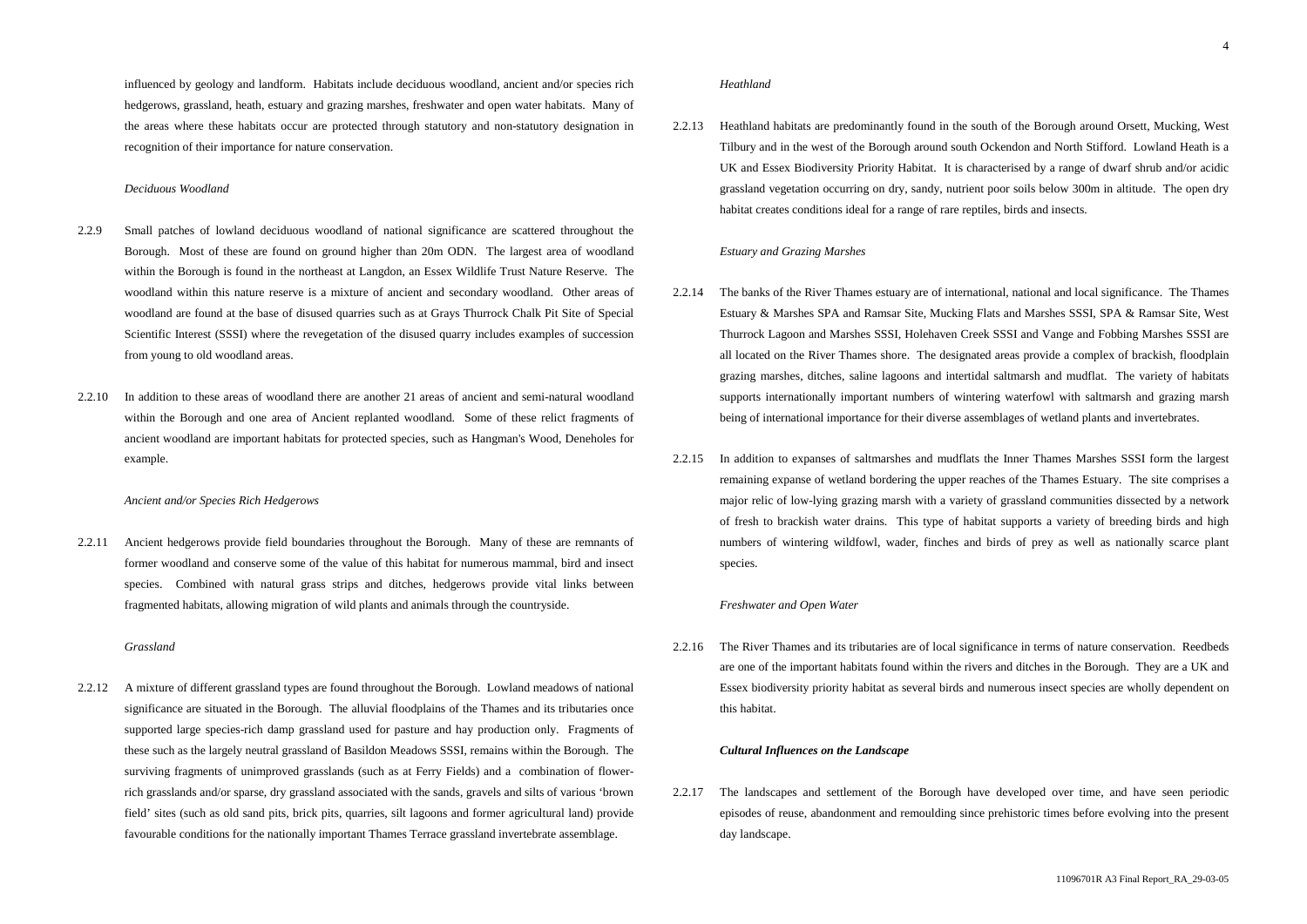#### *Prehistory*

- 2.2.18 These changes first began 300,000 years ago in the Palaeolithic (c.500,000 to c.10,000 BC) when people first settled in the area. The wildwood forests that covered the area were slowly cleared as people began to inhabit the Borough. Favoured areas for the early hunter-gatherers of the Palaeolithic and Mesolithic (c.10,000 to c.4,000 BC), were the rich and fertile river valleys. Fishing and hunting would have been the earliest forms of industry which has continued from the Palaeolithic to the present day. Fishing in the later periods became more complex as the creeks and estuaries were used to catch fish. As agriculture was adopted in the Neolithic (c.4,000 to c.2,200 BC), land management practices dramatically altered, probably involving increased clearance of woodland and more permanent settlement. The development of agriculture from the Neolithic to today has been a changing force in the character and type of landscape that is present today.
- 2.2.19 Prehistoric agricultural practices took place in a variety of field systems and open landscapes, where people used, reused and abandoned areas across generations. Although difficult to detect, some fields retain some or all of their early patterns from prehistoric and Roman field systems. Agricultural processes continued and intensified during the Bronze Age (c.2,200 to c.700 BC) and Iron Age (c.800BC to AD43). Bronze axes found within the Borough, recall the efforts of Bronze Age man in colonising the area
- 2.2.20 As un-reclaimed environments, the marshes provide an important interface between the land and the water, and throughout prehistory and during historic periods have been an important resource for the area's residents. They not only provided a rich and varied source of food, including fish, eels, oysters and wildfowl but also served as the location for important early industrial activity such as salt making and pottery production. The manufacture of salt, which began in the Bronze Age, flourished in the early Roman period, turning most of the coastline at certain times into a smokey industrial landscape. The unreclaimed marshes also provided an important area for sheep grazing, the salt in the rich coastal marshes providing protection, as they were less susceptible to drying out in summer, and the salt content limited the risk of foot rot and liver fluke.
- 2.2.21 People have always moved within the landscape for activities such as hunting, trading and for social reasons. Trackways, rivers and the coastal shores formed the earliest forms of route ways within Thurrock from prehistory onwards. It is these historic routeways that were precursors of the modern road system, and also had a significant influence on the sitting of later settlement and other features within the landscape. The Iron Age brought an increased focus to settlement as the first 'towns' or 'Oppida' began to develop.

#### *Roman Thurrock*

- 2.2.22 Roman settlement (c.43 to 410AD) was centred on the Roman Road towards Tilbury, which attests to the importance of this area as a major transport route in accessing the Thames and the historic crossing point to Cliffe.
- 2.2.23 The retention of the marshes and the reclamation of the marshland from the Roman period has left a number of sea walls and dykes within the area.

# *Early Medieval Thurrock*

2.2.24 The name 'Thurrock' is thought to derive from the Saxon word 'turruc', which described the bottom of a ship, where water collects – possibly a reference to the shape of the River Thames, which was a key factor in the development of the area. 'Tilbury' may be of Saxon origin, 'Tilla' being the name of a chieftain and 'burg' referring to an ancient fort. Documents charting the early history of the area exist before the Domesday Book (1086), which makes an early mention of Aveley. 'Gray' takes its name from Henry de Grai who was granted the manor by Richard the Lionheart in 1195. As the Saxons settled in the area, they re-used many of the earlier settlements but also appear to have created new ones.

#### *Medieval Thurrock*

- 2.2.25 As the marshes became the perfect area for sheep pasture, the textile industry of the area gained in importance. By the 12th century wool was one of Britain's most important exports. This led to increase pressure of reclamation of the marshlands. Salt marshes had an advantage over the inland pasture for sheep husbandry, for the reasons identified above. It has also been suggested that the meat from these animals was of high quality, although mutton may have been regarded as a by-product.
- 2.2.26 Grants of markets in the 13th and 14th centuries built on many of the earlier settlement structures, and added to historic cores from which modern settlement has developed. Settlement densities and population levels fluctuated widely throughout the Medieval period and across the borough with a number of towns and villages abandoned, expanded and contracted. The settlement pattern consisted of a small number of market towns, small-nucleated villages and hamlets, and widespread dispersed settlement in the form of farms and cottages. Moated manorial sites, which date from the 12 - 16th centuries, are scattered throughout the landscape. The broad, surviving form of Medieval settlement is a familiar feature of today's landscape.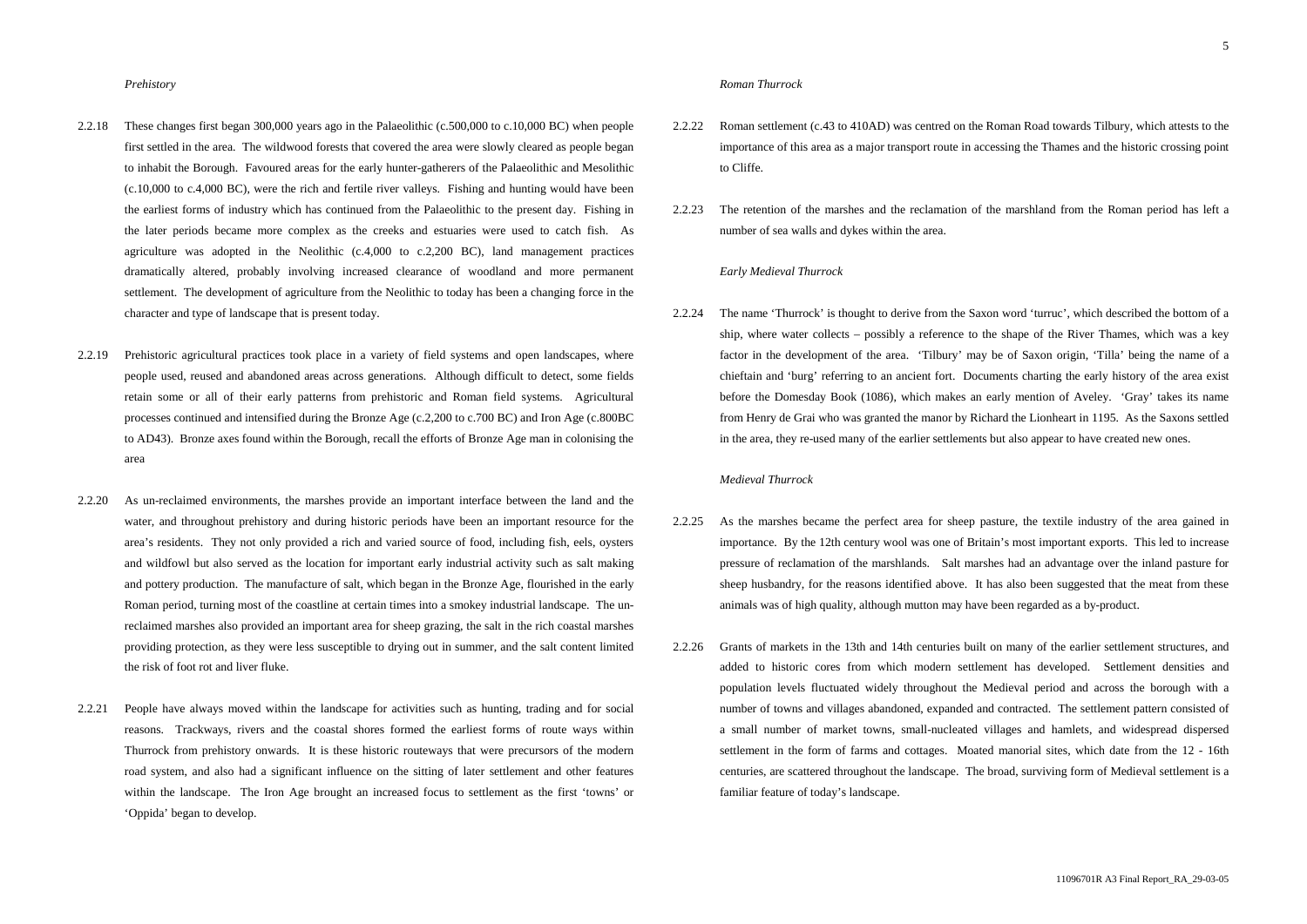- 2.2.27 The area contains pockets of historic settlement including Old Hall and the original centres of Stanfordle-Hope, Corringham, and Fobbing. All three were important Medieval settlements. Fobbing, in particular, was a thriving Medieval port exploiting the marshland grazing to the south and west and fishing and trading opportunities provided by the creeks and Thames estuary. The importance of agriculture in the area continued into the Medieval period, reflected by the magnificent Woolmarket at Horndon-on-the-Hill.
- 2.2.28 One of the unique features of West Tilbury is the land itself, with evidence of the Medieval system of 'open field' cultivation surviving to the present day. At that time, land holding was in common strips within hedged fields. 'The Great Common Field', bounded by Rectory Road, Turnpike Lane, Blue Anchor Lane and Muckingford Road, is the only example of a complete Medieval open field in Thurrock.
- 2.2.29 Much Medieval 'common land', upon which farmers had common rights to graze animals, still remains today. Important examples of Medieval field patterns include the strip of land between St. James's Church and The Green, as well as 'Glebe Field' to the south of St. James's Church. The field slopes sharply down to the flatlands to the south, from which views of the Church are possible.
- 2.2.30 As farming began to enclose the landscape, new features were created. Parks began in the Medieval period. Owned by royalty they traditionally held stocks of deer, which would be hunted within a bounded wood. Deer were not the only favoured delicacy, and during the late 16th and 17th centuries the Essex marshes became a key area for wildfowl hunting. During and after the Medieval period, much of the landscape underwent piecemeal enclosure, whereby the land has been rationalised into consolidated private ownership through a series of private land exchanges and through gradual enclosure of woodland, forest, heath and common.

#### *Post-Medieval Thurrock*

- 2.2.31 The 17th century marks a new threshold in the architectural development of Thurrock with the survival of manor houses many of which built on the early estates of the Medieval period. These were usually set within parkland landscapes designed in formal styles influenced by the fashions of the Continent, for example Belhus Park, designed by Capability Brown.
- 2.2.32 The sight of troops camped on Tilbury Marshes alongside the fort, which had been built by Henry VIII following his fears of a Spanish invasion after his divorce from Catherine of Aragon, was not uncommon during this period. This fort remains a prominent landmark in the today.
- 2.2.33 By the 18th century expansion of the communication network began with the construction of turnpikes and the 19th century saw development of the railways both of which led to the expansion of some of the small towns within the area. The coming of the railways significantly changed the shape of Thurrock. Purfleet, for example, became a river resort popular with day-trippers from London. By 1835 the population was just over 10,000. Unlike many other places, Thurrock has enjoyed almost identical boundaries for more than 150 years, adding to the distinctive character of the Borough.
- 2.2.34 Much later, but only a short distance along the riverside, fears of a French invasion in the 1860s prompted the building of Coalhouse Fort, a Victorian casement fort, where building work was carried out under the supervision of Lt General Gordon, later to become known as Gordon of Khartoum.
- 2.2.35 The geographical shape of the area dates back to the formation of the Orsett Union in 1835 under the Poor Laws, when the Grays Court House covered the present boundaries of Thurrock and also Rainham and Wennington. The population grew steadily during the mid 19th century, when industry began developing downstream from London and this accelerated dramatically towards the turn of the century when the Port of Tilbury opened, bringing in thousands of dock workers and their families, swelling the town of Tilbury. It was during this time that the first cement was manufactured at West Thurrock, establishing a tradition of heavy industry in the borough and linking in with a mining industry, which had already existed for thousands of years in the area.

#### *20th Century Thurrock*

- 2.2.36 In the 20th century this pattern of new and expanding settlement in the Borough gained a new pace and direction with a number of new town settlements. In the second half of the century, Thurrock's growth accelerated as thousands of families from war-torn London moved to overspill estates at Aveley and South Ockendon. With so many residents having links with the capital and its reliance on the Thames, Thurrock's focus continued to be westward towards London, rather than towards the rest of Essex. The increased capacity of the Dartford Crossing, the construction of the M25 and A13 have had a considerable impact on Thurrock by increasing the volume of traffic and hence noise intrusion and the creation of barriers to movement.
- **2.3 Forces for Change in the Thurrock Landscape**

#### *General*

2.3.1 The landscape, ecological and historic character of the Borough is dynamic and constantly changing in response to natural processes and human activities. Historically, changes in agriculture, the socio-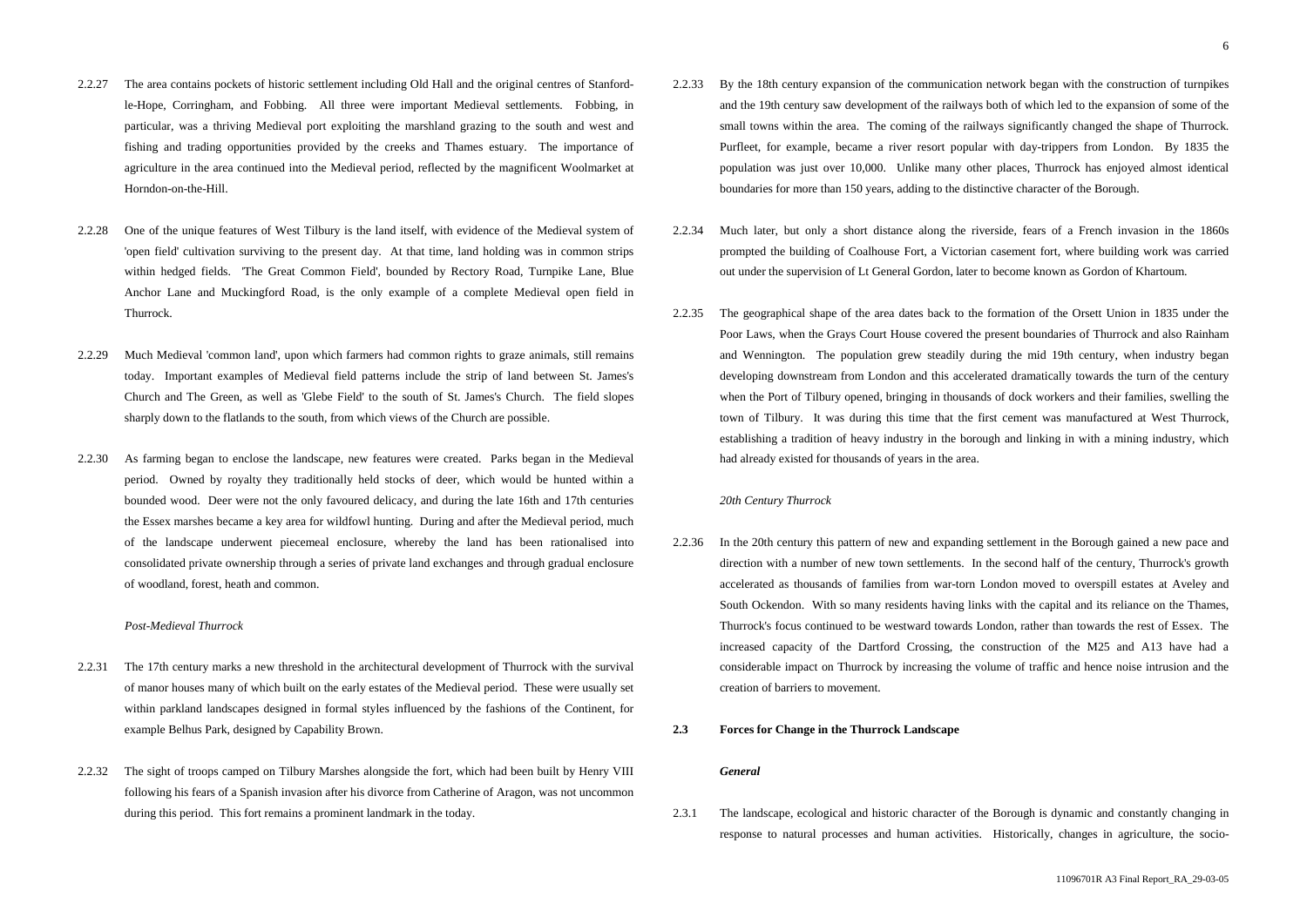- 2.3.2 The key global, national and local forces for change that affect the character of Thurrock are considered under the following main headings:
	- Socio-Economic Characteristics
	- Agriculture, land management and diversification
	- Built Development
	- Infrastructure, Transport and Traffic
	- Climate Change.

economic structure of local communities, and industrialisation have all had important impacts. The landscape will continue to change in the future, however, the pace and nature of change is accelerating and likely to be of a larger scale than before, which may impact on those qualities that make the landscape special. A key challenge is to understand, manage and direct future positive change in the landscape in ways that conserve and enhance its essential characteristics and valued attributes, whilst enabling sensitively designed development to be accommodated to meet social and economic needs.

### *Socio-Economic Characteristics*

- 2.3.3 The social and economic characteristics of Thurrock play an important role in the process of regeneration and future change, and these are influenced by the close proximity to London at the heart of the South East region. The majority of the Borough is situated within the Thames Gateway Growth Area, which is seeking to deliver sustainable growth through regeneration of predominantly brownfield land, re-establishment of local economies and communities and improvement of local and regional transport provision.
- 2.3.4 Key socio-economic characteristics of Thurrock Borough include:
	- An estimated population (based upon the 2001 census) of 143,128.
	- A population based on a high proportion of economically active people (higher than UK Average of 20-54 year-olds).
	- An average low unemployment rate (less than half the national average), but with pockets of higher unemployment in Tilbury and South Ockendon.
	- Employment strengths in the fields of transport, logistics and wholesale/retail distribution.
	- A high level of commuting to Central London.
	- An economy based primarily on industrial and commercial development.

### *Agriculture, Land Management and Diversification*

- 2.3.5 Historically, much of the drained marshland bordering the Thames estuary was used for extensive sheep and cattle grazing. Post-war agricultural policy has resulted in the intensification of farming in the area with a tendency for fewer large farm holdings, with large fields under a mixture of grazing and arable cultivation. The area was also badly affected by Dutch Elm disease. These forces have brought about the following key changes to the character of the landscape:
	- Loss of peripheral boundary features such as hedgerows and hedgerow trees.
	- Introduction of large modern farm buildings.
	- An increase in pony paddocks associated with less viable agricultural land around the settlement fringes, giving rise to poor hedgerow and grassland management and intrusive post and wire fencing and stable facilities.
- 2.3.6 Whilst the effects of post-1945 agricultural change on landscape character are well understood, future changes that may result from increasing competition in a global market place, ongoing from the reform of the CAP, and the proposals of the Government Strategy for Sustainable Farming and Food, including proposed Entry-Level Agri-Environment Scheme (ELS) and Higher Tier Scheme, are yet to become clear. There may be ongoing adverse effects on character, as well as important opportunities to enhance and restore character as a result of changes in policy. The potential scenarios include:
	- A further increase in large arable farm units which may lead to further homogenisation of the landscape, reduction in biodiversity, and potential demand for more centralised and large scale buildings such as grain storage facilities. However, larger units may also have the resources, labour and capital to respond to environmental initiatives and carry out landscape and biodiversity enhancement in association with productive agriculture.
	- Further pressure for new uses of 'marginal' land, including smallholdings, leisure uses and expansion of horse paddocks. Land used as paddock is more profitable than arable or horticultural land.
- 2.3.7 Whilst there may be further changes to new land uses e.g. leisure and recreation, research has shown that many farmers would prefer to focus their diversification on alternative crops and adding value, rather than developing non-agricultural activities. Parts of the Borough around South Ockendon and Aveley (where there has been landscape damage from mineral extraction and waste disposal) are part of the Thames Chase Community Forest. This initiative (which forms part of the Urban Forestry Strategy for the Thames Gateway) aims to provide 30% tree cover as hedgerows, shelterbelts, copses and true woodland, with some areas allowing for public access.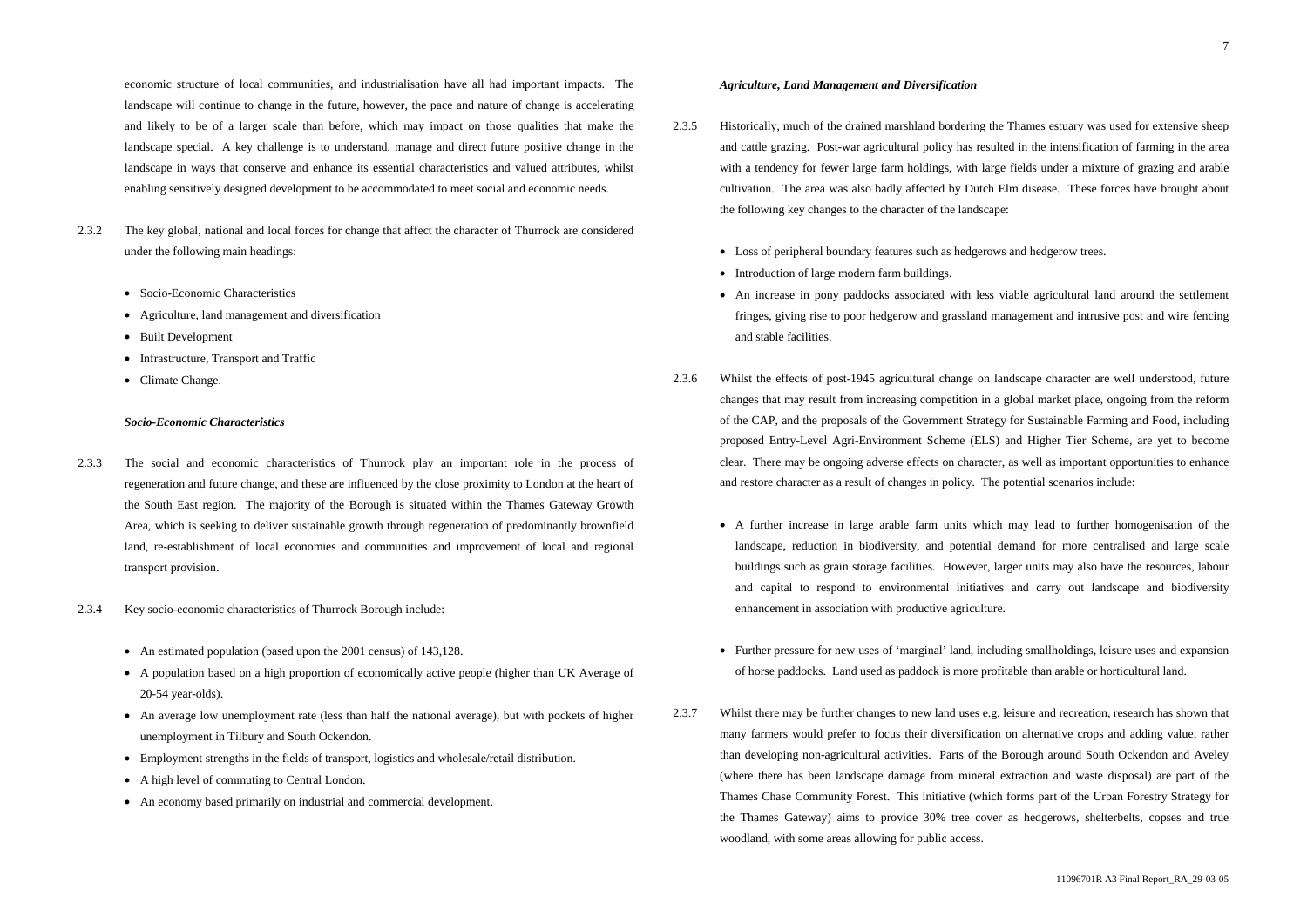#### *Built Development*

- 2.3.8 Built development is a key force for change within Thurrock's landscapes. There are a number of key development areas within and around Thurrock, which currently affect or may affect character in the future. These, in turn, are being driven by both changes in the economic and social character of the area and that of the surrounding region.
- 2.3.9 The principal town, Grays, and the smaller towns of Aveley, South Ockendon, Stanford-le-hope, Corringham and Tilbury, mainly comprise inter-war and post-war suburban housing. The construction of the M25 in the 1980's led to urban housing regeneration and renewal in the area, much of which was concentrated in West Thurrock. Economic regeneration in the 1990's led to the development of a substantial housing development at Chafford Hundred, on the periphery of the main urban area of Grays. The key forces for change arising from built development within the landscape are:
	- Housing growth at the periphery of existing towns can extend the urban character of these areas into the landscape, as increased noise and light pollution and development leads to an urbanising effect on rural landscapes and loss of tranquillity.
	- New strategic initiatives to maintain and enhance existing green spaces and corridors, and to create new provision of green infrastructure, as an integral part of new development are likely to be a positive force for change in the landscape.
- 2.3.10 Industrial development in Thurrock has traditionally been based upon heavy industry (e.g. oil refining). During the 1980's and 1990's a large proportion of development within Thurrock was industrial, commercial and retail related. New development concentrated in the Southwest of the Borough, close to the M25. Large-scale redevelopment began in the 1990's with areas such Lakeside retail and leisure centre being developed. Closure of the industrial areas has lead to the potential for redevelopment at:
	- BP Coryton Refinery.
	- Redundant factory sites.
- 2.3.11 There is also demand for new commercial and industrial sites, due to the proximity of the Borough to the M25.

#### *Infrastructure, Transport and Traffic*

- 2.3.12 There is a comprehensive network of electricity related infrastructure within the Borough. Large pylons dominate the skyline adjacent to the River Thames and infrastructure related to the ports at Tilbury and Purfleet is also dominant.
- 2.3.13 Thurrock is served by a comprehensive major road network, which provides good connections to Central London and the South East region. The area is served by the M25 and A13 and also contains one of the major River Thames crossings (Queen Elizabeth II Bridge/Dartford Tunnel). It is also possible to cross the river via the Tilbury to Gravesend fast passenger ferry. Train links to Central London are frequent with main commuter stations at Grays and Stanford-le-Hope. There is need for improvement of the transport network due to:
	- Congested roads within Grays and West Thurrock (many local roads are unsuitable for heavy goods vehicles).
	- Need for more links across the river.
	- Increased traffic movement associated with new industrial development within the area.

# *Climate Change*

- 2.3.14 Climate change is a worldwide issue, and evidence of it is growing in the UK with trends towards increased temperatures, wetter winters, and more extreme weather events in the last ten years already identified. The scenarios produced by the UK Climate Impacts Programme (UKCIP02) suggests that the UK could experience by 2080:
	- An increase of current average temperatures by  $2-3.5^{\circ}$ C.
	- Drier summers and wetter winters.
	- More frequent summer droughts, winter flooding and storms; and
	- A rise in the average level of the sea.
- 2.3.15 Whilst there are still uncertainties regarding exact changes at regional and local levels, it is clear there could be both direct and indirect impacts on landscape character. The potential implications for landscape character in Thurrock Borough include changes in habitats and species composition, habitat fragmentation, water resources, soils, agricultural land use, recreation and tourism and cultural heritage: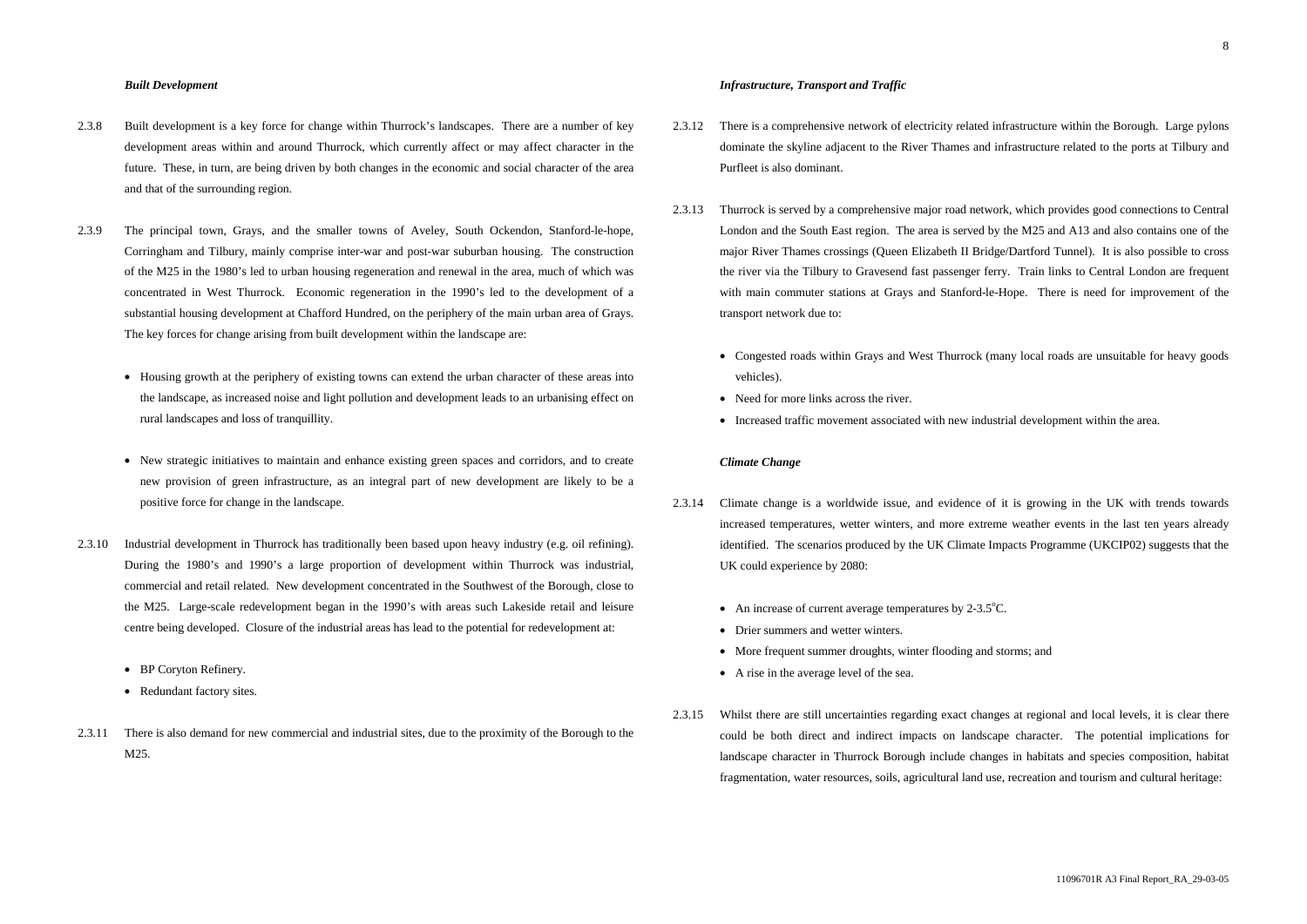9

- Increases in sea levels, especially if coupled with increases in storm activity, may cause greater erosion of habitats such as intertidal mudflats and saltmarsh.
- Rising sea level may also affect agricultural land, which is currently located on reclaimed marshland.
- Rich agricultural land below 5m AOD is at risk of saline intrusion from rising sea levels. There may be an increased requirement for irrigation reservoirs to store winter rainfall and for use of sprinkling equipment etc. in summer. Traditional arable crops may also be replaced by more summer drought tolerant species such as sunflowers and maize.
- Damage to historic landscapes and archaeological sites may occur through erosion from sea level rise and flooding, as well as through changes in farming practice and soil desiccation.

# *Summary*

- 2.3.16 The key issues and challenges arising from current and anticipated forces for change in the Thurrock landscape are:
	- Arresting the further dilution of landscape character resulting from current farming practices.
	- Ensuring that any potential new peripheral urban developments do not adversely affect landscape character.
	- Ensuring that new industrial and commercial development is sited to minimise impacts on landscape character and visual amenity.
	- Improving the transport network in an effort to reduce high traffic levels that create noise intrusion and barriers to movement within the Borough.
	- Addressing the adverse impacts of small-scale incremental changes on the character and quality of the landscape.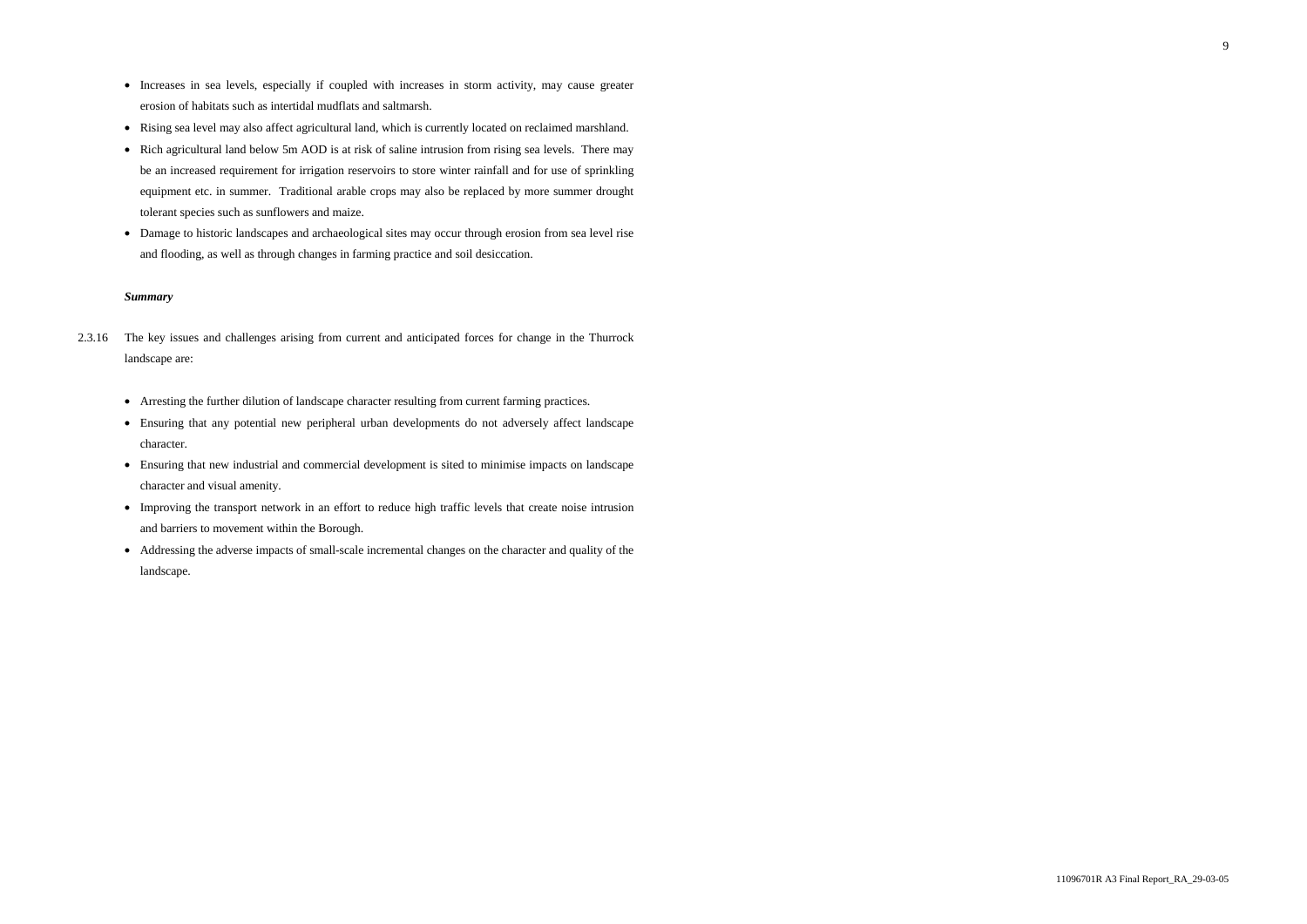#### **3.0 CHARACTER AND SENSITIVITY OF THURROCK'S LANDSCAPES**

#### **3.1 General**

- 3.1.1 This chapter presents an assessment of the existing 'baseline' character of Thurrock's landscapes. The assessment was based on a review of the Council's Draft Landscape Character Assessment completed in 1994, undertaken to update the baseline landscape characterisation work in the Borough to bring it into line with the Countryside Agency's best practice guidance published in 2002.
- 3.1.2 Evaluation of the landscape is associated with making informed judgements about the landscape. This chapter also sets out a strategic evaluation of the relative sensitivity of each of the Landscape Character Areas defined in Section 3.5 to urban development (with the exception of the Urban Character Areas).
- 3.1.3 The Study Area and Context is shown on Figure 2.1.

#### **3.2 Characterisation and Evaluation Methodology**

# *Characterisation Methodology*

- 3.2.1 In line with the Countryside Agency's published national guidance, the characterisation method involved the following key steps:
	- An analysis of the physical and cultural influences that have shaped the Thurrock landscape.
	- An analysis of the forces for change affecting the character of the Thurrock landscape.
	- The identification, classification and description of Landscape Character Types and Landscape Character Areas at a scale of 1:25,000.
- 3.2.2 Characterisation involves defining areas of distinctive character, i.e. what makes one landscape 'different' from another. A landscape can be assessed by disassembling and analysing its component parts. Such an assessment makes it easier to subsequently evaluate what is important or sensitive in a landscape, why it is sensitive and how best to accommodate change and identify enhancement needs for the future.
- 3.2.3 The landscape includes visible, physical components (e.g. landform, vegetation, land use, settlement), visible, spatial components (e.g. scale, pattern, texture) and non-visible components (e.g. sound and cultural associations). Whilst these do not lend themselves to accurate measurement, they can be easily

described to give descriptions that are both relatively objective and meaningful, avoiding value judgements.

3.2.4 From an understanding of the component parts of the landscape, it is possible to identify how particular combinations of these interact to create distinctive character. This allows the classification of the landscape into generic Landscape Character Types and unique Landscape Character Areas (see Section 3.4 and 3.5 below).

### *Evaluation Methodology*

### *Definition of Landscape Change*

- 3.2.5 In line with the Countryside Agency's supplementary advice to its national guidance on Landscape Character Assessment, *Techniques and Criteria for Judging Capacity and Sensitivity* (Swanwick, 2004), the first step is to define the type of landscape change that is being considered by the assessment. For the purposes of the Study, this strategic evaluation has focused on determining the sensitivity of the Borough's Landscape Character Areas to the following three indicative types/scales of urban development comprising a mixture of urban land uses, including transport and other related infrastructure:
	- a) *Very large-scale urban development* for illustrative purposes, this represents new development forms that either individually or cumulatively would equate to an urban land use approximately up to the size of South Ockendon.
	- b) *Substantial-scale urban developments* for illustrative purposes, this represents new development forms that either individually or cumulatively would equate to an urban land use approximately up to the size of Aveley.
	- c) *Small-scale urban developments* for illustrative purposes, this represents new development forms that either individually or cumulatively would equate to an urban land use approximately up to the size of East Tilbury.

# *Sensitivity Criteria*

3.2.6 The principal criteria that were considered in determining sensitivity of the landscape to change are described below.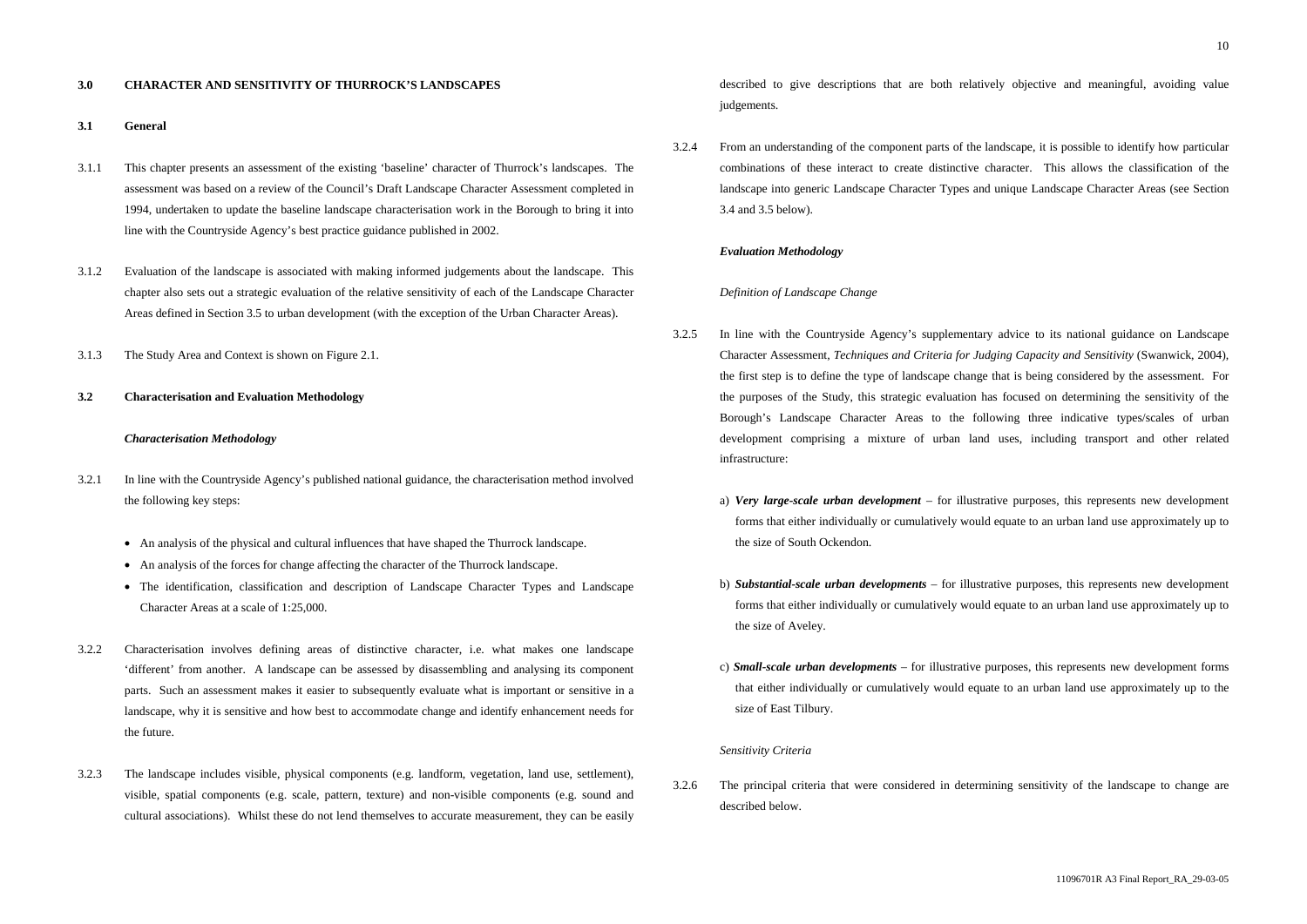- 3.2.7 The overall evaluation is based on a professional judgement of the effects of a particular scale of development on a Landscape Character Area in relation to the following key factors:
	- *Effects of development on physical components of the landscape* e.g. the degree to which sensitive physical/tangible features that contribute to distinctiveness may be lost or significantly damaged.
	- *Effects of development on how the landscape is experienced* e.g. the degree to which sensitive perceptual/intangible characteristics (such as openness, enclosure, remoteness, tranquillity etc.) that contribute to the experience of landscape are affected.
	- *The visual effects of development* e.g. the degree to which development would be conspicuous, intrude into key views, affect settlement approaches or their settings.
	- *The potential for mitigation of development impact on the landscape* e.g. through structural tree planting and safeguarding sensitive landscape features, perceptual characteristics and key views within development concepts.
- 3.2.8 The degree of sensitivity is evaluated using the following three-point scale:
	- *High Sensitivity* Area unlikely to be able to accommodate the particular type of change without extensive degradation of character and value. Mitigation measures are unlikely to be able to address potential landscape/environmental issues.
	- *Moderate Sensitivity* Area may be able to accommodate the particular type of change with some degradation of character and value, but mitigation measures would be required to address potential landscape/environmental issues.
	- *Low Sensitivity* Area should be able to accommodate the particular type of change with only very limited, if any, degradation of character and value. Mitigation measures should be able to address all potential landscape/environmental issues.
- 3.2.9 The overall sensitivity of the Borough's Landscape Character Areas to the three scales of urban development is indicated on Figure 3.1, and described in Section 3.5 below.
- 3.2.10 For each Landscape Character Area in turn, the key qualities or important characteristics that give a particular Landscape Character Area its distinctiveness and sense of place, and need to be sustained, are

highlighted. These represent the key sensitivities that are considered to be constraints (or conditions) on development.

3.2.11 The assessment not only identifies landscape constraints, but also considers opportunities for 'green' infrastructure provision and environmental enhancement in each Landscape Character Area. Where appropriate, relevant opportunities are highlighted as suggested conditions necessary for enabling development to be successfully accommodated within a particular location.

# **3.3 Character of the Thurrock Landscape – An Overview**

- 3.3.1 Thurrock exhibits a mosaic of markedly contrasting landscapes; from open and relatively tranquil and undeveloped farmland in the rural parts of the Borough to the north, to the contrast of the densely developed urban areas and industrial development adjacent to windswept grazing marshes along the Thames riverside.
- 3.3.2 The level and expansive coastal grazing marsh landscapes within Thurrock stamp their identity on the Borough. These vast open spaces have a wild and windswept character that is accentuated by broad expanses of sky. The marshland grasses create a constantly moving and changing tapestry of vegetation the character of which is influenced by the seasons and daily by light. Although marred by landfill sites and the clutter of pylons and power lines, the marshlands have an air of ancient permanence that contrasts sharply with the ever-changing urban forms adjacent to them. Of all the different landscapes within the Borough the intrinsic character of the marshland landscapes has remained essentially unchanged for centuries.
- 3.3.3 The Thames forms a distinctive 'riverscape' along the southern edge of the Borough. In the west near Aveley Marshes, the Thames is narrow, widening towards Holehaven Creek in the east. The banks of the river are penetrated by large creeks, smaller inlets and bays. Numerous jetties, wharfs and piers punctuate the northern bank, which is heavily industrialised for most of its length between Aveley Marshes and Tilbury, and again around Holehaven Creek. The presence of industry creates a dramatic riverscape of angular machinery and buildings, dock activity, river traffic and changing light reflected on the constantly moving water of the Thames. This contrasts with adjacent open and low-lying marshes that accentuate the vertical features of the docks. Settlement has sprawled along an east-west band to the north of the river and at South Ockendon. Road and rail infrastructure, pylons and power lines are prominent features within the urban fringe landscapes.
- 3.3.4 In contrast to the densely settled and industrialised areas, northern parts of the Borough are rural in character and the topography more undulating. Large, open prairie fields are a distinctive feature of the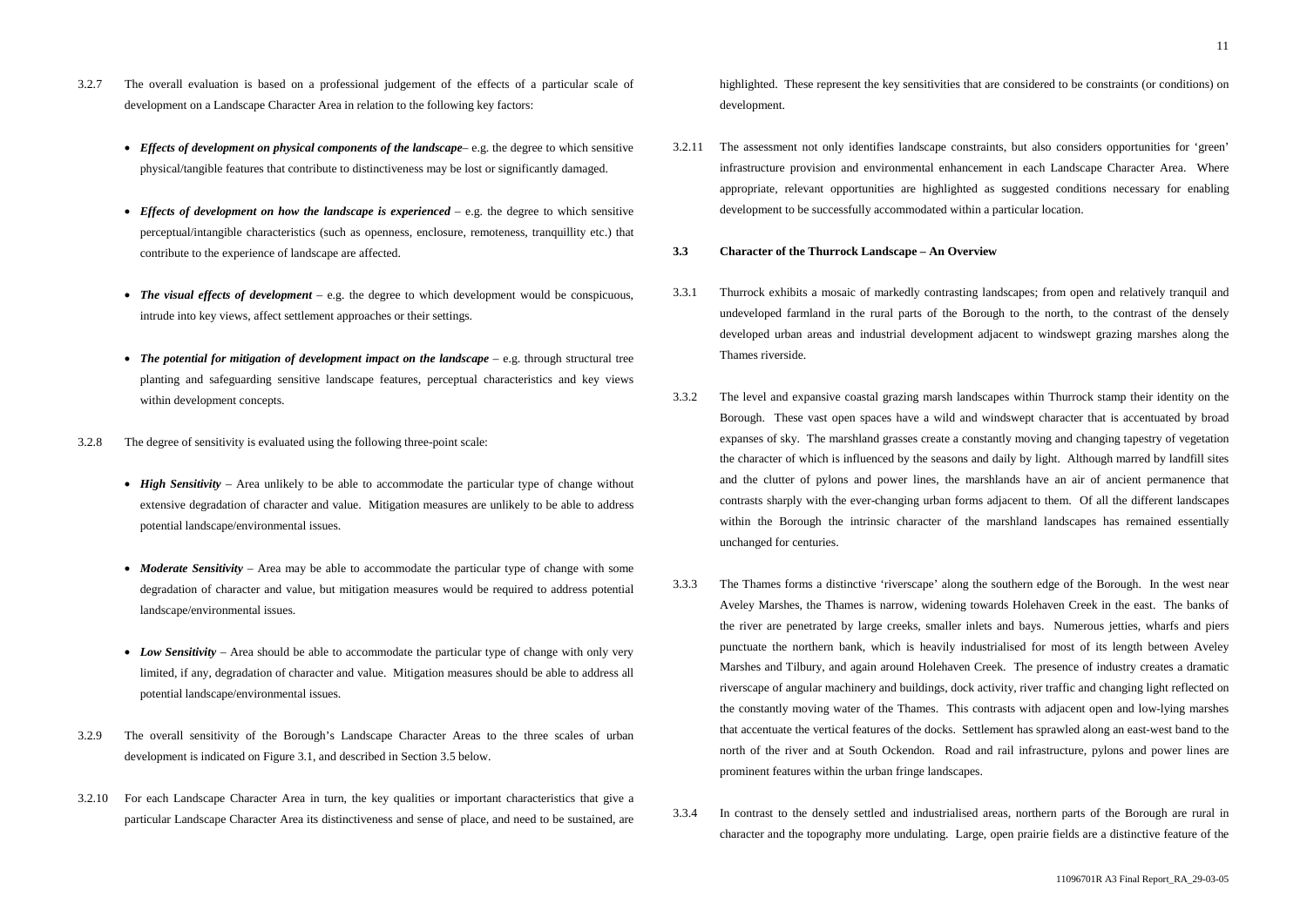large scale and exposed landscape character in this area. Despite the considerable loss of hedges the surviving, boundaries, tracks and lanes preserve the broadly east west/ north south rectilinear pattern of land division which is characteristic and of ancient origin. The Bulphan basin is an area of fenland landscape that sits between two prominent ridges. Within this basin the distinctive field pattern and relict drainage features are evidence of the long history of land drainage and agricultural land reclamation within the Borough. A well-wooded ridge running between Romford and Basildon provides a subtle but distinctive horizon in views from low lying land to the south.

3.3.5 Many features and areas within the Thurrock landscape have been designated for their nature conservation, heritage and other environmental values (see Figure 2.5 – Environmental Designations), and are key assets of Thurrock's landscapes.

- Level relief
- Open, exposed landscape
- Large scale arable and pasture farmland
- Gappy hedges
- Linear roads on causeways

- Gently to strongly undulating low hills/ridges
- Large scale arable farmland and grazing
- Strong woodland structure
- Mature established hedges
- Isolated distinctive historic villages

#### **3.4 Landscape Character Types**

- 3.4.1 The Regional Character Areas identified by the Countryside Agency and English Nature provide a context for the identification of Landscape Character Types.
- 3.4.2 Landscape Character Types are broad tracts of land that share common characteristics of geology, landform, vegetation, land use and settlement that may reoccur throughout the Borough. Within Thurrock, 5 Landscape Character Types have been identified based on an analysis of geology, soils, topography, land cover, and settlement pattern.
- 3.4.3 The distribution of the 5 Landscape Character Types is shown on Figure 2.6, and their key characteristics are summarised below:

- Area of low relief
- Level arable and pasture landscape

# *A - Fenland Landscape*

#### *B - Rolling Farmland/Wooded Hills Landscape*

# *C - Marsh Landscape*

- Level relief
- Open, exposed, windswept landscape
- Large scale grazing farmland landscape
- Sparse settlement
- Creeks and ditches

### *D - Urban Fringe Landscape*

- Diversity of temporary and permanent land uses
- Fragmented and chaotic character
- Transitional landscape
- High concentration of transport and utility infrastructure
- Pockets of farmland
- Redundant mineral workings

#### *E - Urban Landscape*

- Individual small to medium sized settlements
- Large linear riverside settlement
- Large industrial/commercial areas
- Largely modern monolithic housing developments
- Redundant and redeveloped mineral workings

#### **3.5 Landscape Character Areas and Sensitivity to Change**

3.5.1 The distribution of the 23 Landscape Character Areas is shown on Figure 2.6, and their key characteristics and overall character are summarised below:

### *A1 – Bulphan Fenland*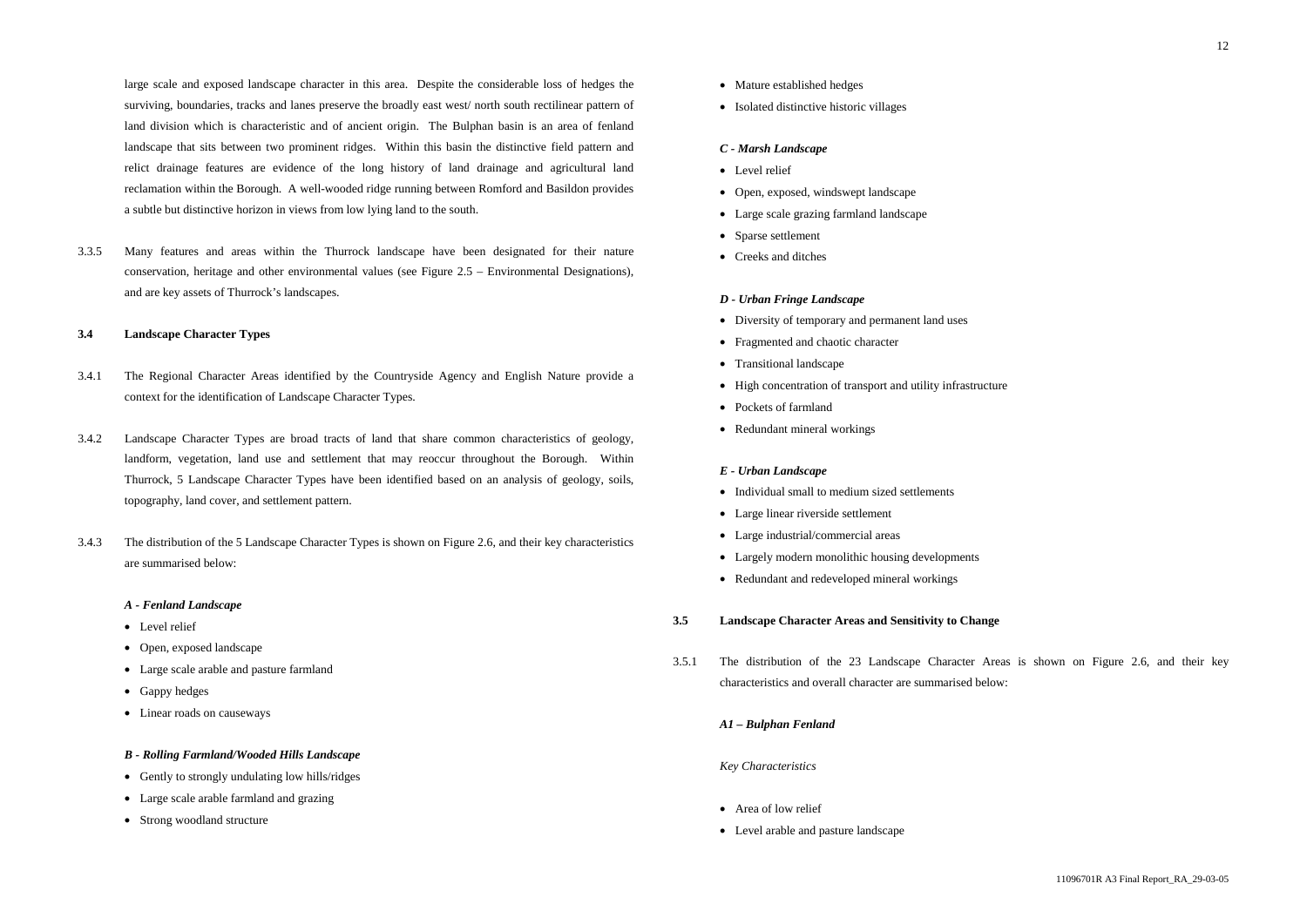- Sparse settlement consisting mostly of scattered farmsteads
- Straight, causewayed roads arranged in a grid pattern
- Clipped and gappy hedges
- Some clumps of woodland
- Network of drainage ditches
- Open, exposed landscape
- Rural character
- Sense of tranquillity due to absence of major roads and built development
- Absence of vertical structures

# *Overall Character*

This Landscape Character Area (LCA) lies in the north of Thurrock and extends beyond the administrative boundary to the foot of the Brentwood Hills. The eastern boundary of the area is marked by the gradual transition to rolling farmland within the Sticking Hill LCA, and is bounded to the west by a low broad ridge running north to south between Junction 19 of the M25 and South Ockendon. The southern boundary is marked by a change in relief to the lower slopes of the plateau area on which the urban area of Grays is situated. The A13 is a strong physical and visual boundary to the south of the character area.

- Clumps of woodland
- Open, exposed landscape
- Rural setting of Bulphan village
- Sense of tranquillity due to absence of major roads and built development
- Long distance views across fenland to the north
- Several local nature conservation sites

The small village of Bulphan is an important feature within the character area. To the south and west expansive, level fields are important to the setting of the village. To the east, the A128 detracts from the approach to the village. Views of Bulphan from within the character area are limited as it is a settlement of low relief.

- A large proportion of this character area coincides with flood zones thus placing a constraint on where a stand-alone settlement might potentially be located.
- sense of tranquillity experienced within the area. The essentially open, large-scale rural character of the landscape would be lost.
- Within Thurrock this landscape offers potential for recreational use as an area that is largely unspoiled by development. The Mar Dyke River Valley is a green link, which if further improved or extended could provide a strong connection between urban areas south of the A13 and the network of public rights of way within the heart of the Bulphan LCA.
- Development should be of a scale that does not compromise the open exposed nature if the landscape and should not contain high vertical structures.
- The rural setting to Bulphan should be protected.

## *Evaluation*

Sensitivity to very large-scale urban development – **High**

Very large-scale development would change the open, exposed and relatively flat character of the area. It would also cause a diminution of tranquillity. The predominantly rural character of the area would change to one strongly influenced by urban development.

Sensitivity to substantial-scale urban developments – **High**

Substantial-scale development would also cause extensive degradation of the open, exposed and tranquil landscape character of the area.

- Area of gently undulating terrain.
- Arable and pasture farmland.
- Sparse pattern of settlement with a few individual farmsteads mainly located close to existing rural roads.

Sensitivity to small-scale urban developments – **Low** The intrinsically rural character of this large-scale of landscape would not be compromised by the introduction of development of this size.

Key Qualities Desirable to Safeguard:

Key Landscape Conditions and Options for Sustainable Development:

• Introduction of Substantial-scale or very large-scale development into the area would diminish the

### *B1 – Sticking Hill Rolling Farmland/Wooded Hills*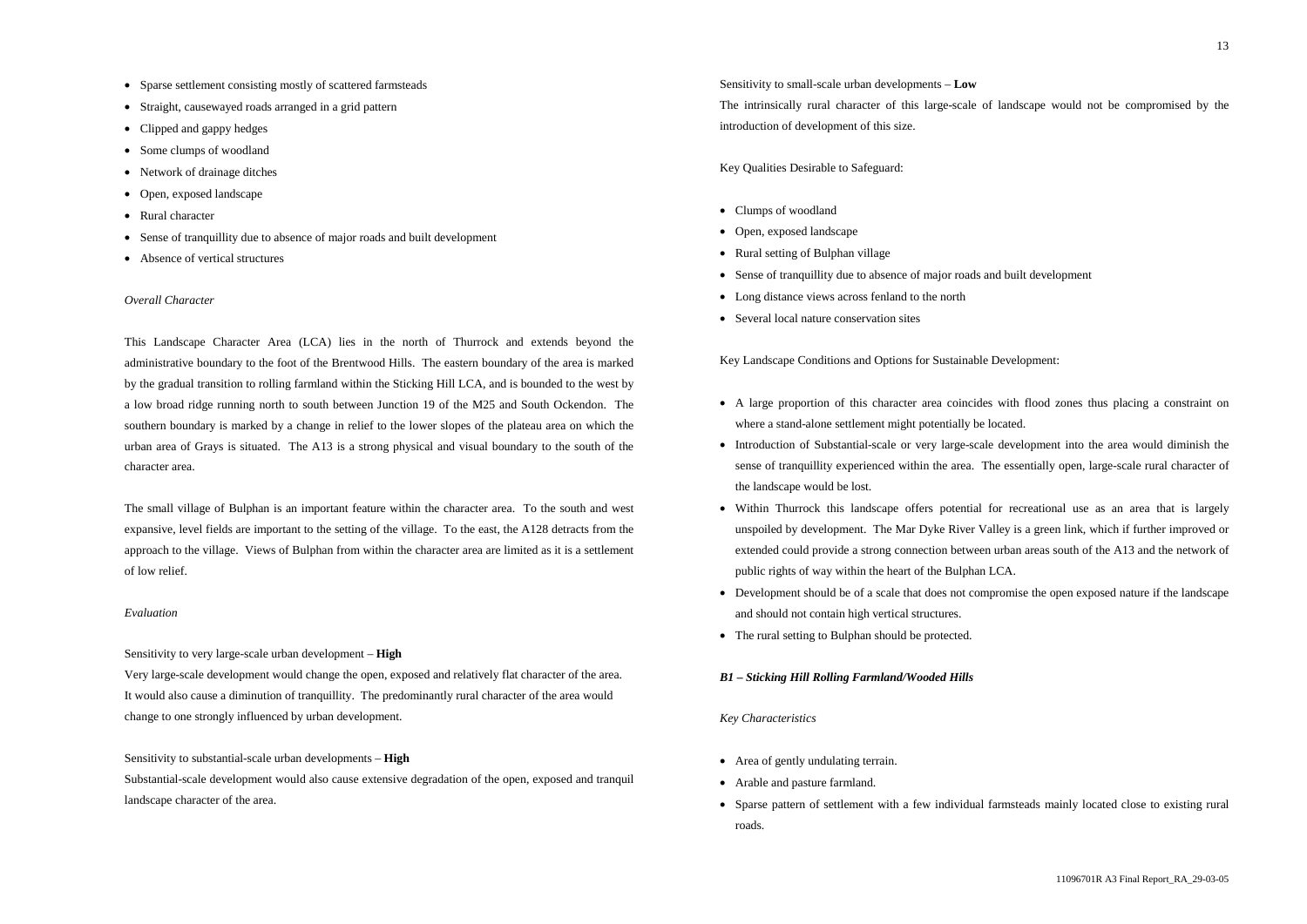14

- Important nucleated historic settlements of Horndon on the Hill and Orsett.
- Mature hedgerows in places.
- Woodland clumps in the southern half of the area.
- Tranquil rural character.

#### *Overall Character*

This Landscape Character Area forms a distinctive area of raised relief to the east of the Fenland Landscape Type. Its character is predominantly rural farmland although there are some typical urban fringe land uses such as the Langdon Hills Golf Course in the east of the character area. The boundary to the east of the character area is formed by the rising topography of the wooded hills within the Langdon Hills character area. To the south the character area boundary is delineated by the A13. Settlement is concentrated within the south where the villages of Horndon on the Hill and Orsett are situated.

The historic village of Horndon on the Hill, and the hill on which it is situated, are important landscape features that stamp an identity on the character area. From the village, extensive views are afforded to the Estuarine Marsh Landscape Type and to the rural interior of Sticking Hill LCA. Intervisibilty between Horndon on the Hill and the Linford/Buckingham Hill LCA, across a major transport corridor, accentuates the physical separation of the predominantly rural character of Sticking Hill LCA and the Urban Fringe Landscape Type to the south.

The small village of Orsett is important to the character of the area as it marks the transition between Sticking Hill LCA and the lower lying relief of Bulphan LCA.

#### *Evaluation*

- Small scale steep, rounded sand and gravel hills.
- Sense of elevation and intimacy.
- Woodland is a strong, unifying element.
- Irregularly shaped fields on higher slopes adjacent to woodland.
- Horse grazing within the lower slopes in the north east of the character area.
- Rough texture.
- Absence of detracting vertical features.

Sensitivity to very large-scale urban development – **High**

The essentially rural character and dispersed settlement pattern of the area would be changed by development of this scale.

Sensitivity to substantial-scale urban developments – **High**

The essentially rural character and dispersed settlement pattern of the area would be changed by development of this scale.

Sensitivity to small-scale urban developments – **Low** The essentially rural and tranquil character of the area would not be changed by development of this scale.

Key Qualities Desirable to Safeguard:

• Sparse pattern of settlement with a few individual farmsteads mainly located close to existing rural

- roads.
- The setting to important nucleated settlements of Horndon on the Hill and Orsett.
- Extensive views from Horndon on the Hill.
- Mature hedgerows in places.
- Woodland clumps in the southern half of the area.
- Tranquil rural character in the north of the area.
- Local historic landscape at Orsett.

Key Landscape Conditions and Options for Sustainable Development:

• Ensure that any development responds to the dispersed rural settlement pattern in the south of the character area.

### *B2 – Langdon Hills Rolling Farmland/Wooded Hills*

## *Key Characteristics*

# *Overall Character*

The character area is formed by steep, rounded sand and gravel hills comprising the highest land within Thurrock. The eastern boundary of the character area is delineated by the A13 which marks the transition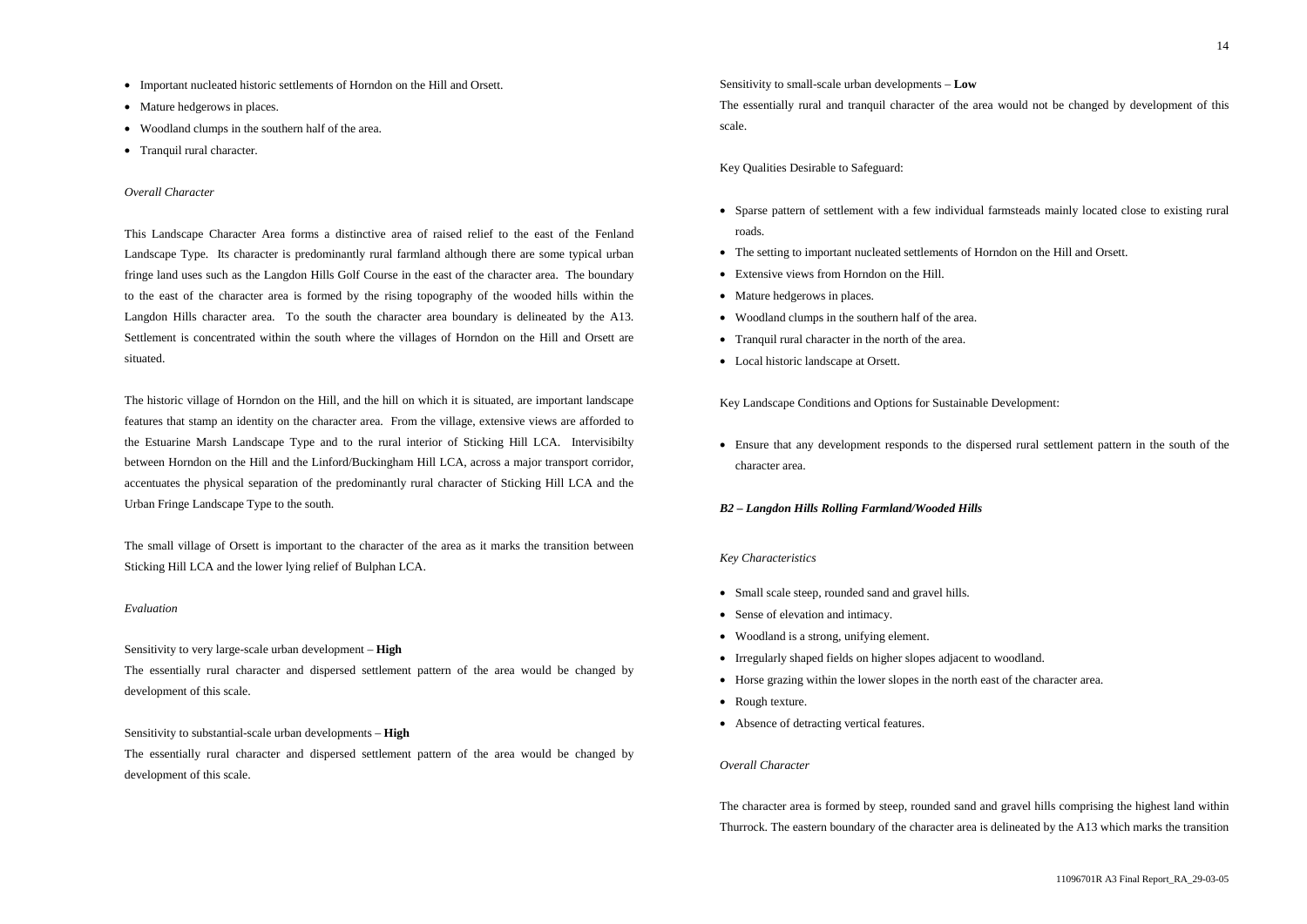to gently undulating farmland slopes within the Fobbing Ridge LCA. The well-wooded nature of the character area creates a sense of enclosure and intimacy. Certain locations within the elevated hills afford extensive long distance views encompassing the Fenland Landscape. The dramatic, jagged central London skyline in the distance contrasts with the level character of the Belhus LCA and accentuates the sense of rurality and separation from urban areas to the south. The character area is buffered from the settlement of Basildon to the north by a belt of nature conservation areas and urban fringe open space.

# *Evaluation*

#### Sensitivity to very large-scale urban development – **High**

Very large-scale development would mask the underlying hilly topography of the landscape and result in the removal of woodlands, both of which are intrinsic to the intimate landscape character of the area.

#### Sensitivity to substantial-scale urban developments – **High**

- Sense of elevation and intimacy.
- Woodland as a strong, unifying element.
- Patches of ancient woodland.
- Absence of detracting vertical features.
- Extensive long distance views from locations within the elevated hills.
- Langdon Hills Country Park.
- Several small local nature conservation sites.
- County wildlife sites.
- The appearance and condition of Old Church Hill protected lane.
- Basildon Meadows SSSI.

Substantial-scale development would partially mask the underlying hilly topography of the landscape and result in the removal of woodlands. The tranquil rural character of the landscape would be lost.

### Sensitivity to small-scale urban developments – **Moderate**

- Gently undulating farmland.
- Wide scarp slope.
- Extensive views to the south and east.
- Visual clutter of pylons and power lines.
- Large rectilinear fields.
- Clipped and/or gappy hedges.
- Landmark buildings within the historic cores of Fobbingham & Corringham.

There would be some degradation of the essential qualities that make the area distinctive if development of this scale were to occur. However the existing character of the area could be retained by appropriate mitigation.

#### Key Qualities Desirable to Safeguard:

# Key Landscape Conditions and Options for Sustainable Development:

- The thickly wooded, undulating landscape of the Langdon Hills provides an existing landscape framework that could be utilised to accommodate small-scale development with some loss of character.
- Development would need to be sited away from hilltops and avoid obscuring key views westward from the area.
- The existing woodland structure would need to be supplemented by new planting of a species composition that complemented the existing nature conservation sites before development could proceed.

### *B3 - Fobbing Ridge Rolling Farmland/Wooded Hills*

#### *Key Characteristics*

# *Overall Character*

The area is characterised largely by undulating farmland that rises to a low ridge on which there is a linear settlement spreading north from the village of Fobbing along a minor road. It is a transitional area that shares some of the characteristics of the Sticking Hill LCA. However, it is subtly different, containing a linear settlement with a loosely defined edge and a distinctive escarpment edge to the east and south east. Despite the close proximity to Corringham and Stanford-le-Hope the character area is not heavily influenced by urban fringe land uses common to other character areas adjacent to the larger settlements within Thurrock. This is due in part to a strong settlement boundary formed by the A1014, the railway line, the A13 to the north and the low, broad ridge to the east.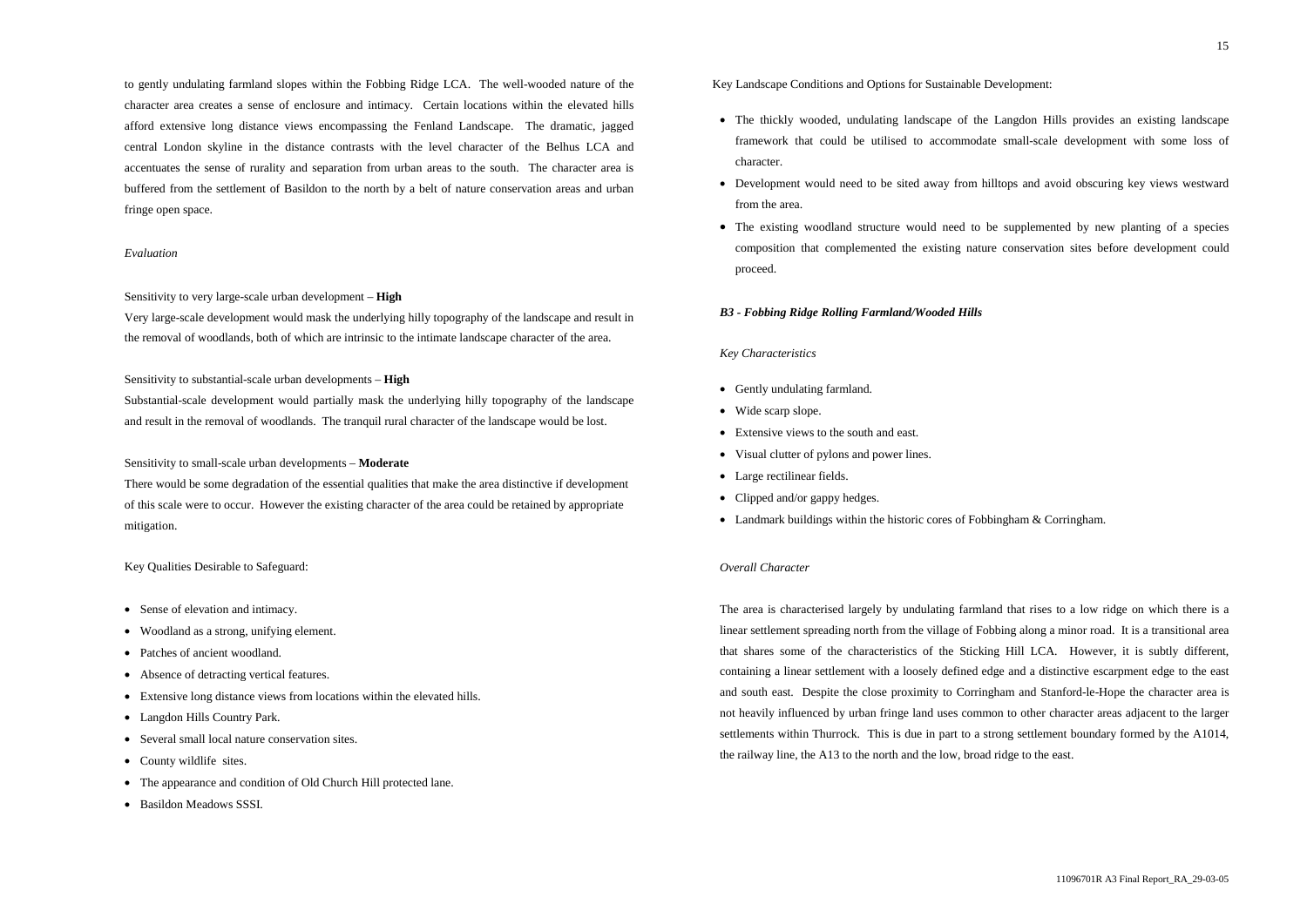# *Evaluation*

Sensitivity to very large-scale urban development – **High**

Development of this scale would be visually prominent to the population of Corringham. It would also change the appearance and open character of the wide scarp slope, which is a key characteristic of this area.

Sensitivity to substantial-scale urban developments – **High**

Development of this scale would increase the density of settlement within this character area and change the dispersed settlement pattern.

Sensitivity to small-scale urban developments – **Moderate**

- Wide scarp slope.
- Extensive views to the south and east.
- Distinctive escarpment edge to the east and south-east.
- Essex wildlife trust site.
- Fobbing Marsh County Wildlife Site.
- Fobbing Marsh SSSI

- One or more small-scale urban extensions to Corringham could be achieved within this character area.
- Improve the landscape of the A1014 road corridor whilst retaining views from Corringham to the south.
- Soften Corringham's eastern urban edge.
- Strengthen existing hedgerow planting to integrate development into the surrounding farmland landscape.
- Ensure that development does not break the existing urban skyline or that of the scarp edge.

Although the character area is situated adjacent to the settlement of Corringham there is an abrupt transition between the settlement and the essentially rural character of the area. Small-scale development, appropriately sited, would not change the overall character of the area.

Key Qualities Desirable to Safeguard:

Key Landscape Conditions and Options for Sustainable Development:

- Mature, established hedgerows.
- Clumps of ancient woodland.

# *B4 – Belhus Rolling Farmland/Wooded Hills*

#### *Key Characteristics*

- Gently undulating farmland landscape.
- Mature, established hedgerows.
- Clumps of ancient woodland.
- Areas of parkland landscape.

# *Overall Character*

The Landscape Character Type within which the Belhus LCA is situated, extends beyond the Thurrock boundary encompassing rural landscape between Upminster and South Ockendon. Belhus LCA is therefore physically separated from other character areas within this landscape character type. However, it shares similar characteristics being an area of elevated, gently rolling topography under a mixture of arable and pasture farmland. The eastern boundary of the area is delineated by a low ridge. Aveley and South Ockendon, and the urban fringe land uses associated with these settlements, form the southern boundary to this character area.

# *Evaluation*

Sensitivity to very large-scale urban development – **High** Due to the small area covered by this character area, it would be highly sensitive to a very large scale urban development.

Sensitivity to substantial-scale urban developments – **High** A Substantial-scale urban development would change the character of this area to a predominantly urban character.

Sensitivity to small-scale urban developments – **Moderate** The character area may be able to accommodate small-scale urban development with only some degradation of character and value.

Key Qualities Desirable to Safeguard: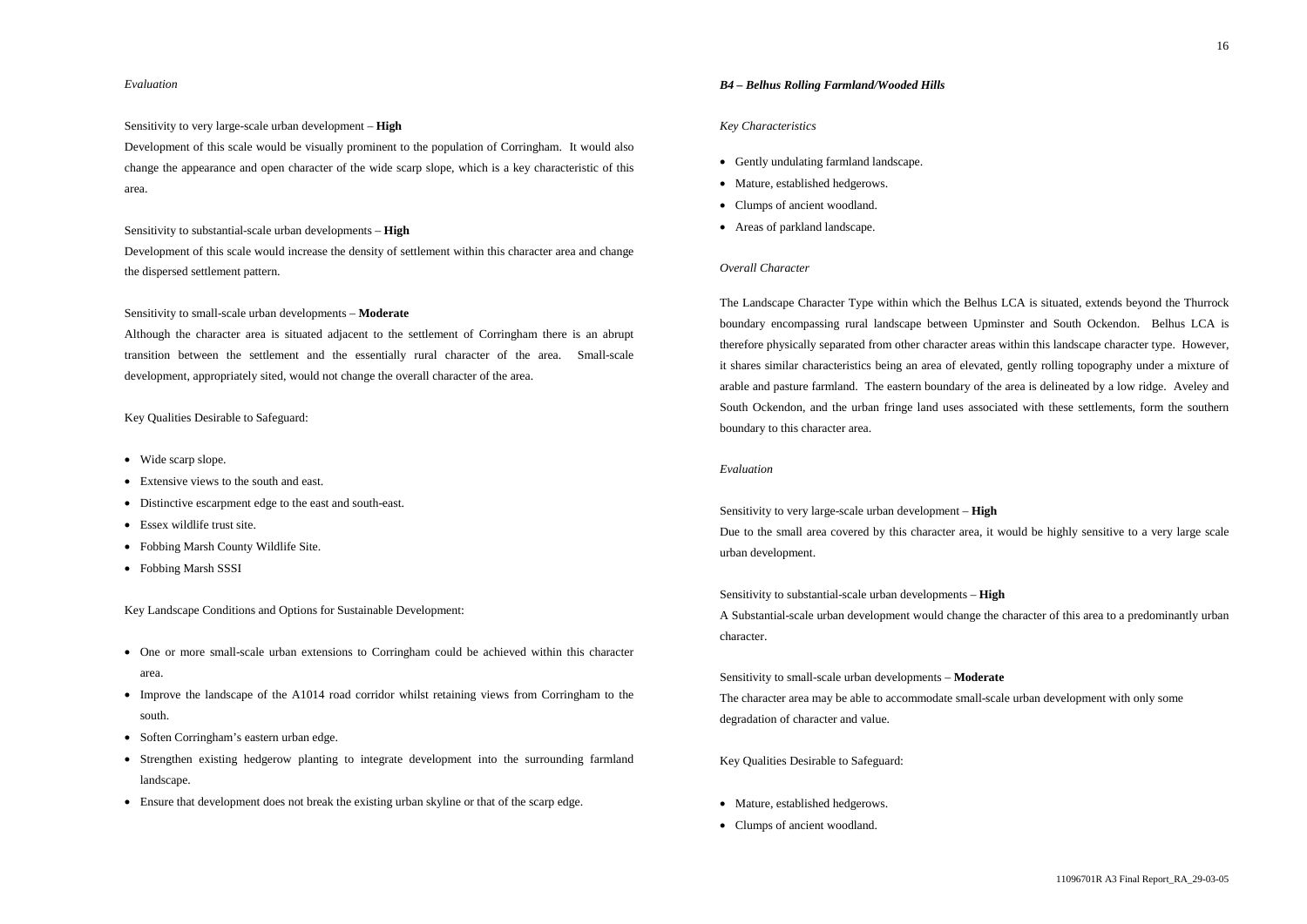- Areas of parkland landscape.
- Several small County Wildlife Sites.
- Local nature conservation corridor.
- Belhus Woods Country Park.
- Woodland Trust land to the north of Aveley.

Key Landscape Conditions and Options for Sustainable Development:

- The majority of the Belhus character area extends beyond Thurrock into the London Borough of Havering.
- Development should respect the historic and recreational landscapes within the west of the area where there are also sites of nature conservation value.
- The character area coincides with the Thames Chase Community Forest which aims to increase woodland cover within its boundaries. Increasing the amount of woodland clumps and hedgerows in the eastern part of the character area could ease integration of a development into the landscape whilst achieving the objectives the Community Forest.

- Level, low lying and exposed.
- Large scale landscape.
- Extensive areas of grazing marsh enclosed by post and wire fences.
- Absence of settlement and roads.
- Sense of wildness and remoteness.
- Network of winding ditches.
- Wide sweeping views dominated by sky.
- Confusion of vertical structures to the south of the character area.
- Vange and Fobbing Marshes SSSI.

#### *C1 – Fobbing Marshes*

### *Key Characteristics*

# *Overall Character*

Fobbing Marshes LCA is located in the east of Thurrock and extends beyond the Borough Boundary to Benfleet Creek. The majority of the character area within Thurrock lies immediately to the west of Holehaven Creek and to the east of the low ridge north of Fobbing village. The character area coincides with part of the Essex Coast Environmentally Sensitive Area (ESA), which contains important historic

field pattern of grazing marsh. A finger of marshland extends between the south facing scarp slope of Fobbing Ridge LCA and Shellhaven LCA. The area is low lying, open, windswept and exposed consisting mostly of grazing marsh with pockets of intensive arable farmland. The visual horizon to the north is formed by the broad ridge on which Basildon and South Benfleet are situated. To the south, structures within the BP Coryton Refinery interrupt views to River Thames and the south side of the Estuary.

#### *Evaluation*

Sensitivity to very large-scale urban development – **High** Within the character area are a number of environmental designations, including part of the Essex Coast ESA, that contribute to its value and character. The essentially open and exposed character of Fobbing Marshes and the historic land use pattern within it would be changed by very large scale urban development.

Sensitivity to substantial-scale urban developments – **High** The essentially open and exposed character of Fobbing Marshes and the historic land use pattern within it would be changed by very large-scale urban development.

Sensitivity to small-scale urban developments – **Moderate** The current absence of settlement within this character LCA, and its open and exposed nature, means that the area is moderately sensitive to even a small scale urban development.

Key Qualities Desirable to Safeguard:

- Level, low lying and exposed.
- Large-scale landscape.
- Absence of settlement and roads.
- Sense of wildness and remoteness.
- Wide sweeping views dominated by sky.
- Holehaven Creek SSSI.
- Fobbing Marsh SSSI.
- Fobbing Marsh County Wildlife Site.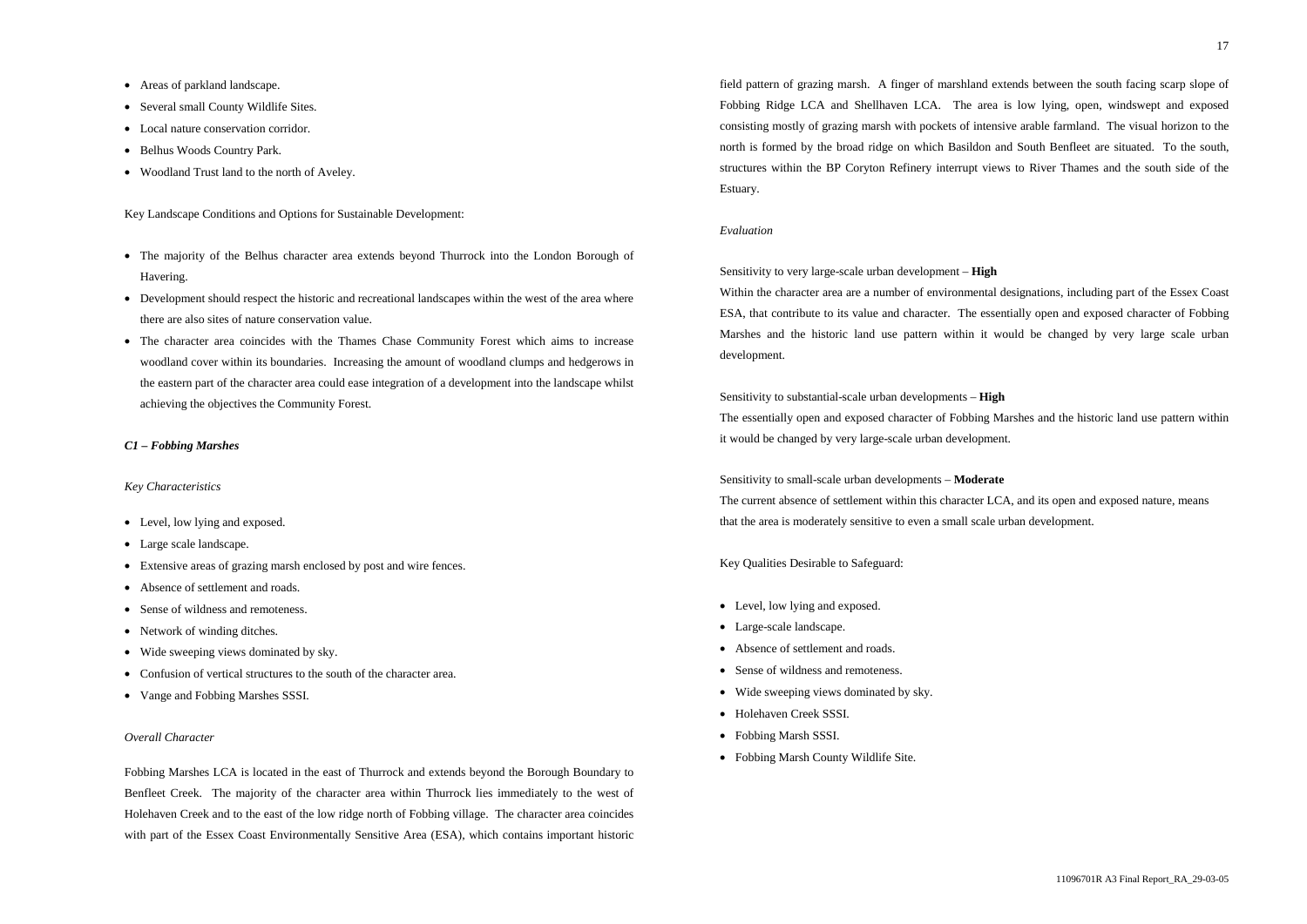#### Key Landscape Conditions and Options for Sustainable Development:

- The Essex Coast ESA, valued for its archaeological and wildlife interest coincides with most of the character area.
- Development would need to be located outside the ESA boundary.

# *C2 – BP Coryton and Marshes*

#### *Key Characteristics*

- Low lying, level landscape.
- Industrial landscape dominated by vertical features.
- Remnant marsh grasslands.
- Transport infrastructure.
- Sense of 'exclusion'.

#### *Overall Character*

BP Coryton is located in the east of Thurrock to the south of Fobbing Marshes LCA and beside the River Thames. It is a landscape dominated by the refining, storage and distribution of oil, and the various structures associated with these functions. Large industrial sheds, broad cylindrical storage structures and tall chimneys are characteristic built forms within the character area. Between the structures and building plots the undeveloped land retains remnant marsh characteristics.

# *Evaluation*

#### Sensitivity to very large-scale urban development – **Low**

The dominant characteristic of this landscape is the presence of industry on a very large scale, mingled with remnant marsh landscape. Very large-scale urban development would potentially result in the removal of industrial buildings. There would be a change in character from industrial marshland to urban which would not degrade the character or value of this area.

- Low lying, level landscape.
- Large scale landscape.
- Sparse settlement and absence of roads.
- Disturbed land restored to rough grassland.
- Absence of hedgerows.
- Long distance views inland to Buckingham Hill and Langdon Hills.

### Sensitivity to substantial-scale urban developments – **Low**

Substantial-scale urban development would potentially result in the removal of some industrial buildings. There would be a change in parts of the character area from industrial marshland to urban which would not degrade the character or value of this area.

Sensitivity to small-scale urban developments – **Low** A small scale urban development would cover a very small proportion of this already industrial marshland landscape. Hence the low sensitivity of the character area to this type of change.

Key Qualities Desirable to Safeguard:

- Remnant marsh grasslands.
- Habitats along Thames foreshore.

Key Landscape Conditions and Options for Sustainable Development:

• Development would need to be designed such that views through to the Thames Estuary are conserved.

# *C3 – Mucking Marshes*

# *Key Characteristics*

# *Overall Character*

The character area is in the east of Thurrock and forms part of an extensive area of Estuarine Marsh that extends from Holehaven Creek in the east to Tilbury Docks near Grays. The landscape is level, low lying, exposed and windswept consisting predominantly of grazing marsh. Part of the Essex Coast ESA coincides with the character area. There is an absence of settlement, with the exception of the village of East Tilbury in the west of the character area. The western part of the village contains a large conservation area, East Tilbury (Bata) Conservation area, which was designed and built to house the workforce of the British Bata Shoe Company. The eastern part of the village consists of a modern housing development, which together with the Bata area protrudes into the marshland landscape. Coalhouse Fort at the southern end of the character area is an important landmark features and site of historic importance.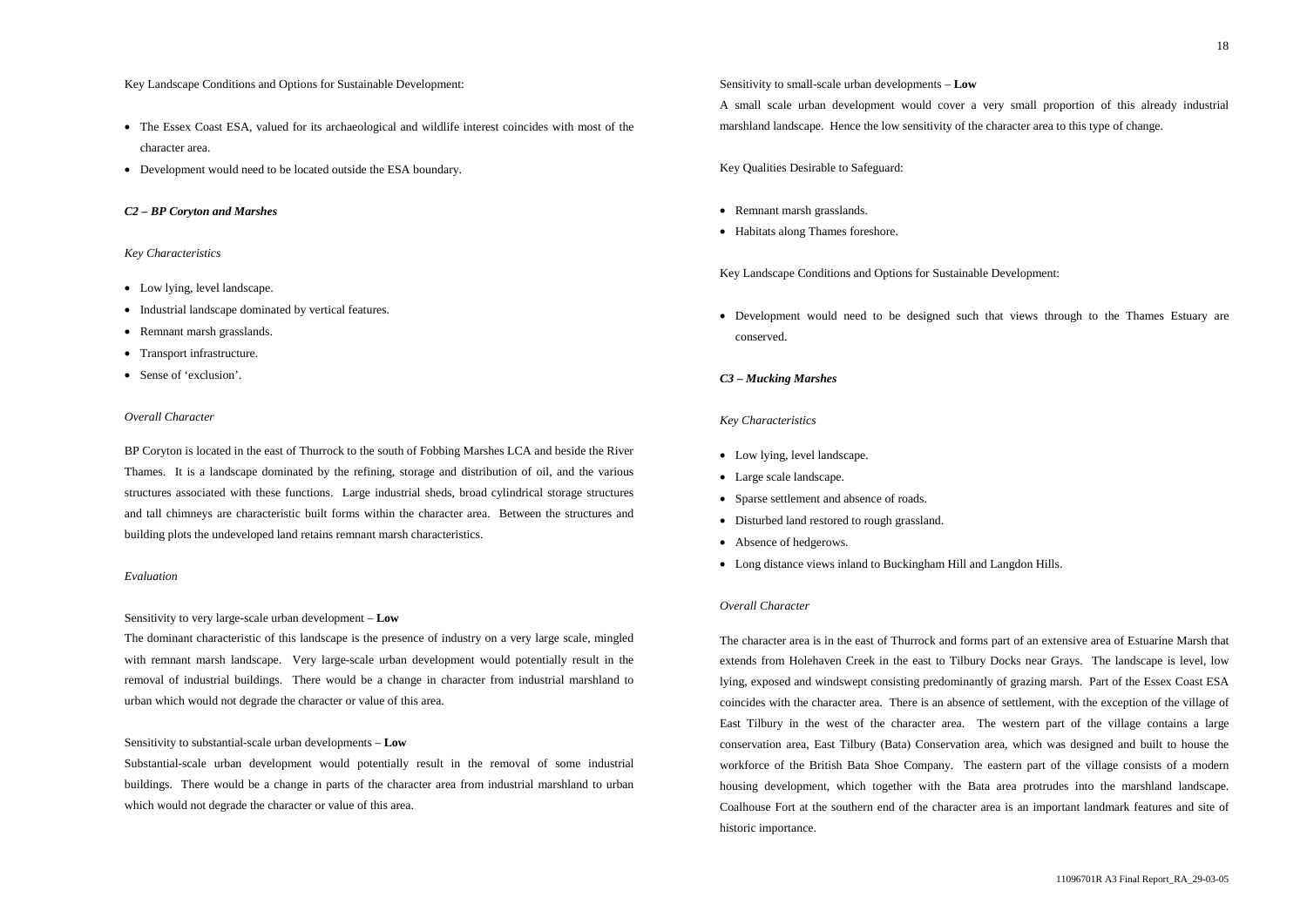19

# *Evaluation*

Sensitivity to very large-scale urban development – **High**

The introduction of very large-scale development within this LCA would change its character from that of an open, exposed sparsely populated marshland landscape to an urban character. The marshlands within the character area are valued as open countryside and as wildlife habitats.

Sensitivity to substantial-scale urban developments – **High**

Substantial-scale urban development would markedly increase the urban character of the marshlands. There would be degradation of the open, exposed and predominantly rural character of the marshlands.

Sensitivity to small-scale urban developments – **Moderate**

Small scale development would be intrusive within this area although there would be some potential to mitigate.

#### Key Qualities Desirable to Safeguard:

- The important landmark of Coalhouse Fort (site of historic importance).
- Low density of settlement and absence of roads.
- Disturbed land restored to rough grassland.
- Exposed and windswept character.
- Setting of East Tilbury (bata) Conservation Area.
- County Wildlife Site.
- Stanford Warren Essex Wildlife Trust Reserve.
- Mucking Flats and Marshes SSSI, SPA and Ramsar Site.

Key Landscape Conditions and Options for Sustainable Development:

- Ensure development is sited adjacent to existing urban areas and roads.
- Soften urban edges through the use of wetland habitats to act as a buffer between the settlement and the majority of the character area.
- Ensure that development respects the open experience and horizontal appearance of the landscape.

### *C4 – Mucking Flats and Marshes*

#### *Key Characteristics*

- Low lying, level landscape.
- Horizontal landform.
- Sense of exposure and wildness.
- Complex pattern of small inlets, ditches and creeks.
- Long distance views to prominent natural and man made features.
- Strong tidal influence.

# *Overall Character*

Mucking Flats LCA is located in the east of Thurrock and consists of an extensive area of mudflats and saltmarsh designated as a SSSI, SPA and a Ramsar site. The area is low-lying and level with a complex pattern of small inlets, ditches and creeks adjoining extensive mudflats that are revealed at low tide. There is a sense of exposure and wildness at times, which is compromised by the presence of passing river traffic and the industrial structures of BP Coryton & Marshes LCA visible within views to the north. Some areas of saltmarsh have been previously subject to localised tipping. The engineered structure of the sea wall is a strong physical boundary between the tidal flats and the Mucking Marshes LCA. However, the wall does not detract from the important long distance views to the Langdon Hills, and across the River Thames, to hills in Kent. Coalhouse Fort is a distinctive landmark and visual focus within views to the south of the character area.

### *Evaluation*

Sensitivity to very large-scale urban development – **High** The area is a tidal mudflat, SSSI and Ramsar site. It is internationally valued as a site of importance to migratory wading birds.

Sensitivity to substantial-scale urban developments – **High** The area is a tidal mudflat, SSSI and Ramsar site. It is internationally valued as a site of importance to migratory wading birds.

Sensitivity to small-scale urban developments – **High** The area is a tidal mudflat, SSSI and Ramsar site. It is internationally valued as a site of importance to migratory wading birds.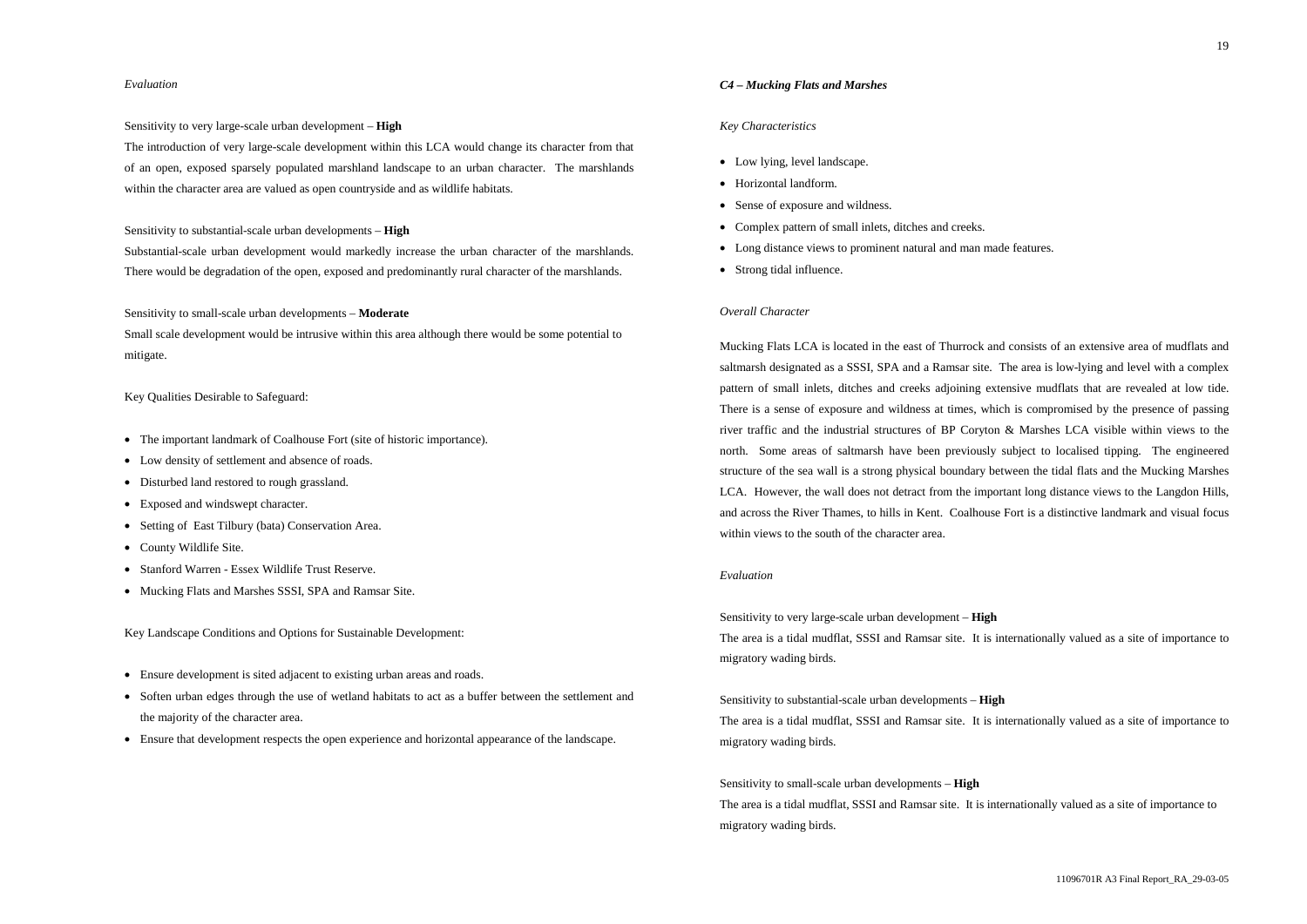### Key Qualities Desirable to Safeguard:

- Sense of exposure and wildness.
- Complex pattern of small inlets, ditches and creeks.
- Long distance views to prominent natural and man made features.
- Mucking Flats and Marshes SSSI part of Thames Estuary and Marshes SPA and Ramsar Site.

• It is unlikely that development of the scales listed in section 3.2.5 would be able to be accommodated successfully whilst safeguarding those attributes that contribute to the distinctiveness of the Mucking Flats LCA.

Key Landscape Conditions and Options for Sustainable Development:

- Low lying, level landscape.
- Horizontal landform.
- Large scale landscape.
- Network of linear ditches.
- Southern skyline of dock cranes, chimneys, pylons and power lines.
- Close proximity of residential areas.

#### *C5 – Tilbury Marshes*

## *Key Characteristics*

# *Overall Character*

The character area is located in the south east of Thurrock adjacent to the River Thames. To the north the area is bounded by the Chadwell Escarpment Urban Fringe LCA which rises abruptly from the level marshland landscape. A broad wedge of the character area penetrates the Urban Landscape between the settlements of Chadwell St Mary and Tilbury. In general Tilbury Marshes LCA consists of level, low lying, drained alluvial marshland under predominantly arable farmland but with smaller concentrations of rough grazing land around Little Thurrock, Tilbury Fort and Goshems Farm. The enclosure pattern is defined by straight ditches and dykes creating predominantly rectilinear field shapes particularly in the west of the character area where the influence of the Chadwell Escarpment LCA is not as strong. Within the east fields are larger with irregular boundaries. In the south of the area adjacent to the River Thames there are two markedly different landmark buildings that visually articulate the long settlement period of this landscape and its changing function. The existing building at Tilbury Fort originated as a British

Castle Fortress type Fort with four diamond shaped buttresses forming an overall pentagon, and was used as a defence throughout its history until the late  $19<sup>th</sup>$  century. Tilbury Power Station is a 1400 Megawatt coal fired power station. Its concrete chimneys are visible from many locations within Thurrock and Kent Thames-side. A tight network of pylons and power lines emerges north from the power station across Tilbury Marshes LCA.

#### *Evaluation*

Sensitivity to very large-scale urban development – **High** Very large-scale development would result in extensive degradation of the large-scale low-lying character of Tilbury Marshes LCA.

Sensitivity to substantial-scale urban developments – **Moderate** The character area is strongly influenced by urban areas and utilities infrastructure. The addition of development of this scale, if sited appropriately would not degrade the overall character of the LCA.

Sensitivity to small-scale urban developments – **Low** Small-scale development would result in only limited degradation of the elements that together combine to give the area's open, exposed character.

#### Key Qualities Desirable to Safeguard:

- The setting to Historic Tilbury Fort.
- Horizontal landform.
- Large scale landscape.
- Sense of exposure and openness.
- County wildlife and nature conservation sites.
- Historic pattern of drainage ditches.
- Historic green lanes.

Key Landscape Conditions and Options for Sustainable Development:

• Opportunity to create new landscapes associated with urban extensions in the west of the character

- Ensure that new development respects the setting of Chadwell Escarpment Urban Fringe LCA.
- area.
- Ensure that a linear area of marshland habitat is retained within Substantial-scale developments.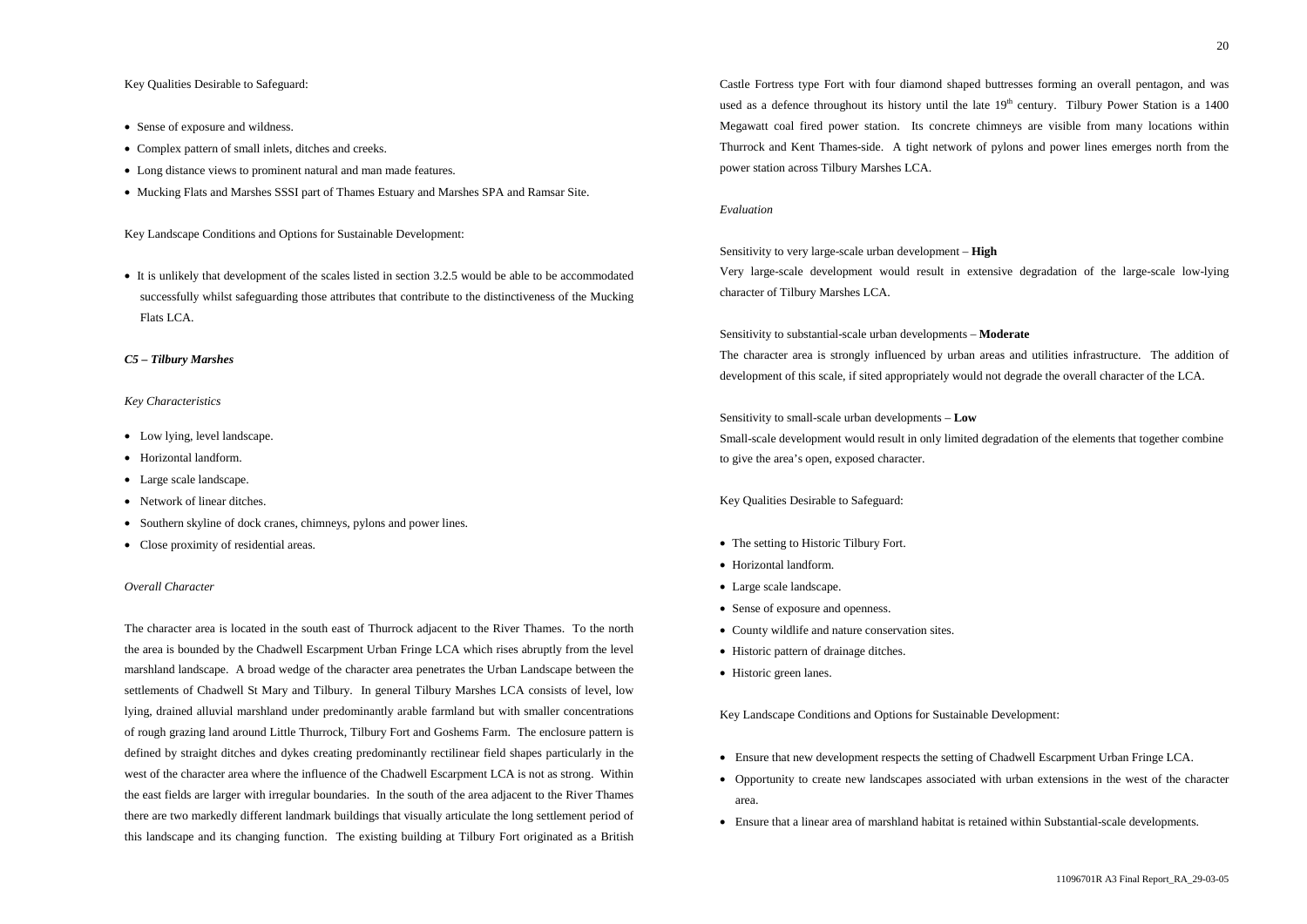- Facilitate access to the marshes from settlement edges via green links.
- Soften the edges of developments with areas of open water and reed beds reflecting the moats at Tilbury Fort.

#### *D1 – Aveley/South Ockendon Urban Fringe*

# *Key Characteristics*

- Pockets of agricultural land use.
- Weak enclosure pattern of gappy, incomplete or absent hedges.
- Harsh urban edges to some parts of Aveley and South Ockendon.
- Flooded gravel pits.
- Paddocks and equestrian land uses.
- Chaotic, fragmented character.
- Strong physical barriers formed by roads.
- Movement of traffic through major transport corridors.
- Noise intrusion from road traffic.

# *Overall Character*

This character area lies to the north of the Mar Dyke River Valley Urban Fringe LCA and envelops the small settlements of Aveley and South Ockendon. It lacks the unifying elements that give a sense of cohesion and order to Bulphan or Langdon Hills LCAs and has a chaotic character. As an urban fringe landscape, it is transitional in nature and strongly influenced by the two settlements, which are separated by Belhus Park and the M25. The M25, A13, CTRL and C2C rail network are concentrated within the western half of the character area. Generally it is a degraded, impoverished working landscape subjected to a diverse range of land uses including recreation, transport and utility corridors, agriculture, mineral extraction, landfill and equestrian uses. The underlying physical character of the landscape is a gently undulating plateau that slopes gradually down to the eastern Fenland Landscape. Certain locations along the edges of the plateau afford long distance views across the Mar Dyke River Valley towards the predominantly industrial character of West Thurrock and Purfleet Urban LCA and the cluttered skyline of pylons, bridges and other structures.

# *Evaluation*

Sensitivity to very large-scale urban development – **High** The character area is strongly influenced by the two urban areas adjacent to it. The area contains valuable historic landscapes and wildlife conservation sites. Development of this scale would result in the loss of these features that are important to the LCA's overall character.

Sensitivity to substantial-scale urban developments – **Moderate** Substantial-scale urban development could potentially make use of the less valuable landscapes within the area without degrading the overall character of the LCA.

Sensitivity to small-scale urban developments – **Low** Low sensitivity due to the already strong influence and visual prominence of the two existing settlements of Aveley and South Ockendon adjacent to the character area.

Key Qualities Desirable to Safeguard:

- Flooded gravel pits which provide important habitats.
- Outward looking long distance views across the Mar Dyke River Valley.
- County Wildlife Sites.
- Local Historic Landscape at Belhus Park.
- Pockets of agricultural land that create a rural character.
- Inner Thames Marshes SSSI.

Key Landscape Conditions and Options for Sustainable Development:

- Ensure that development respects the existing historic landscape framework of the area and nature conservation sites.
- Potential to enhance the environment of the A13 corridor to complement appropriate development.
- Soften urban edges through structure planting and by strengthening existing hedgerows.
- Retain and enhance existing open space on the settlement edges and utilise them to enhance connectivity between them wildlife and recreation sites.
- Opportunity to create community woodlands.
- Thames Chase Forest initiative, Green Grid South Essex, RSPB Rainham, Wennington and Aveley Marshes Reserve (London Conservation Park), could attract funding and support establishment of an appropriate landscape framework for development.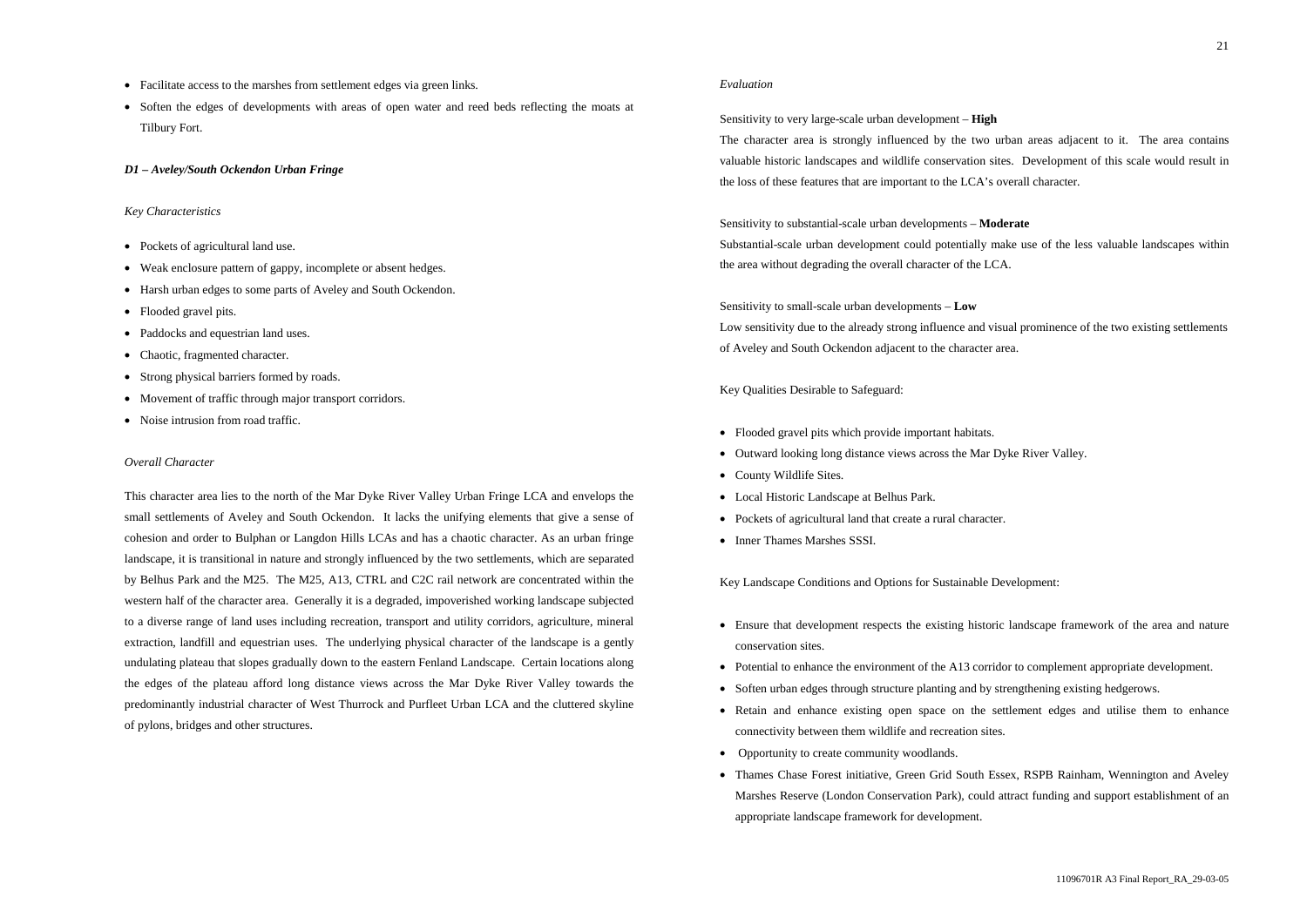#### *D2 - Mar Dyke River Valley Urban Fringe*

#### *Key Characteristics*

- River valley with moderate to steep valley sides to the east and broader floodplain to the west.
- Well wooded valley sides with significant areas of ancient woodland.
- Dominant infrastructure in the west.
- Areas of wet grazing on floodplain.
- Evidence of past mineral extraction.

### *Overall Character*

The character area comprises the middle and lower sections, including the channel, floodplain and valley sides of the Mar Dyke River Valley. The M25/A282 and A13 (with their associated junctions) dissect the character area. To the east, the valley has moderate to steep valley sides, formed from clay and sand/gravel pebble beds. The narrow level alluvial floodplain contains a broad tract of grassland and is fringed by damp pastures with wet grazing. The valley sides are well wooded, including ancient semi natural ash/hazel or oak and mixed woodland of Brannet's Wood, Millards Garden and Brick Barn Wood. Individual pollarded willow riverside trees and small areas of self-regenerating scrub/woodland are also a feature of parts of the valley floor. The small settlement of North Stifford forms a focal point for attractive views along the eastern part of the valley and the Victorian brick railway viaduct and Edwardian Stifford Pumping Station provide distinctive historic built features. To the west, as the river approaches its confluence with the River Thames at Purfleet, the valley is broader, flatter and more open. Intrusive pylons, situated on the river terraces, dominate long views along the valley, with Watt's Wood providing a framing backdrop on the southern valley side. Warehouse buildings on the urban fringe of Purfleet, and a caravan site also detract from visual amenity. Rough grassland, with remnant hedges is predominant on the more open valley sides. There is some sense of seclusion within the east of the character area, however tranquillity is disturbed in proximity to the major roads and settlements.

#### *Evaluation*

#### Sensitivity to very large-scale urban development – **High**

The Mar Dyke River Valley LCA has along its length many countryside management initiatives and is the focus of nature conservation and recreational activities. It is also a relatively small character area. It is therefore assessed as highly sensitive to very large-scale development.

Sensitivity to substantial-scale urban developments – **High** Development of this scale would cause extensive degradation to those features of value and characteristics that distinguish the LCA.

Sensitivity to small-scale urban developments – **Moderate** Small scale urban development would cause some degradation of landscape character. However there may be scope to integrate the development within the landscape.

Key Qualities Desirable to Safeguard:

- Areas of wet grazing within the floodplain.
- Ancient woodland on valley sides (Brannett's wood, Millard's Green & Brick Barn Wood).
- Distinctive built heritage features Victorian brick-built viaduct/Edwardian Stifford pumping station.
- Small areas of self-regenerating scrub/woodland and individual pollarded trees.
- Local nature conservation designation (Mar Dyke River Corridor).
- Extensive County Wildlife Site.

Key Landscape Conditions and Options for Sustainable Development:

successfully whilst safeguarding those attributes that contribute to the distinctiveness of the Mar Dyke River Valley Urban Fringe LCA. However, small scale development could potentially be accommodated given the provision of extensive new green infrastructure.

#### *D3 - North Stifford Corridor Urban Fringe*

#### *Key Characteristics*

- Relatively flat land.
- Visual clutter of pylons and infrastructure.
- Mixed urban fringe land uses.
- Extensive road network.

# *Overall Character*

The character area is delineated on all sides by major roads (A13 to the north, M25 to the west and A1036 to the south). Located to the north of Chafford Hundred and Lakeside Retail Park and to the

• It is unlikely that development of the scales listed in section 3.2.5 would be able to be accommodated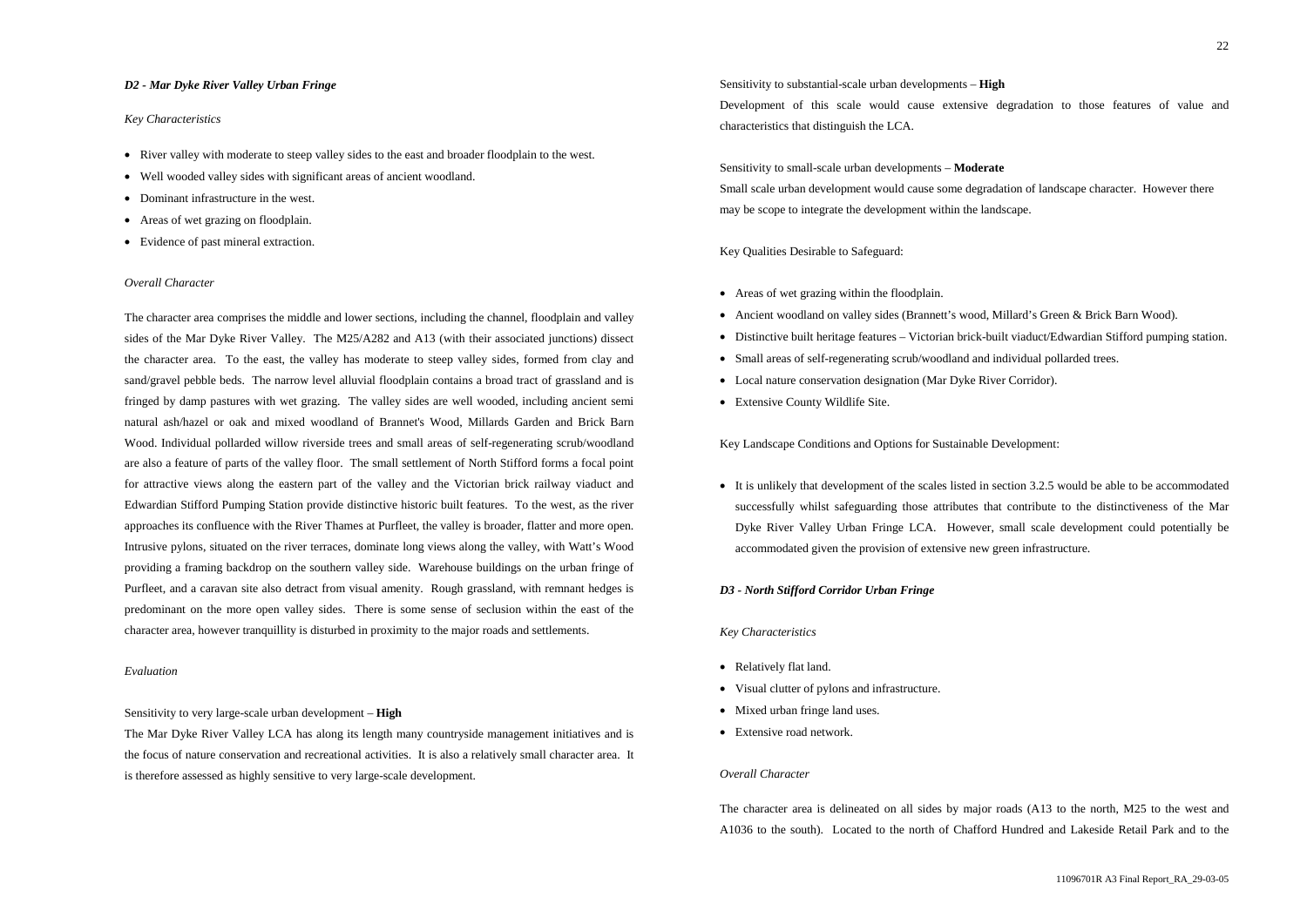south of the Mar Dyke river valley, the area is predominantly flat with some landform screening mounds and small patches of woodland close to the roads. Localised steeper slopes and cliff faces provide visual interest. The area has a fragmented character, arising from mixed urban fringe-related land-use, including farmland, areas of past mineral extraction, Thurrock motorway services, lake, Motor Sports Complex and Coach Park. Pylons and other infrastructure dominate the visual amenity in the south of the character area.

#### *Evaluation*

Sensitivity to very large-scale urban development – **High**

Due to its small size the character area would not be able to accommodate development of this scale.

Sensitivity to substantial-scale urban developments – **High**

• It is unlikely that development of the scales listed in section 3.2.5 would be able to be accommodated successfully within the North Stifford Corridor LCA. However, small scale development could potentially be accommodated given the provision of new green infrastructure.

Due to its small size the character area would not be able to accommodate development of this scale. Purfleet Chalk Pits SSSI in the west of the LCA is of geological significance. Its presence reduces the overall developable area of the LCA.

Sensitivity to small-scale urban developments – **Low**

Urban fringe is the dominant characteristic of this LCA. The introduction of small scale development could be beneficial.

Key Qualities Desirable to Safeguard:

- Small patches of woodland.
- Purfleet Chalk Pits SSSI.
- Vegetation along transport corridors.

Key Landscape Conditions and Options for Sustainable Development:

#### *D4 – White Crofts/Orsett Heath Urban Fringe*

#### *Key Characteristics*

- Gently undulating encapsulated urban fringe farmland.
- Large fields with weak enclosure pattern.
- Abrupt urban edges.
- Noise and visual intrusion from roads.
- Visual intrusion form pylons and power lines.
- Remnant hedgerow lined lanes.

# Overall Character

The character area is located to the north of Grays and east of Chadwell St Mary. The area consists predominantly of gently undulating urban fringe farmland strongly influenced by the presence of transport corridors and utilities infrastructure. The centre of the area, in the vicinity of White Crofts, consists of a bowl shaped farmland landscape. The hedgerow lined Hornsby Lane, connecting the A1013 with Orsett Heath, crosses this landform and gives a sense of the rural farmland landscape that has since been encapsulated by roads and settlement and crossed by pylons and power lines. Settlement pattern consists of farm steadings adjacent to the numerous minor roads and lanes that cross the character area. Other than the tiny hamlet of Orsett Heath, the only other settlement is the village of Southfields in the north east of the character area. Southfields is linear in shape with a sprawling suburban eastern fringe. The harsh northern urban edge of Chadwell St Mary is dominated by three residential tower blocks that contrast with the open undulating farmland immediately adjacent to them. Western parts of the character area are dominated by the large junction on the A13 south of Baker Street. The north and north-eastern urban edge of Grays is abrupt, delineated by built form. However, some vegetation has been retained adjacent to distributor roads on the northern edges of Grays, providing some screening to the A13. Pylons and power lines are visually intrusive features within this character area.

# *Evaluation*

Sensitivity to very large-scale urban development – **High** Development of this scale would mask the remnant farmland landscape within this urban fringe landscape changing it to a predominantly urban area. The character of rural lanes would be lost.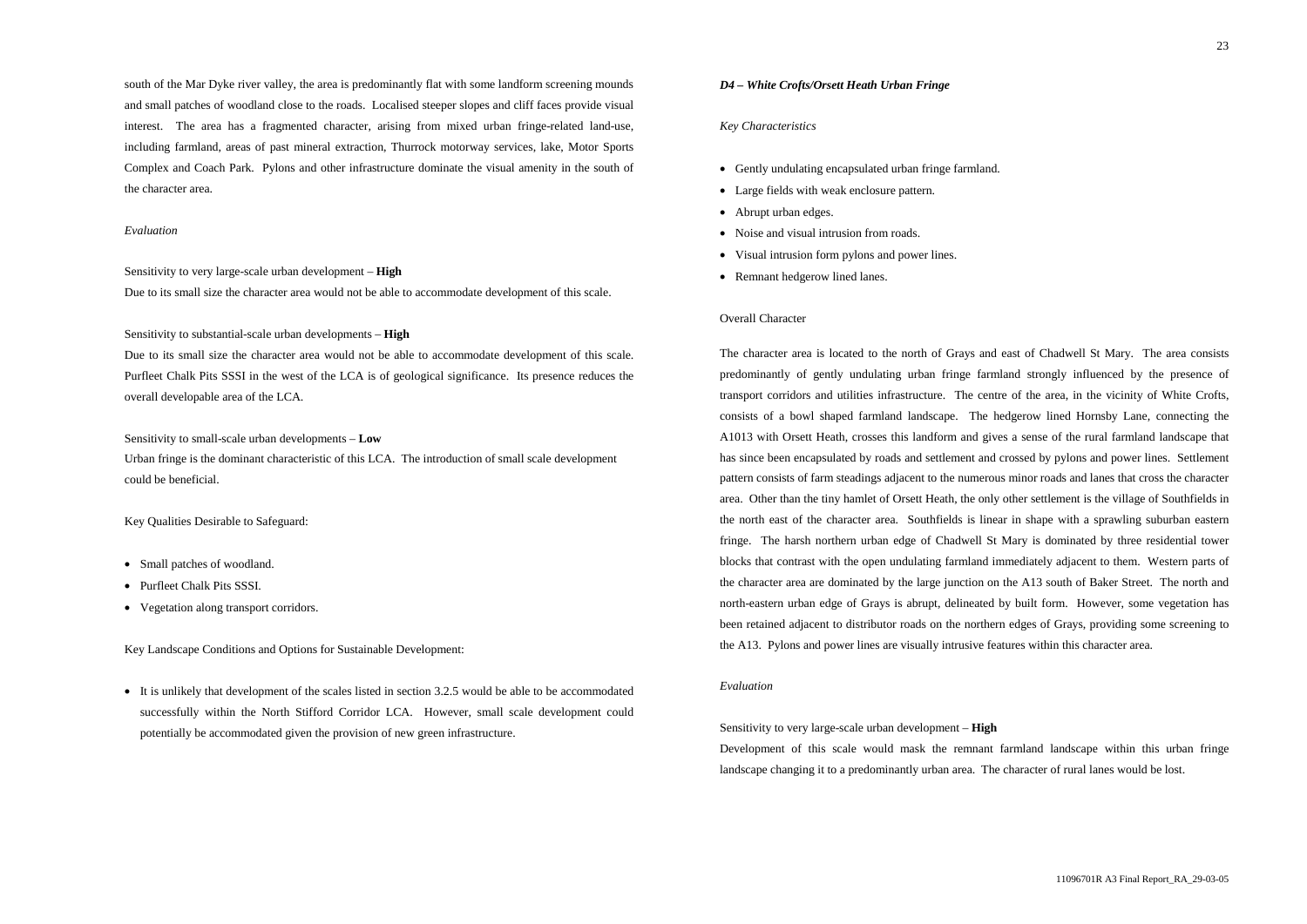#### Sensitivity to substantial-scale urban developments – **Low**

Development of this scale would leave some areas of farmland untouched and a sense of openness would be retained. There would be some visual intrusion to receptors on the fringes of the existing settlements.

# Sensitivity to small-scale urban developments – **Low**

Development of this scale would not degrade the character of the landscape which is strongly influenced by adjacent urban areas.

# Key Qualities Desirable to Safeguard:

- Remnant hedgerow lined lanes.
- County Wildlife Site.
- Local Nature Conservation Sites.
- Narrow lanes.
- The character of the hamlet of Orsett Heath.

Key Landscape Conditions and Options for Sustainable Development:

- Ensure that development is not sited at prominent skyline locations.
- Create a more 'permeable' urban fringe by promoting recreational use
- Utilise existing areas of open space within the urban fringe to create 'green wedges' through which access opportunities to countryside to the north of the A13 could be facilitated.
- Ensure that small lanes are integrated into appropriate development.

# *D5 – Linford/Buckingham Hill Urban Fringe*

# *Key Characteristics*

- Elevated, broad rounded ridge.
- Urban/rural fringe character.
- Multiple land uses including mineral extraction and industrial land uses.
- Extensive views to the south.
- Concentration of woodland around the Durox site.
- Rough pasture on the crest of the ridge.
- Dispersed settlement pattern of farmsteads.

# *Overall Character*

- Extensive views to the south.
- Concentration of woodland around the Durox site.

This character area is a distinctive area of mostly elevated landform forming a high point extending from Stanford-le-Hope in the north-east to Hoford Road in the south-west. It is bounded to the north by lower lying land of the Sticking Hill LCA, to the south by undulating farmland of West Tilbury LCA and to the east by Mucking Marshes LCA. A visually prominent, broad, flat to undulating topped ridge is the principal unifying feature within this area. This relief is in marked contrast to adjacent character areas, particularly Mucking Marshes LCA. There is a diverse range of land uses within the area including, rough grazing on the ridge top, mineral extraction, Durox Industrial Plant, landfill, recreation and agriculture. Despite the elevated landform and the sense of separation from settlement edges there is an urban fringe character to the area to which the busy Buckingham Hill Road, pylons and power lines contribute. There is a concentration of woodland around the Durox site and extensive woodland and thick hedgerows on the south-western part of the hill. Settlement pattern consists of dispersed farm buildings, the village of Linford being the only settlement within the area. From the ridge there are extensive views towards the Thames Estuary, Kent Hills and the Sticking Hill and Langdon Hills LCAs to the north. There is a sense of elevation and separation between industrial/urban areas.

# *Evaluation*

Sensitivity to very large-scale urban development – **High** Development of this scale would mask the visually prominent ridge which is the unifying feature within this character area. There are small areas of nature conservation importance within the area.

Sensitivity to substantial-scale urban developments – **High** Development of this scale would mask the visually prominent ridge which is the unifying feature within this character area. There are small areas of nature conservation importance within the area.

Sensitivity to small-scale urban developments – **Low** Development of this scale could potentially be achieved whilst retaining the integrity of the character of visually prominent ridge and its valuable landscape features.

Key Qualities Desirable to Safeguard: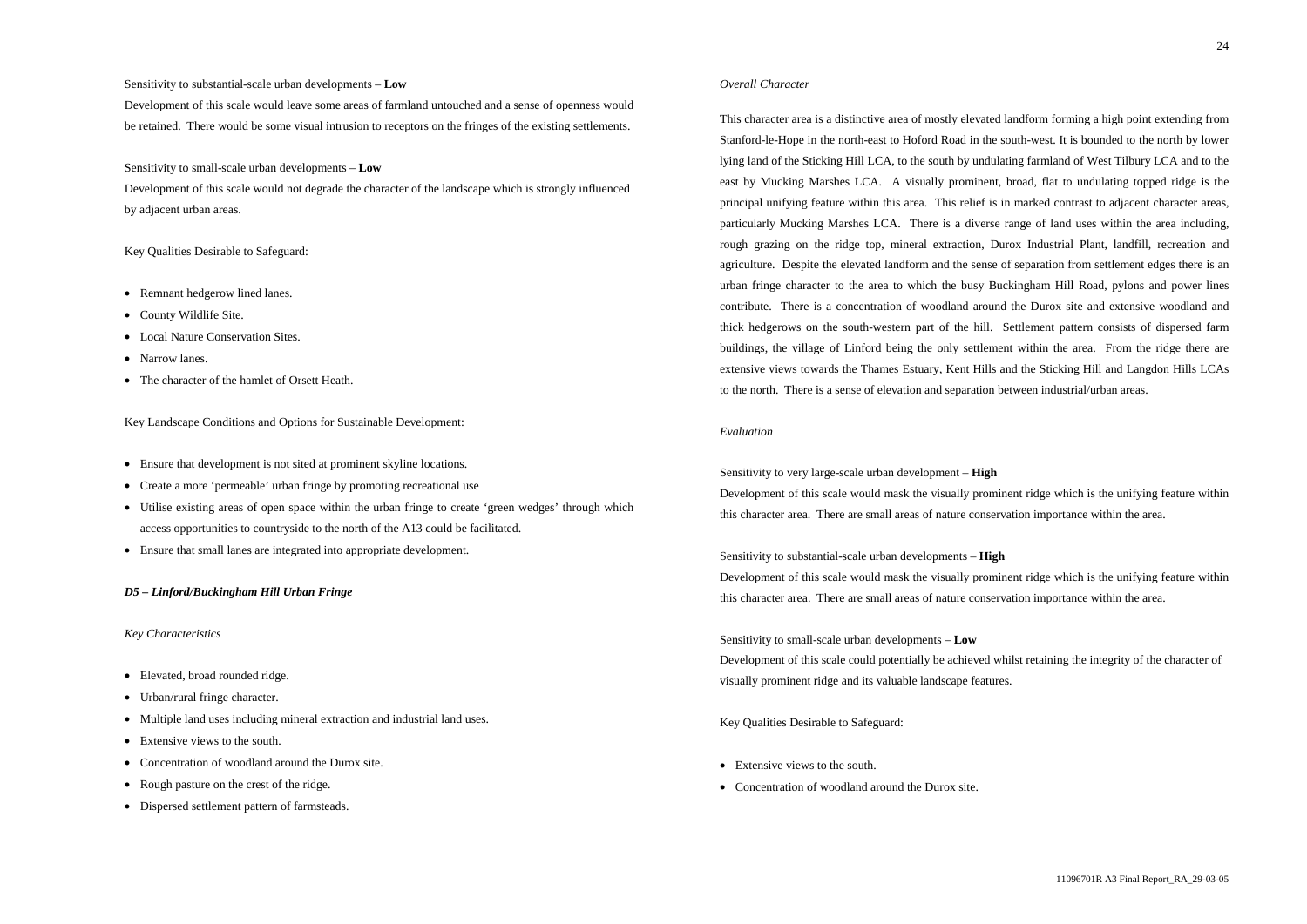#### Key Landscape Conditions and Options for Sustainable Development:

- Introduction of new small-scale development should avoid the prominent broad flat to undulating topped ridge.
- Extensive open views to the south should be maintained.
- Within this landscape character area, there is also the potential for the creation of new escarpment woodlands and hedgerows.

# *D6 – Chadwell Escarpment Urban Fringe*

#### *Key Characteristics*

- Steep-sided, south facing sand and gravel escarpment.
- Irregular fields of rough grassland and pasture.
- Small copses and areas of scrub.
- Series of narrow lanes enclosed by hedgerows.
- Series of individual historic farmsteads.

### *Overall Character*

The character area encompasses a steep sided, south facing sand and gravel escarpment, which marks the edge of the lowest part of the Thames Terraces. Relatively low in height, the escarpment provides a marked contrast to the flat, drained alluvial farmland of Tilbury marshes to the south. A few small dry valleys also indent the east to west aligned escarpment. Small copses and areas of scrub (comprised of hawthorn, blackthorn, field maple, elm, oak and ash) frame small-scale, irregular fields of rough grassland and pasture. The escarpment is accessible via a series of narrow, winding lanes, enclosed by hedgerows. The church tower within the small settlement of West Tilbury is a focal point on the skyline. Other than west Tilbury, settlement patterns consist of a series of individual historic farmsteads. Power lines dominate the visual amenity to the west of the character area, and there is adverse impact from major roads around Chadwell, together with localised intrusion from urban edge housing, industrial and mineral sites.

- 
- Series of narrow lanes enclosed by hedgerows.
- Series of individual historic farmsteads.
- County Wildlife Sites, e.g. Broom Hill.

### *Evaluation*

Sensitivity to very large-scale urban development – **High**

Chadwell LCA is a small scale intimate landscape that would be masked by development of this scale.

Sensitivity to substantial-scale urban developments – **High** Chadwell LCA is a small scale intimate landscape that would be masked by development of this scale.

Sensitivity to small-scale urban developments – **High** Intrinsic to the character of this area is its steep topography that contrasts with the adjacent low lying areas. The land use pattern on these slopes consists of a mosaic of small fields and paddocks and wildlife sites. The intrinsic character of the area would be degraded by small scale development.

Key Qualities Desirable to Safeguard:

• Small copses and areas of scrub (comprised of hawthorn, blackthorn, field maple, elm, oak and ash).

Key Landscape Conditions and Options for Sustainable Development:

• It is unlikely that development of the scales listed in section 3.2.5 would be able to be accommodated successfully whilst safeguarding those attributes that contribute to the landscape character of the Chadwell Escarpment.

#### *D7 – West Tilbury Urban Fringe*

- Gently undulating farmland.
- Large, open fields.
- Absence of hedgerows and woodland cover.
- Harsh urban edges.
- Visual intrusion of pylons and power lines.
- Concentration of settlement in the east of the area.
- Dispersed farmsteads.
- Network of minor roads and lanes.
- County Wildlife Sites, e.g. Broom Hill.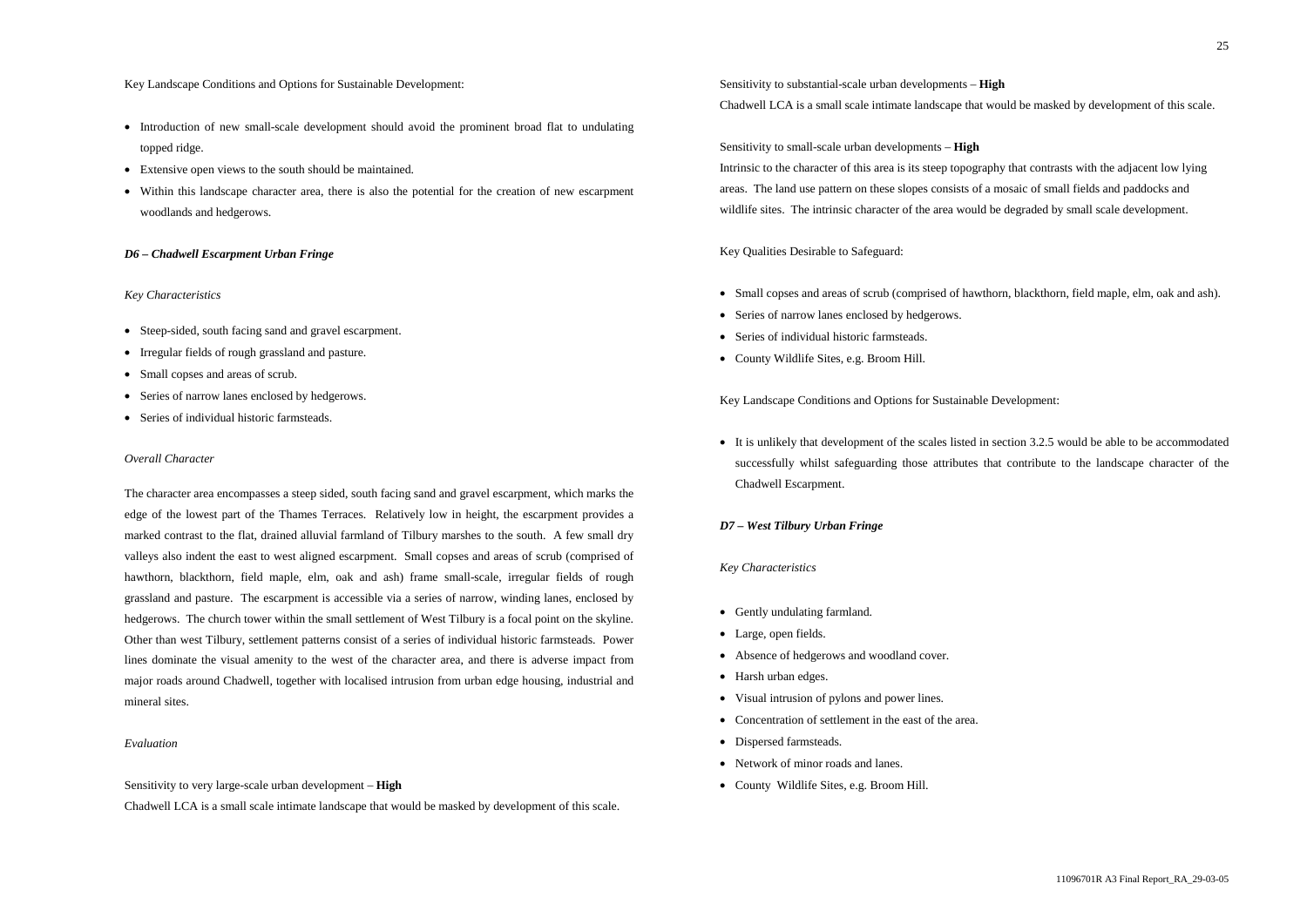## *Overall Character*

This character area forms a broad swathe of farmland between Chadwell St Mary and East Tilbury. Its northern boundary is clearly defined by the Linford/Buckingham Hill LCA Escarpment, and its southwestern boundary by Chadwell St Mary and the West Tilbury Escarpment. The urban edges of Chadwell St Mary, Linford and the western edge of East Tilbury are abrupt with very little softening of the urban edge by vegetation or landform. Parts of the eastern edge to Chadwell St Mary are poorly defined by open space and agricultural land that appears unmanaged having the appearance of derelict land. To the south and east of the area are the low-lying character areas of Mucking Marshes and Tilbury Marshes. The area is generally open in character with landcover consisting mostly of large arable fields. There is a remnant historic field pattern in the south east of the area. Tree cover is limited, primarily due to the loss of hedgerow elm trees. Where hedgerows have not been lost they frequently occur along historic lanes and tracks. Localised small copses consisting of hawthorn, elm, field maple and ash, and areas of scrub, are found around West Tilbury, Low Street, and east of Princess Margaret Road around Coalhouse Battery. Settlement is concentrated towards the eastern boundary with the pattern throughout the area being predominantly scattered farm buildings. The character area is crossed by a network of minor roads and lanes that carry some heavy traffic associated with local mineral works within the Linford/Buckingham Hill LCA. A railway line dissects the eastern half of the area. Pylons and power lines are a dominant feature traversing north to south across the middle of the character area.

- Remnant historic field pattern in the south east.
- Historic lanes and tracks, sometimes lined with hedgerows.

#### *Evaluation*

Sensitivity to very large-scale urban development – **High**

The dispersed settlement pattern of this area would change to predominantly urban with the introduction of development of this scale. This type of development would also be visually intrusive as the topography of the area rises to the south and the scarp edge of Chadwell Escarpment Urban Fringe LCA.

> • Settlement is nucleated in the northeast around an old historic core, which focuses on St. Nicholas' church with a round flint (13th century) tower and adjacent green. Development also spreads to the south in a linear form along the B186 and main railway line.

Sensitivity to substantial-scale urban developments – **Moderate** Development of this scale could potentially be mitigated.

Sensitivity to small-scale urban developments – **Low**

A small urban extension would not represent degradation of this character area which is strongly influenced by adjacent urban areas.

Key Qualities Desirable to Safeguard:

Key Landscape Conditions and Options for Sustainable Development:

- Development should respect and retain the remnant historic field pattern in the southeast of the area.
- Introduction of very large-scale development into the area would change the sense of openness within the large arable fields of the character area. The essentially open, rural character of the landscape would be lost.
- There is potential that well-mitigated urban extensions at the western edge of East Tilbury could soften the current abrupt urban edge.
- There are possibilities for small to medium-scale development on the eastern edge of Chadwell St. Mary.

#### *E1 - Aveley Urban Area*

#### *Key Characteristics*

- Linear settlement contained by, and overlooking the Mardyke River Valley to the south.
- Layout of the settlement is dissected to the north and south by B1335 road corridor.
- Development within the small town is formed of a mixture of 1950's, 1960's and 1970's style housing, with some more recent housing development at the edges of the settlement.
- Limited distribution of publicly accessible greenspace within the settlement, with open space mainly consisting of school playing fields. Although not within the Urban Area, there is large area of greenspace consisting of sports fields and a golf course at Belhus Park to the north east of the settlement.

# *E2 – South Ockendon Urban Area*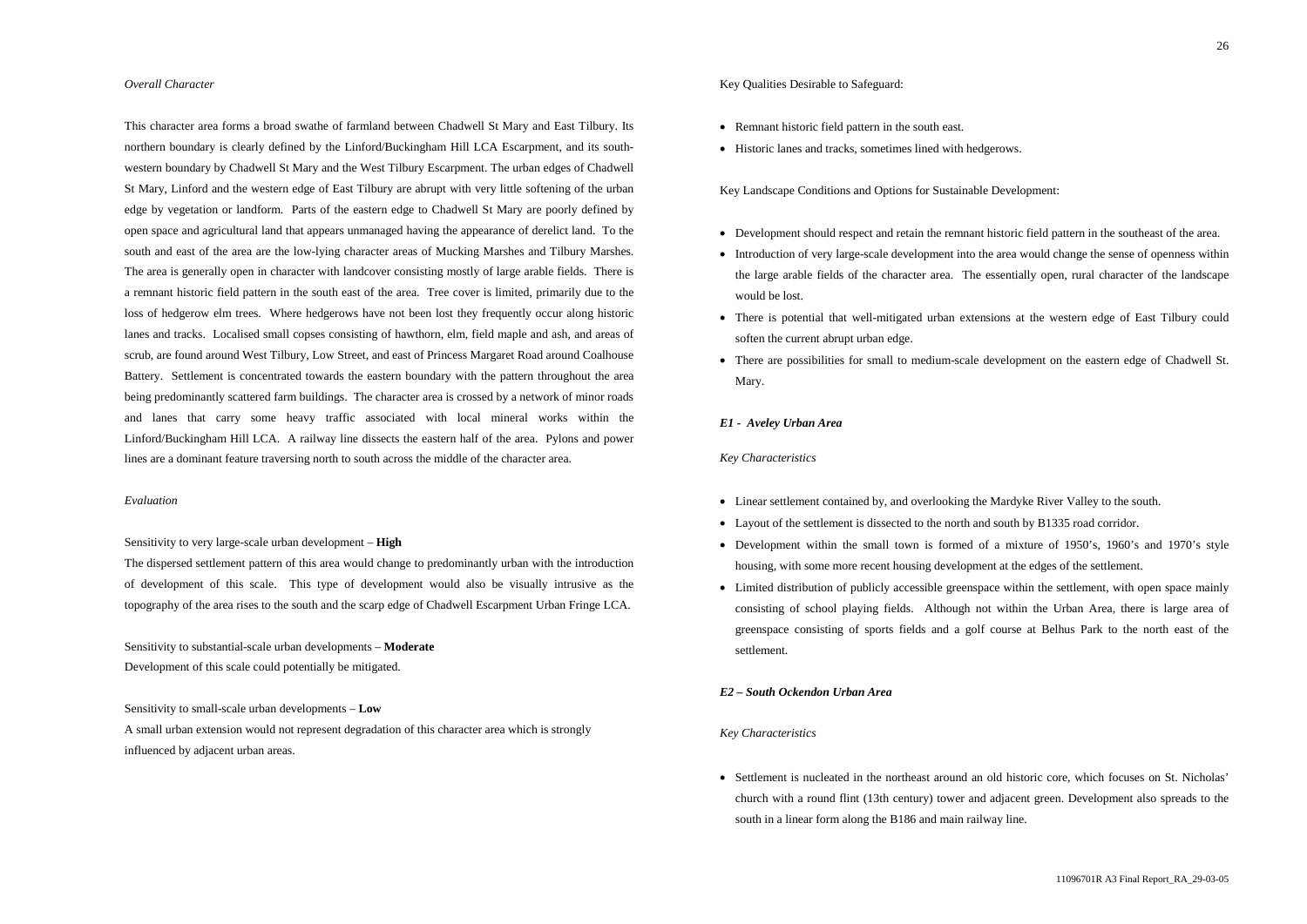- Settlement expanded to the west into a large 1960's/1970's suburban housing area containing a library, sports centre and two schools. A 1960's/1970's shopping precinct and flats are also located adjacent to the historic core, with some modern flats also included within the current urban fabric. There is also a large factory site, containing Ford warehouses and other large vacant factory units to the west of the Station.
- Within the large housing area, there are two significant areas of publicly accessible greenspace (Dike's Park and Bonnygate Wood). There is also access to the Mardyke River Valley to the south and Oak and Ash woods to the north east of the settlement. In comparison with Aveley Urban Area, there is a high proportion of greenspace within the settlement.

# *E3 – West Thurrock and Purfleet Urban Area*

#### *Key Characteristics*

- West Thurrock, to the east of the Urban Area is a small linear settlement with a block-shaped form. Purfleet, is nucleated around an older settlement core (abutting the River Thames to the south) and is contained to the east by the railway line.
- Settlement layout has developed in relation to several major road and railway corridors such as A282 and A1306, which dissect the area in north south and east west directions. The older core of Purfleet, now surrounded by modern housing to the north, developed in the 18th Century around the military gunpowder magazine. West Thurrock church is isolated amongst large modern factory buildings and West Thurrock is bordered to the north by the large retail and commercial Lakeside Development.
- Around West Thurrock, a range of large commercial buildings and warehouses dominate the area. Closer to the River Thames, heavy industrial buildings associated with the Purfleet Thames Terminal (e.g. Esso) combine with the strong influence of associated utilities infrastructure.
- Other than the Lake within Lakeside retail development, there is lack of public amenity greenspace within the Urban Area. There are, however, pockets of sports fields and recreation areas at the edges of Purfleet and West Thurrock.
- The area supports a number of sites of significance for nature conservation (geological and wildlife sites), such as Purfleet Chalk Pits SSSI, West Thurrock Lagoon and Marshes SSSI, county wildlife sites and important sites for biodiversity (eg. anchor fields and St.Clements churchyard).
- Tilbury is a nucleated settlement, which, although located in close proximity to the docks, is separated from the main waterfront industry by a main railway line.
- The docks, part of the Port of London, were built in the 1880's and contain large commercial warehouses and distinctive vertical cranes. From within the docks, there are substantial cross-river views. Housing development within Tilbury is predominantly post-war and includes some tower blocks and flat-roofed housing blocks.
- Adjacent to the docks, a large industrial and commercial area serves Tilbury and contains large warehouses and ASDA supermarket.
- There are several areas of publicly accessible greenspace within Tilbury, distributed within housing areas and to the northeast of the settlement (Karting Stadium).
- The southern boundary is adjacent to Vange and Fobbing Marshes SSSI.

• The town centre is focused around a central High Street and 1950's shopping precinct containing

# *E4 – Grays/Chadwell St Mary Urban Area*

#### *Key Characteristics*

- Grays and Chadwell St Mary are both nucleated settlements, which are divided from each other by the A1089 road corridor and settled within a network of arterial and local roads. 1970's housing.
- Settlement layout of Chadwell St Mary is concentrated on the crossroads of Brentwood Road and Linford Road, with the church as a focal point at this location. Grays spreads from the A13 corridor (in the north) to the shores of the River Thames (in the south) and contains several suburban housing areas ranging from the 1950's to modern style. There are also pockets of Victorian housing and the large new housing development at Chafford Hundred is also located to the north of the Urban Area.
- shops, civic offices the museum.
- There are several areas of greenspace within Grays, some of which are comprised of disused pits and workings.
- There are several areas of greenspace within Grays including Hangmans Wood and Deneholes SSSI and disused pits, (including Lion Pit SSSI, Grays Chalks Pit SSSI and the county wildlife sites Warren Gorge and Sand Martin Cliff), that support both geological and wildlife interest.

#### *E5 – Tilbury and Docks Urban Area*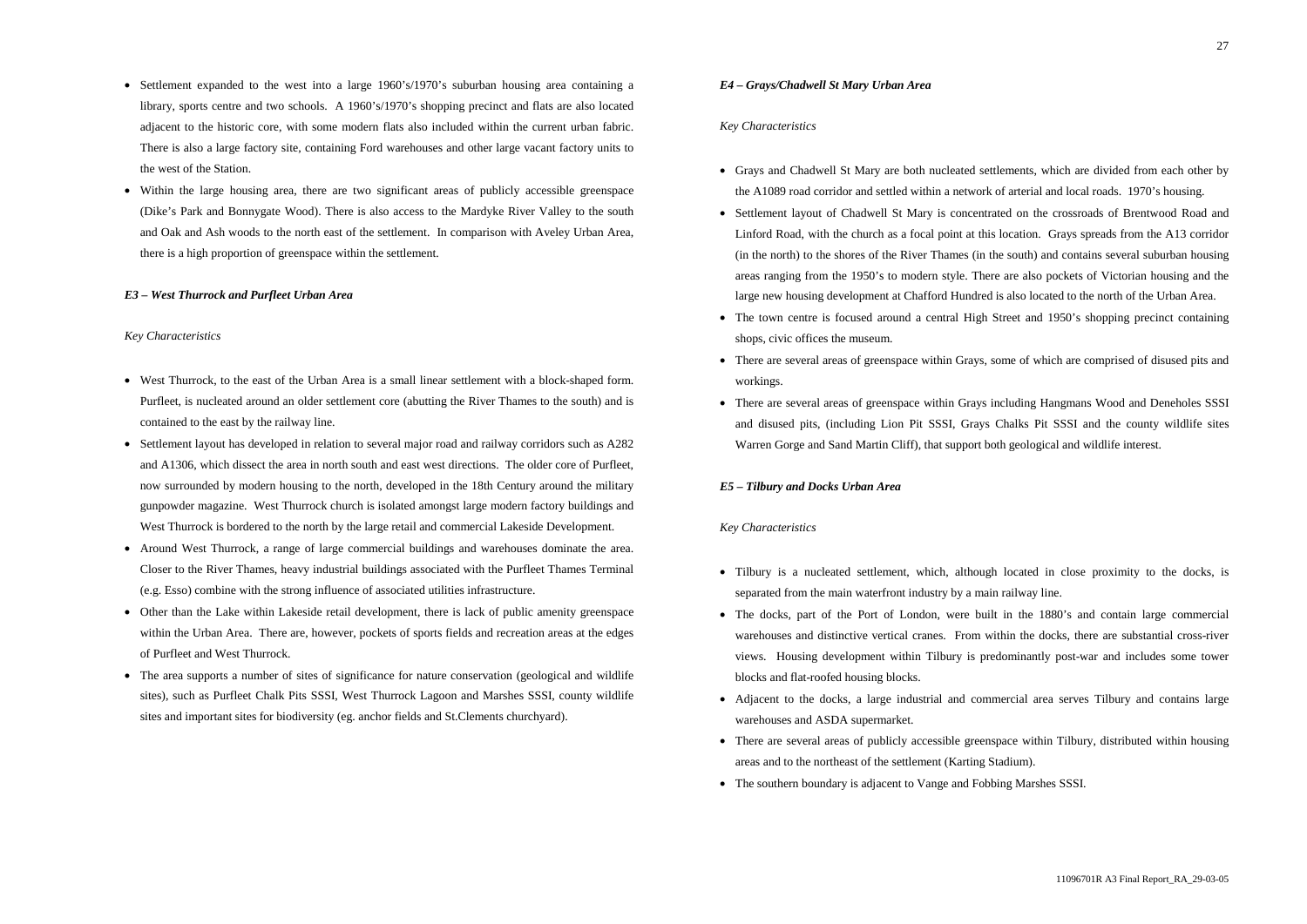# *E6 – Corringham/Stanford-le-Hope Urban Area*

- Corringham and Stanford le-Hope have an elevated location and are physically separated by the A1014.
- The layout of Stanford le-Hope is based around two main shopping streets (Kings Street and Victoria Road), which contain a variety of local shops. Corringham has an older village core, which contains mainly weather-boarded houses and a Norman church with an extensive churchyard. There is also a modern precinct shopping centre within Corringham.
- Housing development within both settlements is comprised of a range of housing ages and styles ranging from Victorian to modern.
- There is a significant distribution of publicly accessible open greenspace surrounding the southern edges of Stanford le-Hope and Corringham also has several well-distributed areas of open greenspace.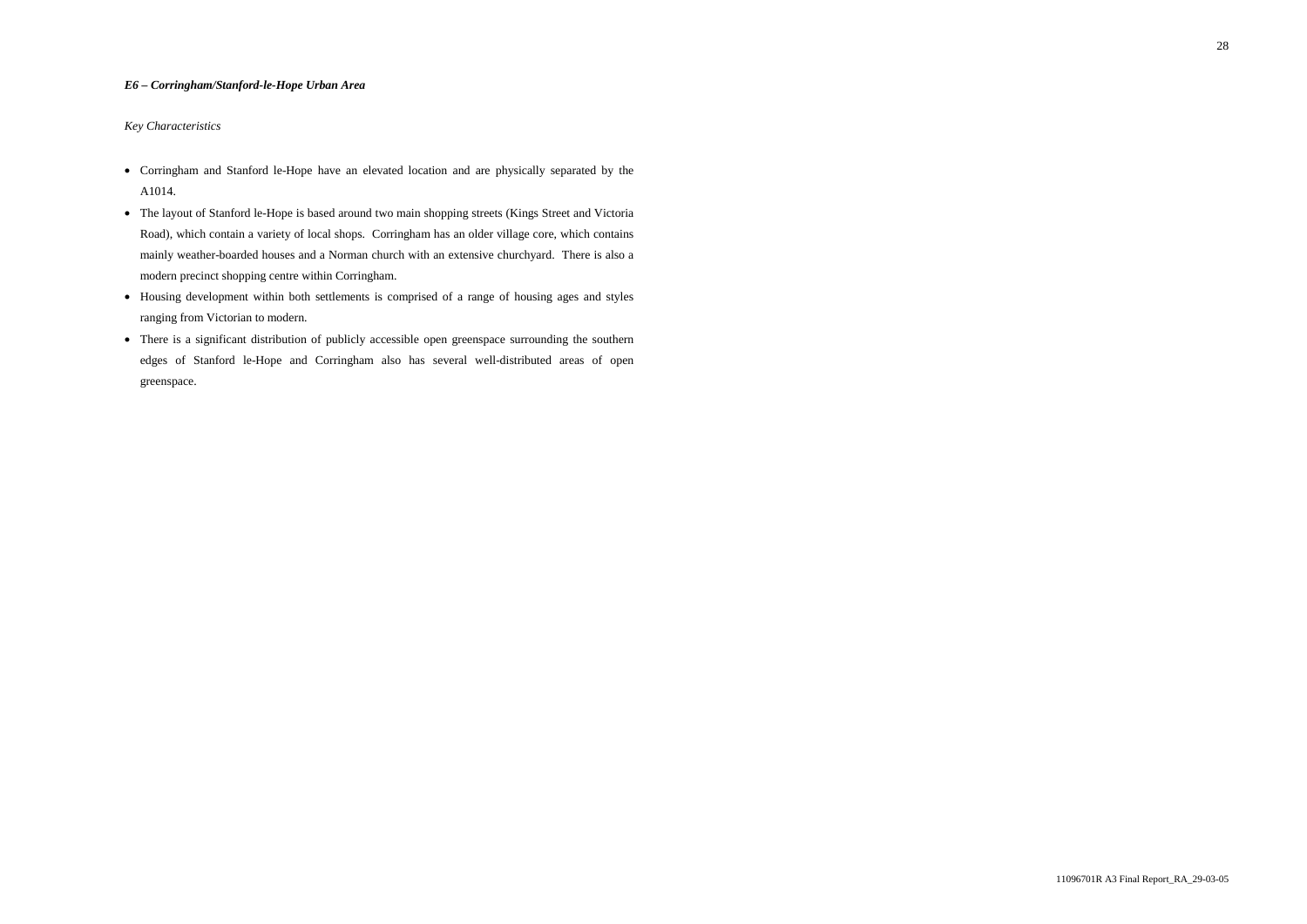# **4.0 CAPACITY OF URBAN FRINGE LANDSCAPES**

#### **4.1 General**

- 4.2.1 The urban fringe Landscape Character Type and Areas within Thurrock are defined in Sections 3.4 and 3.5, and are shown on Figure 2.6. For the purposes of this evaluation, 'Urban Fringe Areas' have been identified:
	- Aveley (Urban Fringe Area 1)
	- South Ockendon and North Stifford (Urban Fringe Area 2)
	- North and East of Grays (Urban Fringe Area 3)
	- Chadwell St Mary and Tilbury (Urban Fringe Area 4)

4.1.1 This chapter sets out an assessment of the indicative capacity of the landscapes immediately surrounding the main urban area within Thurrock to accommodate urban expansion. The assessment considers the capacity of all undeveloped urban fringe landscapes to accommodate urban development. Land allocated for proposed housing development and land safeguarded for transport infrastructure is considered to be undeveloped land for the purposes of the capacity assessment.

#### **4.2 Definition of Urban Fringe Landscapes**

#### **4.3 Areas of Search for Potential Urban Fringe Expansion**

- 4.3.1 The area of search for potential urban expansion focuses on areas of undeveloped land within one kilometre of the urban fringe.
- 4.3.2 The location of each area of search is shown in Figure 4.1.

#### **4.4 Evaluation Methodology**

4.4.1 Each urban fringe area has been evaluated at a scale of 1:10,000 in terms of

#### • *major environmental constraints to development*

- potential for *urban expansion* taking into account:
	- \* *features desirable to safeguard*
	- *\* opportunities for enhancement/creation of new green infrastructure*
	- *\* indicative landscape capacity to accommodate development*
- 4.4.2 Indicative landscape capacity for development for each urban expansion opportunity has been calculated based on a housing density of 30 to 70 dwellings per hectare and 10% open space provision (based on Thurrock Unitary Development Plan, Deposit Draft 2003-para 3.4.4/6.4.23), plus an indicative area set aside for the provision of new and retention/enhancement of green infrastructure in the locality. Green infrastructure includes features such as linear parks, river valleys. Woodlands, ponds and hedgerows.
- 4.4.3 For the purposes of this Study, the indicative landscape capacity for housing development is expressed as follows:

| <b>Indicative Landscape</b> | <b>Indicative Development Size/No.</b> |
|-----------------------------|----------------------------------------|
| Capacity                    | of Dwellings                           |
| High                        | $1,000 - 1,500$                        |
| Moderate                    | $400 - 999$                            |
| Low.                        | $150 - 399$                            |
| Limited                     | $0 - 149$                              |

- 4.4.4 For each urban fringe area the Indicative Landscape Capacity to Accommodate Development is listed and numbered below. The numbers refer to the locations shown on the corresponding Figure for each urban fringe area.
- 4.4.5 Estimates of the Indicative Capacity for urban fringe landscapes to accommodate development do not take into account the potential constraints of buried archaeology and upstanding archaeological monuments that are not protected by legislation. Section 6.3, Recommendations for Further Work describes how the Historic Environment Record (HER) for Thurrock might be used to inform future development.
- **4.5 Urban Fringe Area 1**

#### *Major Environmental Constraints to Development*

4.5.1 Urban Fringe Area 1 is bounded to the east by the M25, to the south by the A13 and to the west by the Borough boundary.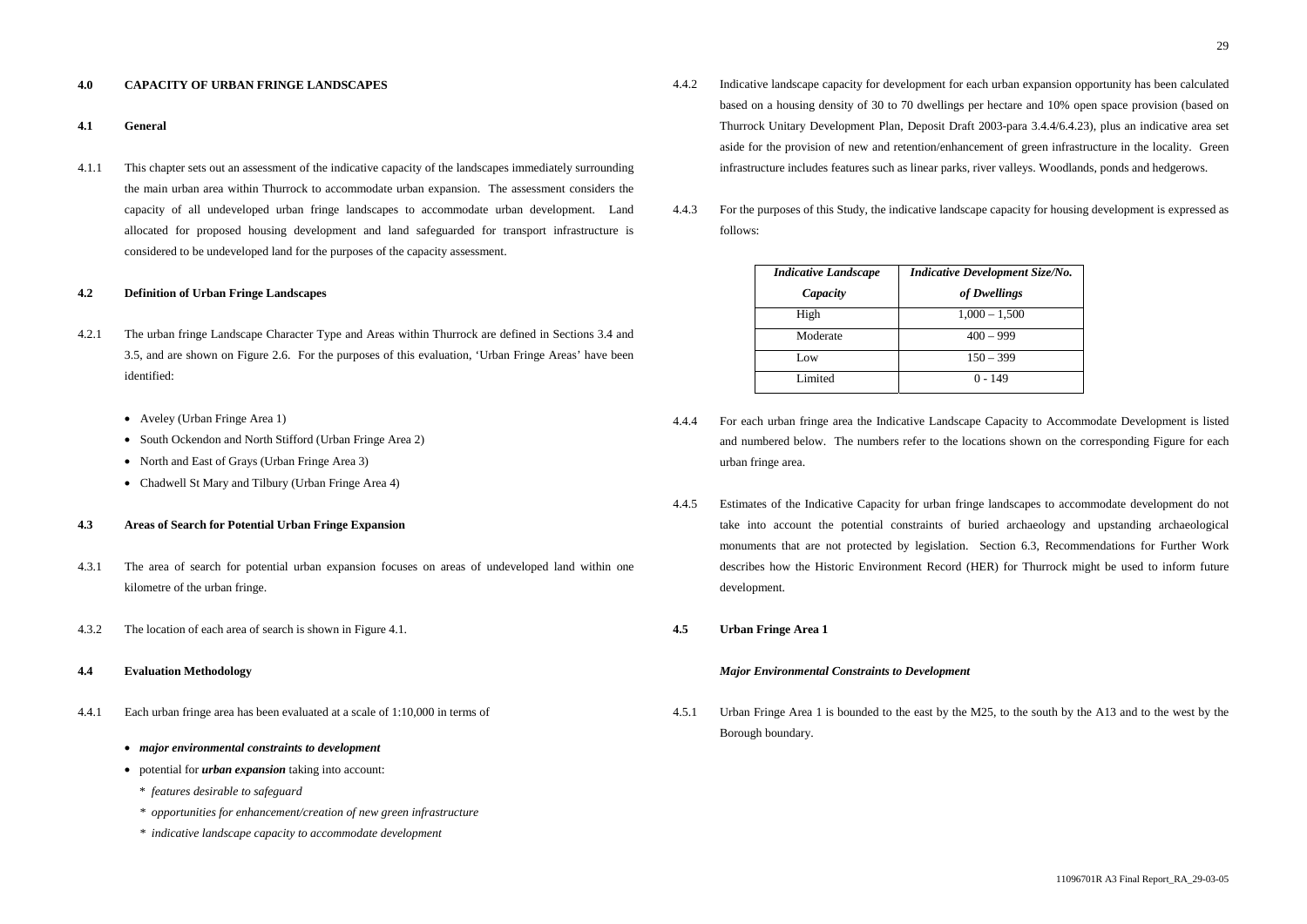4.5.2 Figure 4.2 shows the environmental and historic/archaeological designations within the search area. Environmental designations include:

- Purfleet Road, Aveley SSSI
- County Wildlife Sites
- Areas of Local Nature Conservation Significance
- Country Park
- Local Historic Landscape
- Tree Preservation Orders
- Scheduled Ancient Monument
- Listed Buildings

- The existing soft urban edge to Aveley to the south of the Aveley By-pass.
- Existing hedge pattern and woodland edge to Belhus Park.
- The existing hedge pattern to the west of the M25.
- Belhus Chase, a 55.5 ha site to the north of Aveley owned by the Woodland Trust.
- Kennington Park.

# *Potential for Settlement Expansion*

4.5.3 North east Aveley (land west of the M25 and north of High Street and Stifford Road):

# *Features desirable to safeguard*

- Create new woodland to the north of Aveley By-Pass to link in with the existing linear woodland forming the southern edge to Belhus Park.
- Create woodland to the north of the roundabout that connects Aveley By-Pass with Stifford Road.
- Plant new hedges along the existing field boundaries to the east of Aveley FC Stadium.
- Create new woodland on the south side of Aveley By-Pass where it emerges from the eastern edge of Aveley.

# *Opportunities for Enhancement/Creation of New Green Infrastructure*

- Enhance the environment adjacent to Junction 30 of the M25 by new planting to create a buffer between Aveley and the motorway.
- Potential to create a waterbody adjacent to Junction 30.
- Strengthen the existing hedgerow pattern within this area.

*Indicative Landscape Capacity to Accommodate Development*

• **1**: Land south of Aveley By-Pass: **Limited - Low**

- Create new hedgerows to the south of Hall Road and supplement existing hedges with new planting where sufficient vegetation exists within them.
- Plant trees within the new and existing hedges.
- Opportunity to create new parkland landscape to the west of Love Lane that connects with the Mar Dyke River Valley via an existing footbridge.

4.5.4 South east Aveley (land south of Stifford Road and east of Ship Lane):

# *Features desirable to safeguard*

- The existing soft urban edge to the south of Stifford Road.
- Existing vegetation adjacent to Aveley Hall Farm and the School Grounds.

# *Opportunities for Enhancement/Creation of New Green Infrastructure*

*Indicative Landscape Capacity to Accommodate Development*

- **2**: Land south of Stifford Road: **Limited**
- 4.5.5 South west Aveley (land south of Purfleet Road and Hall Road and west of Ship Lane):

# *Features desirable to safeguard*

- Allotment Gardens to the south of Hall Road.
- Views south to important landmarks such as the Dartford Crossing and Power Station.
- Woodland to the south of Purfleet Road.
- The soft urban edge to the south of Purfleet Road and to the west of Love Lane.

*Opportunities for Enhancement/Creation of New Green Infrastructure*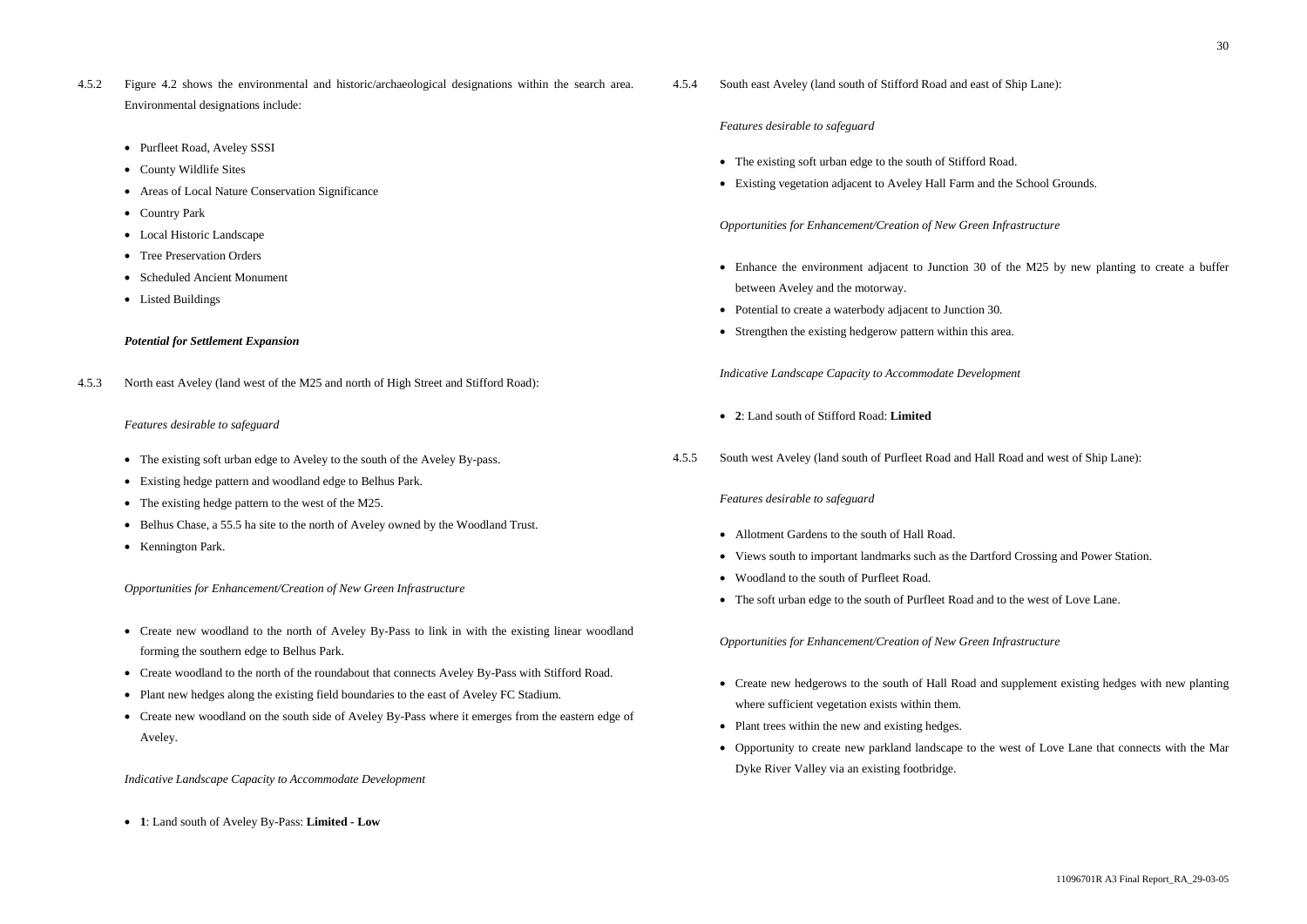- **3**: Land south of Hall Road: **Low**
- **4**: Land south of Purfleet Road and west of Love Lane: **Low**
- 4.5.6 North west Aveley (land north of Purfleet Road and west of Romford Road):

#### *Features desirable to safeguard*

- Woodland to the north of Purfleet Road.
- Woodland to west of Rowan Grove.
- Ponds and drainage features between Purfleet Road and Sandy Lane.
- Kennington Park.
- The scattered settlement pattern of moated properties and isolated dwellings to the west of Romford Road.

#### *Opportunities for Enhancement/Creation of New Green Infrastructure*

- Opportunity to create new wetland feature to the south of Sandy Lane.
- Enhance landscape to the south of the roundabout at Sandy Lane with new woodland planting to link with the existing trees that form an integral part of the townscape at Rowan Grove.
- Opportunity to create area of informal parkland within the east side of the disused workings to the south of Sandy Lane.
- Enhance the northern gateway to Aveley via Romford Road by the creation of a small area of parkland landscape with a low tree planting density.
- Strengthen the existing hedgerows to the west of Romford Road.

*Indicative Landscape Capacity to Accommodate Development*

- **5**: Land south of Sandy Lane: **Low to Moderate**
- **6**: Land north of Kennington Park: **Low to Moderate**

### *Summary of Landscape Capacity*

4.5.7 The main options for settlement expansion are situated in Aveley's south western fringes where the landscape character consists predominantly of paddocks, playing fields and encapsulated urban fringe

farmland. Disused workings present possibilities for both development and landscape enhancement whilst former land fill sites restrict the capacity of the landscape to accommodate development but invite opportunities to create new landscapes. Enhancement opportunities would strengthen existing recreation and nature conservation initiatives such as Kennington Park and Belhus Chase to create a multifunctional landscape providing a high quality setting around Aveley.

# **4.6 Urban Fringe Area 2**

# *Major Environmental Constraints to Development*

- 4.6.1 Urban Fringe Area 2 is bounded to the west by the M25, to the south by the A13 and to the east by the Mar Dyke river Valley. The capacity of the landscape to accommodate development within one kilometre of South Ockendon railway station is evaluated in section 5.7; this area is therefore excluded from the area of search for Urban Fringe Area 2.
- 4.6.2 Figure 4.3 shows the environmental and historic/archaeological designations within the search area. Environmental designations include:
	- Ancient Woodland
	- County Wildlife Site
	- Local Historic Landscape
	- Area of Local Nature Conservation Significance
	- Listed Buildings
	- Tree Preservation Order
- 4.6.3 Within the south and west of the area of search environmental constraints are greatest. In the south the Mar Dyke River Valley County Wildlife Site and extensive areas of ancient woodland reduce the capacity of the landscape to accommodate urban development. However these existing assets present opportunities for enhancement if managed appropriately.
- 4.6.4 Within the west of the area adjacent to the M25, the Belhus Park Local Historic Landscape designation covers most of the land between the western edge of South Ockendon and the motorway. An Ancient Woodland and County Wildlife Site is located to the west of Hamble Lane. These existing assets reduce the capacity of the landscape to accommodate urban development. However, they also present opportunities for enhancement to South Ockendon's western fringe.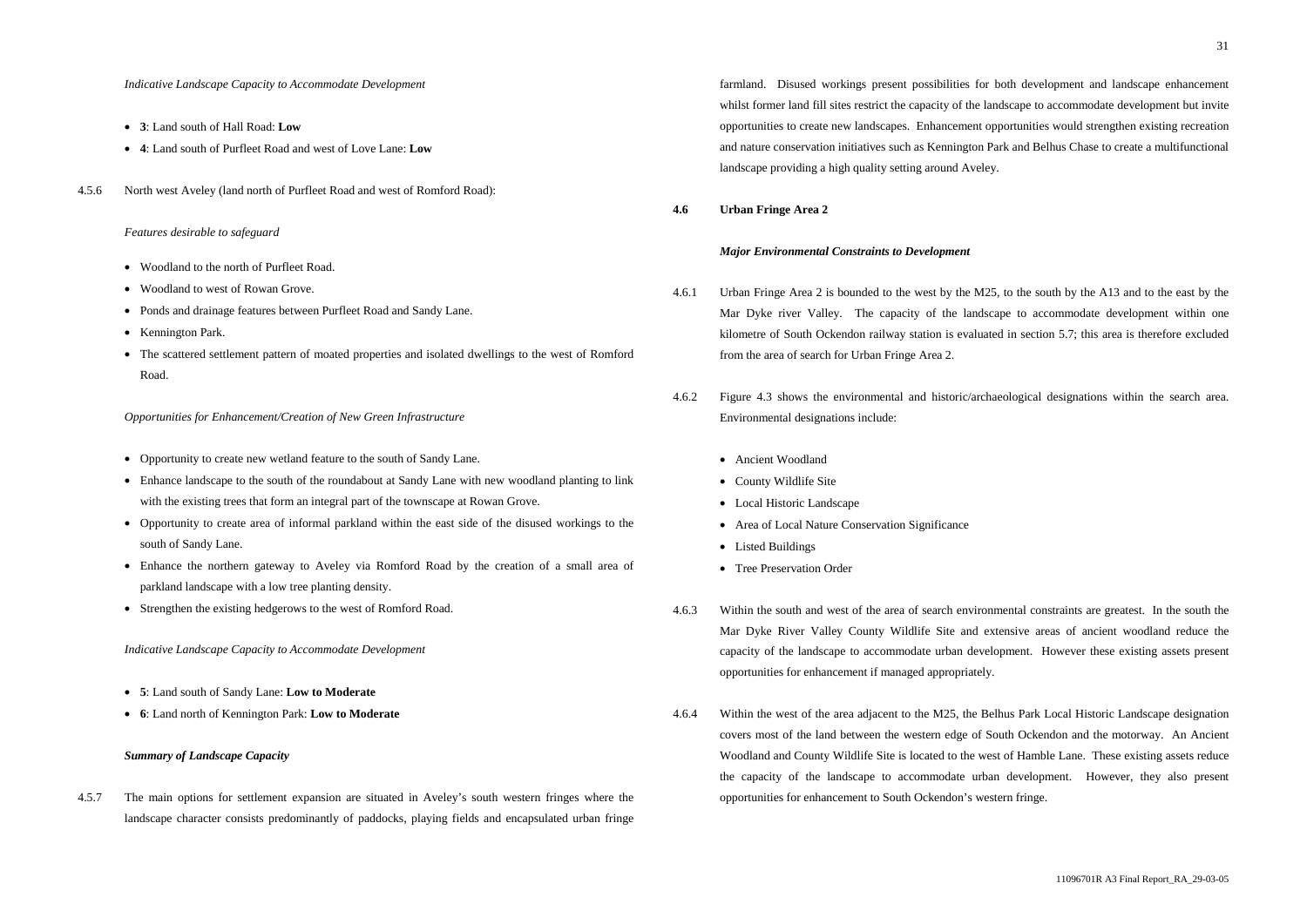4.6.5 The environmental designations within the south and west fringes of South Ockendon substantially reduce the capacity of the landscape to accommodate development. As a result, only the eastern fringes of South Ockendon have been subject to further evaluation below.

#### *Potential for Settlement Expansion*

4.6.6 East South Ockendon (land east of the railway line and east of South Road):

#### *Features desirable to safeguard*

- Open up views to the east from South Road.
- Strengthen the existing hedge network particularly the hedge that follows a footpath (not a Public Right of Way (PROW)) between Mollands Lane and Buckles Lane.
- Enhance vegetation adjacent to the drainage ditch connecting Little Palmer's Shaw with Hill Farm Cottages.
- Create new hedgerow adjacent to the PROW between the drainage ditch and the track leading east from Hill Farm.
- Enhance the South Road corridor by planting street trees on the eastern side of the road.
- Existing ponds to the east of South Road.
- Existing hedge vegetation adjacent to South Road to the north of the Garden Centre.
- Existing hedge leading south from Mollands Lane to Buckles Lane.
- Little Palmers Shaw and Great Palmers Shaw County Wildlife Sites that connect with Hill Cottages via a drainage ditch and associated vegetation.

#### *Opportunities for Enhancement/Creation of New Green Infrastructure*

*Indicative Landscape Capacity to Accommodate Development*

- **1**: Land north of Buckles Lane: **Low**
- **2**: Land south of Buckles Lane: **Low Moderate**

### *Summary of Landscape Capacity*

4.6.7 The landscape within a one kilometre radius of the railway station is the subject of evaluation in section 5.7. Outside of this area, the main options for settlement expansion are situated in South Ockendon's eastern fringes. The southern and eastern fringes of South Ockendon are covered extensively by nature

• The existing hedge adjacent to Stifford Clays Road that provides a green urban edge to the north of Grays and screens the A13 within views from properties on the south side of Stifford Clays Road.

conservation designations, which presents both constraints to development and opportunities for enhancement through appropriate management.

4.6.8 Within South Ockendon's eastern fringes there is a mixture of land uses including a garden centre, travelling showpeoples' site, disused workings, a driving range and nature conservation sites. The existing urban edge is poorly defined as a result of this mosaic of contrasting land uses. There is an opportunity to define South Ockendon's eastern urban edge by providing a strong landscape framework within which development could be situated.

#### **4.7 Urban Fringe Area 3**

#### *Major Environmental Constraints to Development*

- 4.7.1 Urban Fringe Area 3 is bounded to the north by the A13 and to the east by the A1089(T). Land use south of the A1013 and west of the A1089(T) is used predominantly for education sites including Thurrock College and Palmer's College. This land is therefore excluded from this analysis which has concentrated on the landscape between the northern fringes of Grays and the A13.
- 4.7.2 Figure 4.4 shows the environmental and historic/archaeological designations within the search area. Environmental designations include:
	- Scheduled Ancient Monument
	- Listed Buildings
	- Area of Local Nature Conservation Significance
- 4.7.3 To the south of Stifford Clays Road, an extensive area of cropmarks are Scheduled to the north and south of the A13. The A13 route corridor and an extensive area of level land south of the Baker Street interchange are designated as an Area of Local Nature Conservation Significance (ALNCS).

# *Potential for Settlement Expansion*

4.7.4 North Grays (land north of Stifford Clays Road):

#### *Features desirable to safeguard*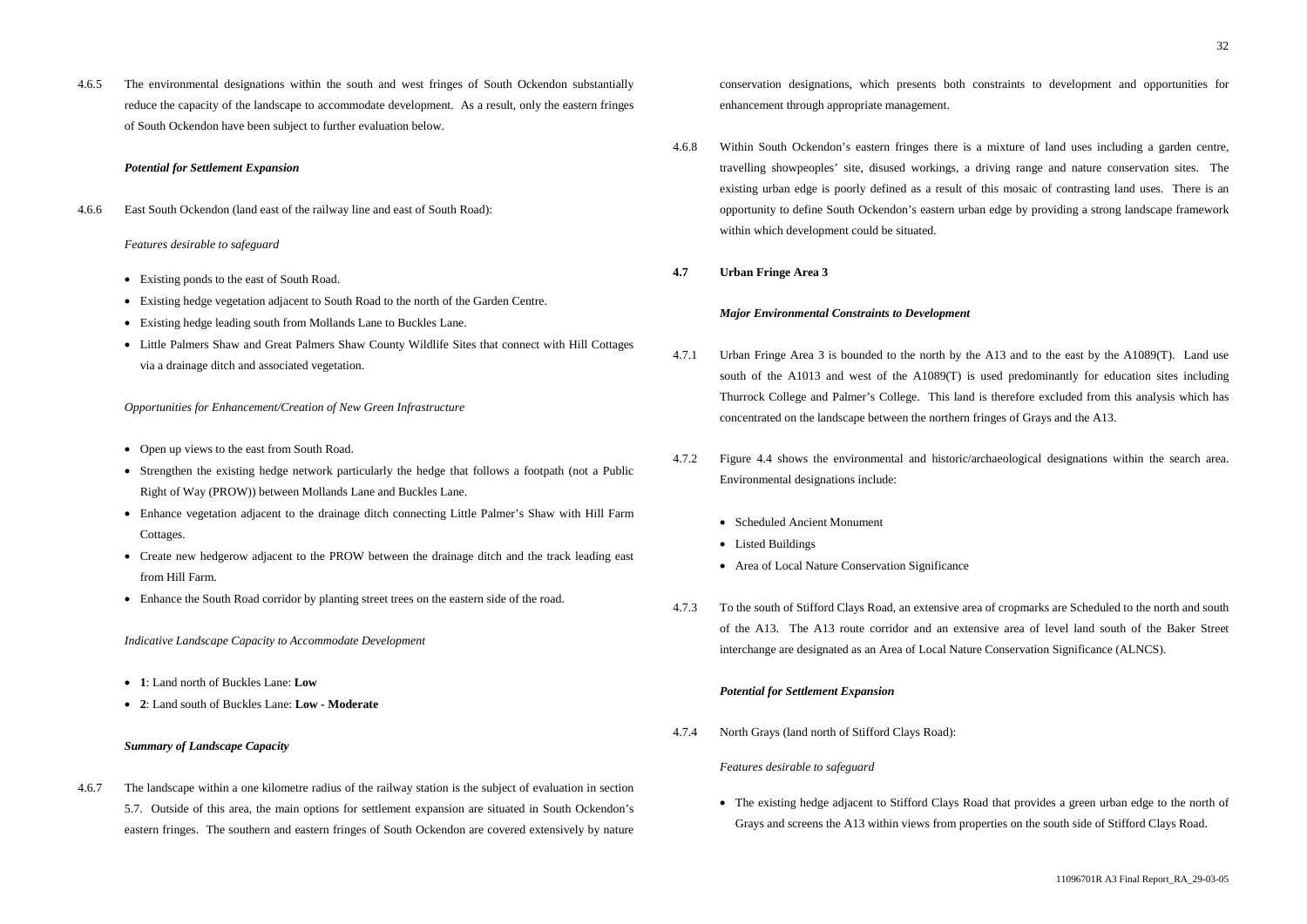- Opportunity to enhance the existing ALNCS beside the A13 by the addition of new planting and creation of a diverse range of habitats.
- Strengthen the existing hedge on the north side of Stifford Clays Road.

• The ALNCS within the verges of the A13 route corridor.

# *Opportunities for Enhancement/Creation of New Green Infrastructure*

### *Indicative Landscape Capacity to Accommodate Development*

- **1**: Land between the A13 and Stifford Clays Road: **Limited Low**
- 4.7.5 North east Grays (land south of the A13 and west of the A1089(T)):

### *Features desirable to safeguard*

- The Scheduled Ancient Monument (SAM) to the south of the A13.
- The ALNCS within the verges of the A13 route corridor and on the level land to the south of the junction with the A1089(T).
- Existing hedgerows to the north of Stanford Road that provide structure within the otherwise level prairie field landscape.
- Vegetation within the soft urban edge in the east of Grays.
- Retain the open, agricultural landscape to the north and south of Long Lane and west of the A1089(T) which would provide the setting to a potential urban expansion.
- Preserve the agricultural setting of listed buildings within Grey Goose Farm and Little Wellhouse Farm.

*Opportunities for Enhancement/Creation of New Green Infrastructure*

- The existing hedgerows should be strengthened with new planting including tree planting within the existing field boundaries.
- Opportunity to create new parkland adjacent to the existing ALNCS.
- Create a wildlife wedge that links the existing ALNCS with new parkland and would create an informal edge to potential settlement expansion.

# *Indicative Landscape Capacity to Accommodate Development*

- **2**: Land south of the A13 and north of Long Lane: **Low Moderate**
- **3**: Land south of Long lane: **Limited Low**

# *Summary of Landscape Capacity*

- 4.7.6 Landscape capacity within this area is restricted in the east by existing land uses associated with educational institutions. Within the north of the area to the south of the A13 capacity is restricted by the presence of an extensive SAM and by the ALNCS that extends south from the A13 route corridor.
- 4.7.7 The large area of encapsulated urban fringe farmland landscape in the north east of the area presents an opportunity for urban expansion. Landscape character is currently strongly influenced by urban land use and transport infrastructure. Existing landscape features such as hedgerows could be strengthened. New areas of parkland and green corridors could be created to link with existing local nature conservation designations whilst providing the setting to new development and buffering those existing features of value.
- **4.8 Urban Fringe Area 4**

# *Major Environmental Constraints to Development*

- 4.8.1 Urban Fringe Area 4 is bounded to the west by the A1089(T), to the south by the settlement of Tilbury and to the east by High House Lane. Within the area of search there are some important environmental conservation designations that limit the capacity of the landscape to accommodate development. However, the proportion of the total area covered by these designations is relatively small.
- 4.8.2 The environmental designations within the study area include:
	- Area of Local Nature Conservation Significance
	- County Wildlife Site
	- Conservation Area
	- Listed Buildings
- 4.8.3 To the south of Chadwell St Mary, the Chadwell Escarpment is a distinctive strategic feature within the Thurrock landscape. It makes a significant contribution to both the setting of Chadwell St Mary and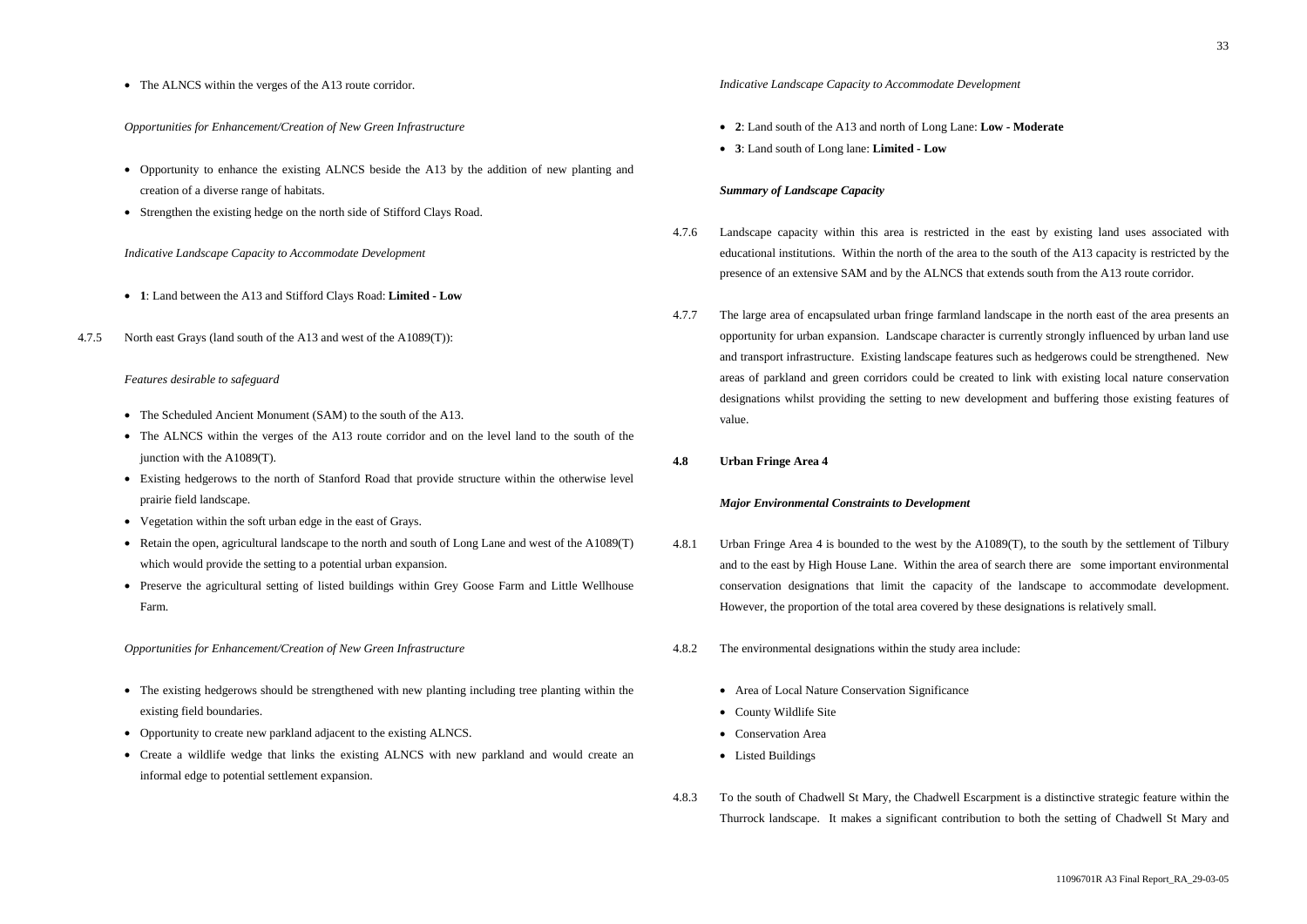accentuates the level and open character of the marsh landscape to the south. It is considered that the capacity of the Chadwell Escarpment landscape to accommodate development is severely restricted.

- Preserve the semi rural setting of the hamlet of Orsett Heath.
- Retain Hornsby Lane a winding and narrow lane connecting Orsett Heath with Orsett via an underpass beneath the A13.
- Old House Wood in the north east of Chadwell St Mary is designated as an ALNCS. It is an important local amenity that should be retained.
- Preserve the existing network of PROWs as these provide important pedestrian links to other settlements and to countryside to the north of the A13.
- Retain a substantial rural buffer to the north of Chadwell St Mary to provide the setting to development and to preserve the varied topography within the landscape to the south of the A13.
- Safeguard the scattered settlement pattern between the A13 and Chadwell St Mary.
- Retain the existing enclosure pattern to the south of Stanford Road.

4.8.4 The southern part of the search area lies within the designated Flood Zone. Whilst the existence of the flood zone does not necessarily preclude development, the risks of developing within such areas is a key consideration that can reduce the scope for development.

# *Potential for Settlement Expansion*

4.8.5 North Chadwell (land north of Chadwell St Mary):

### *Features desirable to safeguard*

# *Opportunities for Enhancement/Creation of New Green Infrastructure*

- Preserve the open windswept character of the landscape between Marshfoot Road and Tilbury and between Biggin Lane and Tilbury.
- Preserve the woodland at Fort Road Common.

- Opportunity to link existing open space in the west of Tilbury with Tilbury Marshes through the creation of new open space and footpaths.
- Opportunity to enhance the A1089(T) route corridor through planting of woodland.
- Opportunity to enhance the A126 route corridor through planting of woodland.

- Opportunity to enhance the Old House Wood ALNCS by additional planting to increase the size of the woodland.
- Strengthen the existing hedge that runs north from Old House Wood along a footpath (not a designated PROW) to Murrells Cottages.
- Create a green link connecting Hornsby Lane with the north of Chadwell St Mary.

#### *Indicative Landscape Capacity to Accommodate Development*

- **1**: Land south of Hornsby Lane: **Moderate High**
- **2**: Land west of Brentwood Road: **Low Moderate**

# 4.8.6 East Chadwell (land north of Chadwell St Mary):

# *Features desirable to safeguard*

- Existing green space on the edge of Chadwell St Mary to the south of Wickham Road.
- Retain the rural character of High House Lane.
- Retain open countryside to the east of Brentwood Road to the south of the County Wildlife Site.
- Preserve the existing PROWs that connects Old House Wood with High House Lane.
- Retain a countryside buffer to the west of High House Lane.

# *Opportunities for Enhancement/Creation of New Green Infrastructure*

- Opportunity to enhance the harsh edge to the new development on the eastern edge of Chadwell St Mary.
- Opportunity to enhance the existing area of open space south of Wickham road and extend it to create a green wedge providing the settlement to potential development.

*Indicative Landscape Capacity to Accommodate Development*

- **3**: Land west of High House Lane: **Moderate**
- 4.8.7 Tilbury (Tilbury Marshes and land around Tilbury west of Fort Road):

# *Features desirable to safeguard*

*Opportunities for Enhancement/Creation of New Green Infrastructure*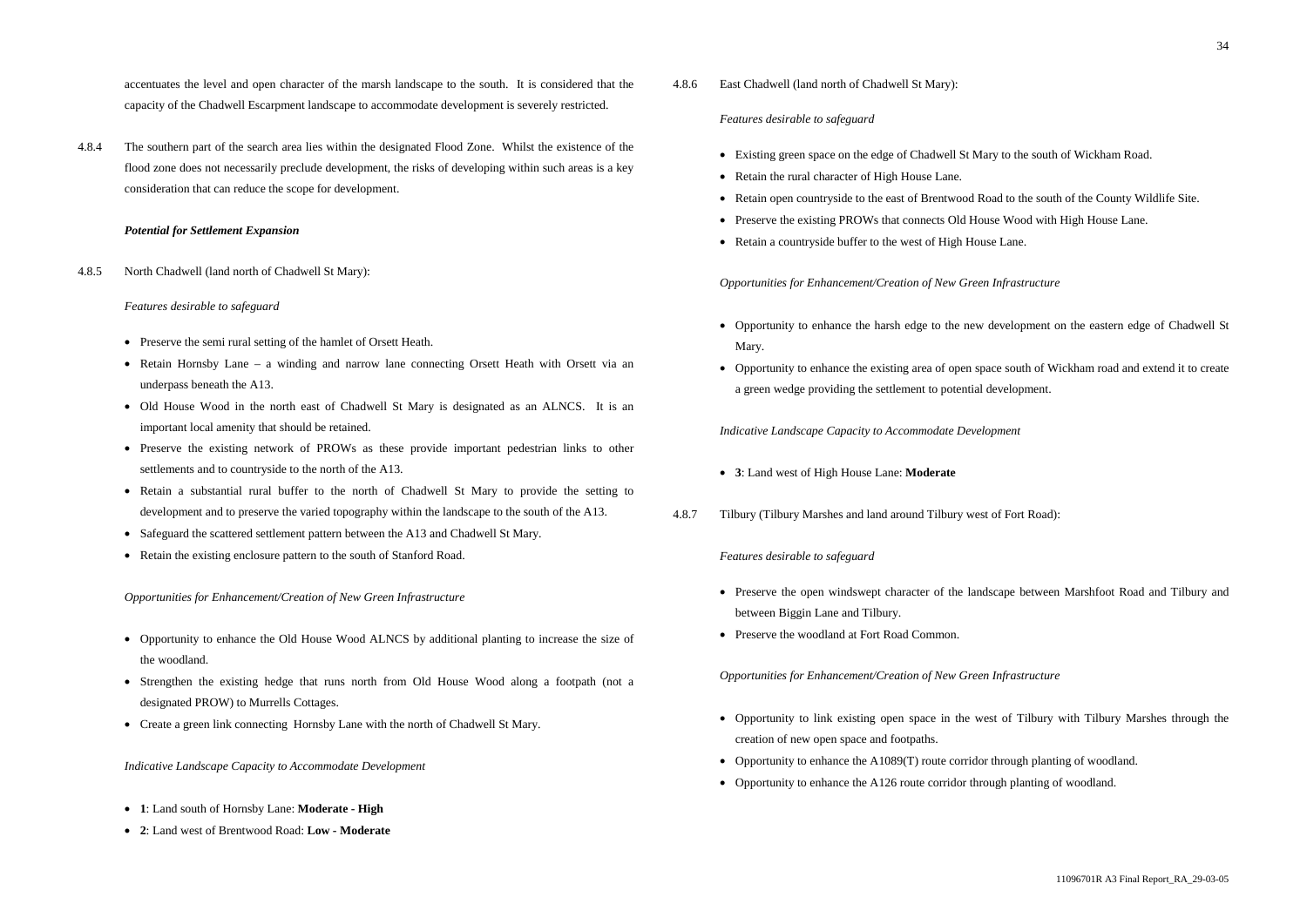# • **4**: Land east of Dock Road: **Moderate - High**

# *Summary of Landscape Capacity*

- 4.8.8 Landscape capacity within this area is restricted in the south by the Chadwell Escarpment and by the need to retain the essentially open and windswept character of the marsh landscapes to the north of Tilbury.
- 4.8.9 The large area of encapsulated urban fringe farmland landscape in the north of the area presents an opportunity for urban expansion. Although not currently strongly influenced by urban land use and transport infrastructure, the landscape in this area exhibits an absence of diverse features. Existing landscape features such as hedgerows could be strengthened. New areas of parkland and green corridors could be created to link with existing local nature conservation designations whilst providing the setting to new development and buffering those existing features of value.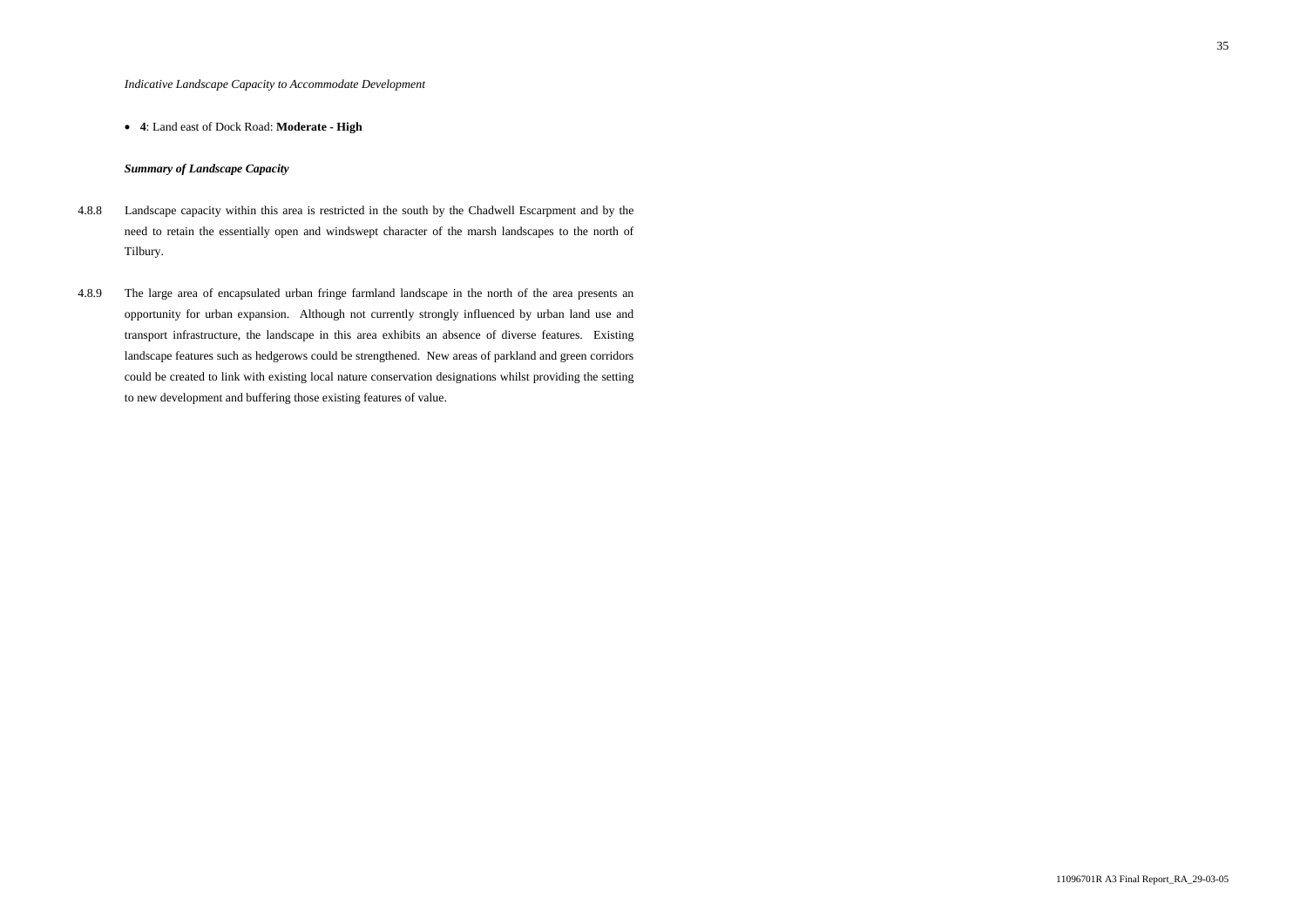### **5.0 CAPACITY OF SELECTED SETTLEMENT EDGE LANDSCAPES**

### **5.1 General**

5.1.1 This chapter sets out an assessment of the indicative capacity of selected settlement edge landscapes to accommodate urban expansions. The assessment considers the capacity of all undeveloped settlement edge landscapes to accommodate urban development. Land allocated for proposed housing development and land safeguarded for transport infrastructure is considered to be undeveloped land for the purposes of the capacity assessment.

#### **5.2 Selection of Settlements**

- 5.2.1 The following four settlements were selected for assessment:
	- Stanford-le-Hope
	- East Tilbury
	- South Ockendon
	- West Horndon
- 5.2.2 These settlements are considered to offer potentially sustainable options for growth due to their location in public transport corridors with existing railway stations, thus providing an available transport interchange to facilitate access to jobs, shops and services by modes other than the car.

#### **5.3 Area of Search for Potential Settlement Edge Expansion**

- 5.3.1 The area of search for potential settlement expansion focuses on areas of undeveloped land within a one kilometre radius of a settlement's railway station. This distance is considered to be an acceptable walking distance for commuters. The capacity of the landscape to accommodate urban development within one kilometre radius of each railway station has been evaluated.
- 5.3.2 The location of each area of search is shown on Figure 4.1.

# **5.4 Evaluation Methodology**

- 5.4.1 Each settlement edge landscape has been evaluated at a scale of 1:10,000 in terms of:
	- *major environmental constraints to development*
- potential for *settlement expansion* taking into account:
	- \* *features desirable to safeguard*
	- *\* opportunities for enhancement/creation of new green infrastructure*
- *\* indicative landscape capacity to accommodate development*
- 5.4.2 The indicative landscape capacity for development for each settlement expansion opportunity has been calculated based on a housing density of 30 to 70 dwellings per hectare and 10% open space provision (based on Thurrock Unitary Development Plan, Deposit Draft 2003 paras 3.4.4/6.4.23), plus an indicative area set aside for the provision of new and retention/enhancement of existing green infrastructure in the locality. Green infrastructure includes features such as linear parks, river valleys, woodlands, ponds and hedgerows.
- 5.4.3 For the purposes of this Study, the indicative landscape capacity for housing development is expressed as follows:



| <b>Indicative Landscape</b><br>Capacity | <b>Indicative Developme</b><br><b>No. of Dwelling</b> |
|-----------------------------------------|-------------------------------------------------------|
| High                                    | $1,000 - 1,500$                                       |
| Moderate                                | $400 - 999$                                           |
| Low                                     | $150 - 399$                                           |
| Limited                                 | $0 - 149$                                             |

- 5.4.4 For each settlement edge landscape the Indicative Landscape Capacity to Accommodate Development is listed and numbered below. The numbers refer to the locations shown on the corresponding Figure for each settlement edge landscape.
- 5.4.5 Estimates of the Indicative Capacity for settlement edge landscapes to accommodate development do not take into account the potential constraints of buried archaeology and upstanding archaeological monuments that are not protected by legislation. Section 6.3, Recommendations for Further Work describes how the Historic Environment Record (HER) for Thurrock might be used to inform future development.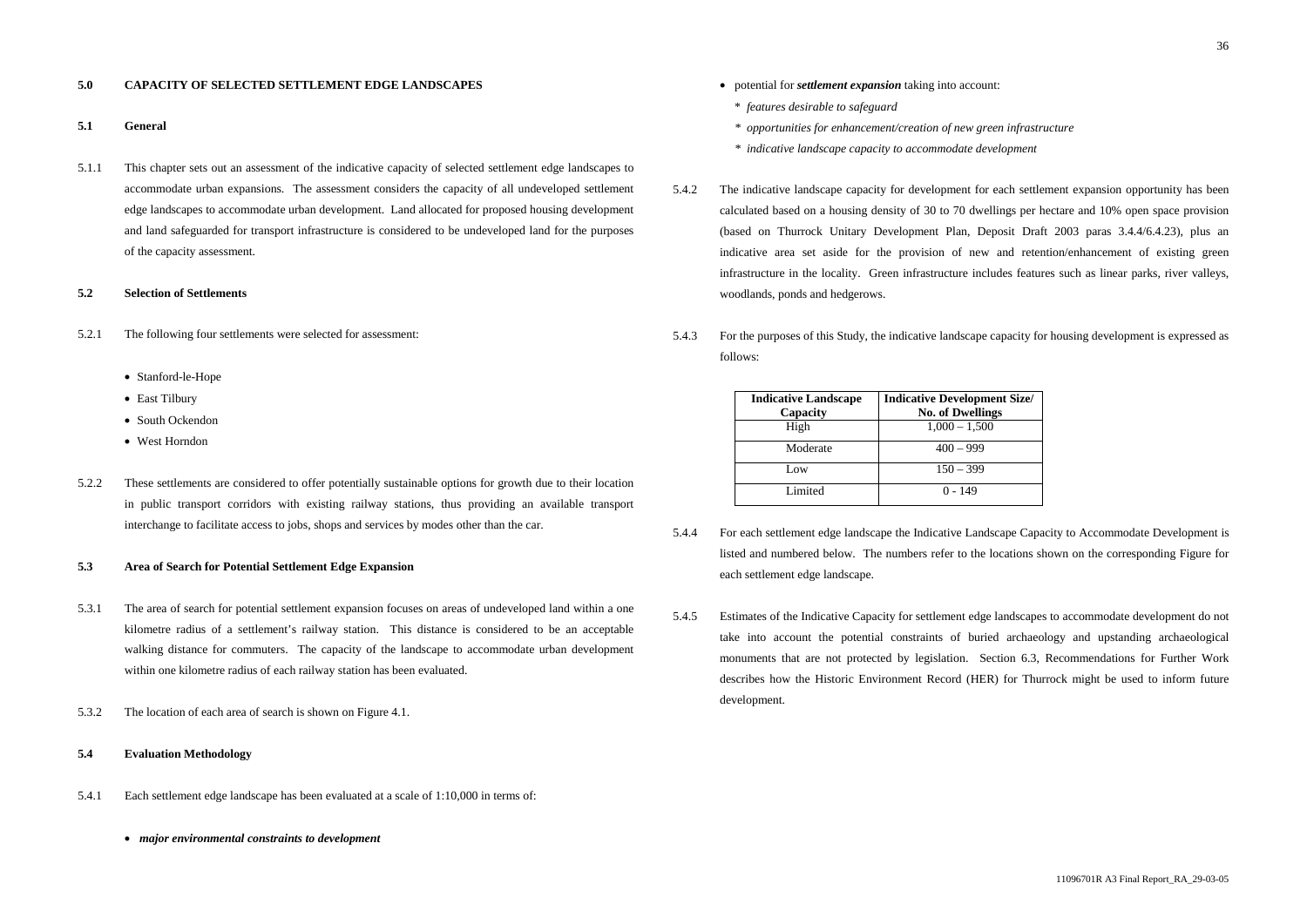# **5.5 Stanford-le-Hope Settlement Edge Landscapes**

# *Major Environmental Constraints to Development*

- 5.5.1 Figure 5.1 shows the environmental and historic/archaeological designations within the search area. The south-east quadrant of the search area has a high concentration of environmental designations. These include:
	- The Essex Coast ESA
	- County Wildlife Sites
	- Areas of Local Nature Conservation Significance
	- Coastal Protection Belt
	- Green Chain
	- Listed Buildings
- 5.5.2 The south-east quadrant is considered unsuitable for development due to the number of nature conservation designations.

- Between the railway line and Butts Lane, tree planting would provide new structure to development.
- Land south of Oxford Road and west of Butts Lane could be enhanced through structure planting.

#### *Potential for Settlement Expansion*

5.5.3 South-west Quadrant (land south of the A13 and west of Butts Lane):

#### *Features desirable to safeguard*

- The existing pattern of hedges to the east of Horndon Road.
- The predominantly dispersed and small-scale rural settlement pattern.
- Sense of separation from large scale urban development.

- Hedges and vegetation adjacent to the railway and Butts Lane.
- Vegetation forming the soft urban edge to the west of Butts Lane adjacent to the Golf Course.
- Strengthening the existing hedgerow network to the east of Horndon Road.
- Potential to create riparian habitat along an existing watercourse.
- Enhance the environment to the south of the roundabout on the A13.

*Opportunities for Enhancement/Creation of New Green Infrastructure*

*Indicative Landscape Capacity to Accommodate Development*

- **1**: Land East of Butts Lane: **Low Moderate**
- **2**: Land West of Butts Lane and south of Oxford Road: **Low Moderate**

### 5.5.4 North-west Quadrant (land west of the A13 and west of the railway line):

#### *Features desirable to safeguard*

*Opportunities for Enhancement/Creation of New Green Infrastructure*

*Indicative Landscape Capacity to Accommodate Development*

- **3**: Land East of Horndon Road: **Limited Low**
- **4**: Land West south of the A13 roundabout: **Limited Low**

#### *Summary of Landscape Capacity*

- 5.5.5 Landscape capacity to accommodate urban development is restricted to the south east of Stanford-le-Hope by a number of environmental and nature conservation designations. Capacity is further restricted to the north west of the settlement where it would be desirable to safeguard the setting of Horndon on the Hill and the sparsely populated rural character of landscape to the north of the A13.
- 5.5.6 The main options for settlement expansion are situated west of the railway line where there are pockets of undeveloped land on the fringes of the existing settlement and a strong existing landscape character that could be further strengthened or enhanced.
- **5.6 East Tilbury Settlement Edge Landscapes**

#### *Major Environmental Constraints to Development*

5.6.1 Figure 5.2 shows the environmental and historic/archaeological designations within the search area. The entire search area east of the railway line is designated in Thurrock UDP as Coastal Protection Zone.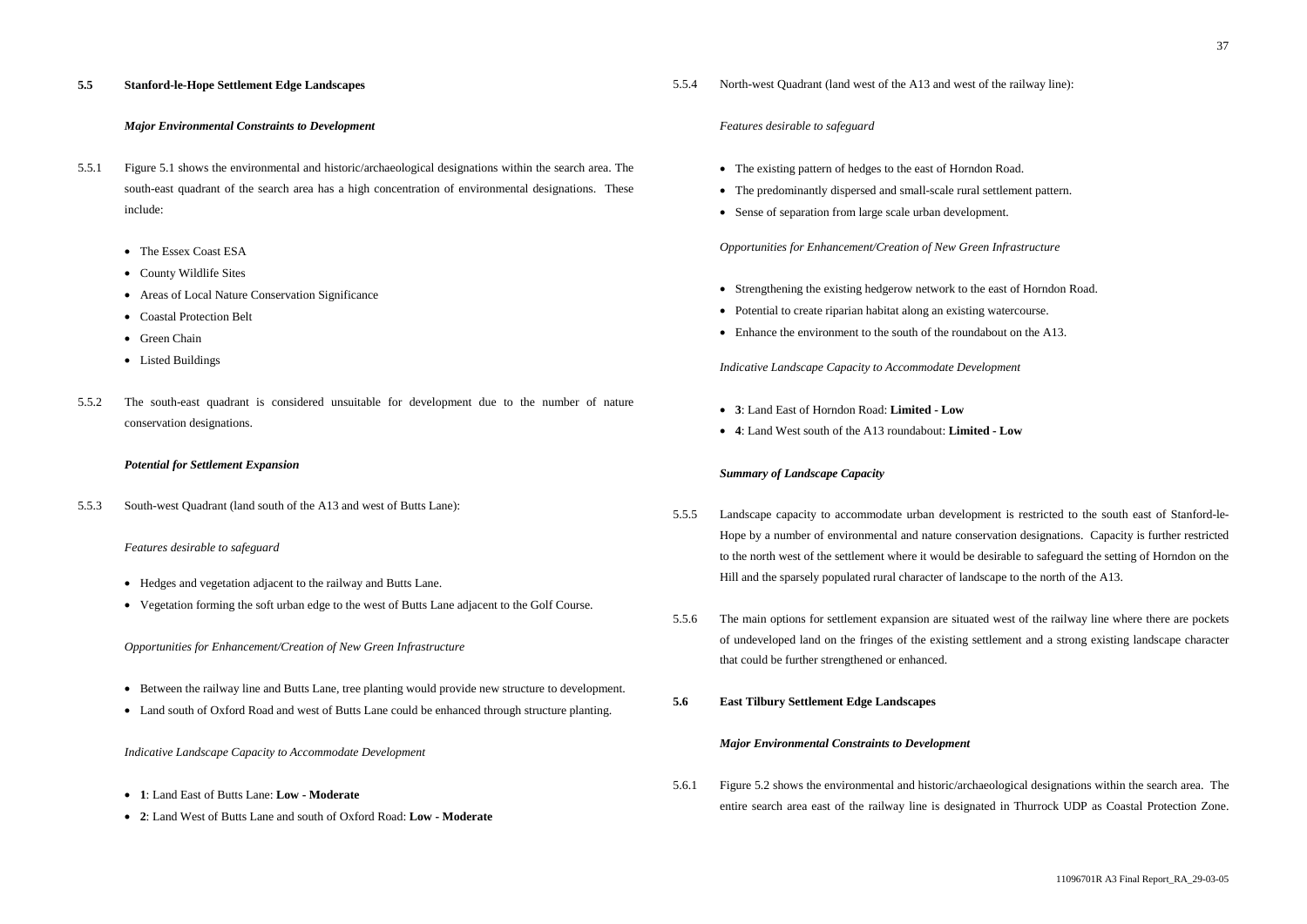The Bata Conservation Area also lies to the east of the railway and covers over 50% of the urban area of East Tilbury.

- 5.6.2 The environmental designations that constrain development east of the railway line are:
	- Coastal Protection Zone
	- Conservation Area
	- County Wildlife Site

# *Potential for Settlement Expansion*

5.6.3 South-west Quadrant:

# *Features desirable to safeguard*

- Open space within the existing settlement of Linford.
- The low rise profile of the existing settlement the west of the railway line.

# *Opportunities for Enhancement/Creation of New Green Infrastructure*

- Soften the western edge of Linford by the creation of new woodland.
- Enhance and utilise the existing open space near the railway line at the end of Beechcroft Avenue to form the gateway to a green wedge and the network of footpaths to the west.
- Strengthen existing hedgerows along Low Street Lane leading to the village of Low Street.
- Create linear belts of woodland within the open landscape to the west of Linford and East Tilbury.
- Create new woodland to the west of the railway line opposite Bata Conservation Area.
- Enhance movement of people and manage access to the Thames Estuary from this quadrant.
- Despite the environmental constraints to the east of the railway line there is an opportunity to create high quality parkland, with extensive tree cover, between the Bata Conservation Area and the railway line.

*Indicative Landscape Capacity to Accommodate Development*

- **1**: Land west of the railway line: **Low Moderate**
- **2**: Land south of Muckingford Road: **Low**

# 5.6.4 North-west Quadrant:

# *Features desirable to safeguard*

- Recreation ground between Linford and East Tilbury.
- Soft urban edge to the west of Linford.
- Allotment gardens on the western edge of linford.
- Woodland adjacent to the Durox Works and hedges to the south.
- The Local Historic Landscape to the east of Linford.
- The wedge of farmland between the eastern edge of Linford and the railway line.

*Opportunities for Enhancement/Creation of New Green Infrastructure*

- The recreation ground could be expanded to form a linear park extending westwards.
- Creation of new footpath to connect the extended recreation ground with PROWs to the south and west.
- Creation of new hedge between the recreation ground and Gobions Lake County Wildlife Site.
- Creation of a wetland feature within a new green wedge to the north of Muckingford Road.
- Creation of new hedges linking to the existing strong hedge network in the north of the quadrant and with a new green wedge to the south.
- Increase the extent of allotments to the west of Linford.

# *Indicative Landscape Capacity to Accommodate Development*

- **3**: Land north of Muckingford Road: **Limited Low**
- **4**: Land south of allotments and Lower Crescent: **Low**
- **5**: Land south of the Durox Site and west of Somerset Road, Linford: **Limited Low**

# *Summary of Landscape Capacity*

- 5.6.5 Landscape capacity is restricted within the search area by the coastal protection zone nature conservation designation and by the need to safeguard the setting of Bata Conservation Area.
- 5.6.6 The main options are situated west of the railway line where there are opportunities to create new landscapes that complement the existing structure of woodland clumps and strengthen the existing hedgerow pattern that has become depleted as a result of intensive farming. There are opportunities to create new wetland areas within a new landscape and development framework.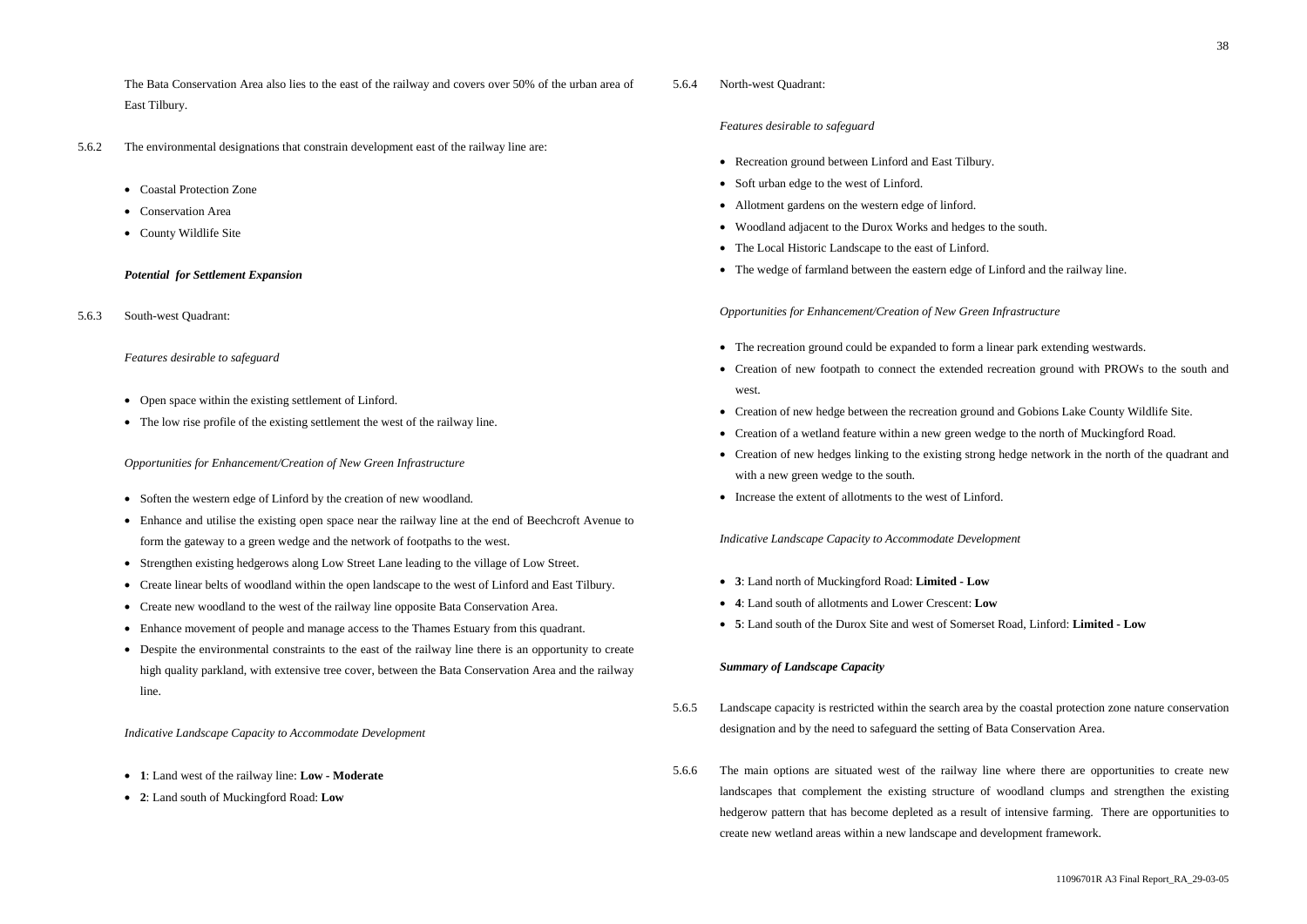#### **5.7 South Ockendon Settlement Edge Landscapes**

# *Major Environmental Constraints to Development*

5.7.1 Figure 5.3 shows that there are very few environmental constraints within the South Ockendon search area. The area contains several listed buildings but no sites designated for nature conservation. The Thames Chase Community Forest covers the entire search area and the wider study area. In the context of this capacity evaluation the Thames Chase Community Forest is considered to be an opportunity rather than a constraint.

#### *Potential for Settlement Expansion*

5.7.2 North-east Quadrant (land to the east of the railway and north of Brandon Grove development):

#### *Features desirable to safeguard*

- Strengthen the existing hedgerow pattern throughout the quadrant and increase the total length of hedgerow.
- Create new informal public open space containing meadows and tree planting to the west of Cheelson Road and Wilsman Road.
- Create a new water feature and woodland planting to the north west of the existing settlement.
- Plant new woodland adjacent to the railway to the north of the settlement to create a gateway to the settlement.
- Create a new footpath connecting the historic core of South Ockendon with countryside to the north.
- Existing hedgerows and vegetation adjacent to the historic core of South Ockendon.
- The essentially open character to the north and east of South Ockendon's historic core.
- The soft urban edge to the north of Cheelson Road.
- The hedgerows and rural countryside to the north of Cheelson Road.
- The rural outlook consisting of hedges and fields to the west of Cheelson Road and Wilsman Road.
- Existing hedgerows to the east of the railway and to the north of the allotment gardens off West Road.

#### *Opportunities for Enhancement/Creation of New Green Infrastructure*

- Water body and associated woodland to the east of the M25.
- Views westwards from the edge of the existing settlement along Eskley Gardens.
- The soft urban edge adjacent to Avontar Road.
- Woodland Belt to the north of Hamble Lane.

#### *Indicative Landscape Capacity to Accommodate Development*

• **1**: Land south of Hall Lane: **Limited - Low**

- **2**: Land north of West Road: **Limited Low**
- **3**: Land east of the railway line: **Low- Moderate**
- 5.7.3 South-east Quadrant:

#### *Features desirable to safeguard*

- Allotment gardens to the south of Mollands Lane.
- Hedgerow adjacent to Mollands Lane and South Road in the south of the quadrant.
- The existing configuration of open space within the Brandon Grove development.

#### *Opportunities for Enhancement/Creation of New Green Infrastructure*

- Strengthen and extend existing hedgerows to connect with water bodies to the east of the Garden Centre on South Road.
- Soften the urban edge to the east of the allotments and create new areas of parkland that link with water bodies to the east.

#### *Indicative Landscape Capacity to Accommodate Development*

- **4**: Land to the east of South Road and north of the Garden Centre: **Low**
- 5.7.4 South-west Quadrant:

#### *Features desirable to safeguard*

# *Opportunities for Enhancement/Creation of New Green Infrastructure*

- Strengthen existing hedgerows to enhance connectivity between the pond, woodland and the ancient woodland adjacent to Hamble Lane.
- Expansion of woodland adjacent to the existing pond to the east of the M25.
- Creation of meadows and community woodland to the south of the existing pond.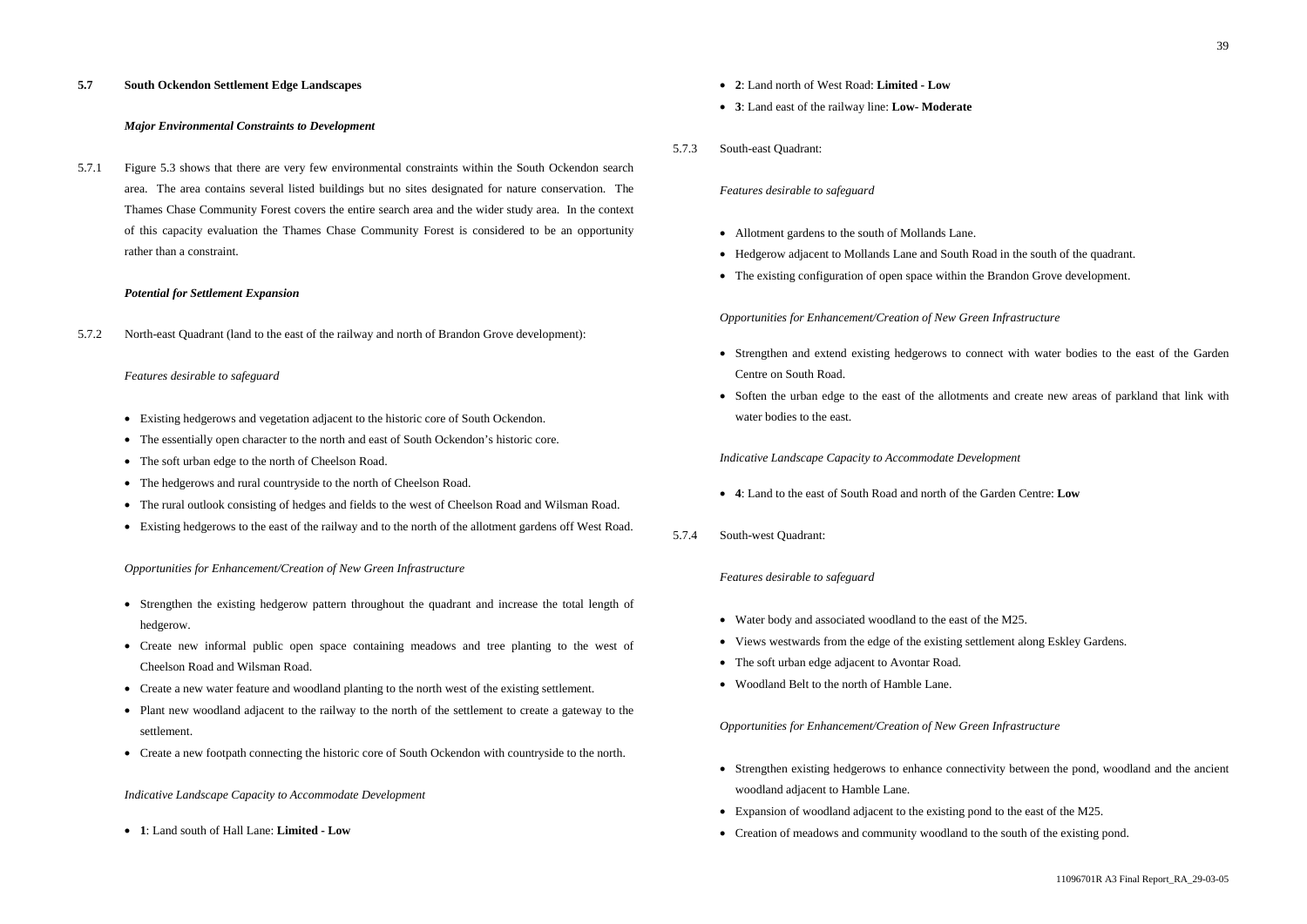- Creation of new parkland to the north of the school ground on Erriff Drive to complement the existing pond whilst retaining the sense of openness experienced from the western edge of the settlement.
- Creation of a new footpath linking the ponds to the urban area and connecting with the footpaths that link with West Road.
- Creation of a linear woodland immediately to the west of Arisdale Avenue to break up the harsh outline of the urban edge.

- The existing pattern of hedgerows.
- The narrow winding lane of West Road.
- Footpaths linking with West Road.
- Views into countryside to the north from West Road.

- **5**: Land to the west of Arisdale Avenue and south of West Road: **Low**
- 5.7.5 North west Quadrant (land north and west of West Road):

### *Features desirable to safeguard*

# *Opportunities for Enhancement/Creation of New Green Infrastructure*

- Creation of a new linear woodland alongside the railway to the north of West Road. This would buffer the railway and strengthen the ALNCS.
- Creation of new woodland to the north of the track leading to Field House to tie in with existing hedges and the woodland and pond to east adjacent to the railway line.
- Strengthen hedgerows and create new woodland and linear parkland to the east of Dennis Road.

# *Indicative Landscape Capacity to Accommodate Development*

- **6**: Land to the west of the railway line and north of West Road: **Low Moderate**
- **7**: Land west of West Road and east of the M25: **Low**

# *Summary of Landscape Capacity*

- The two County Wildlife Sites to the east of Thorndon Road.
- The soft urban edge to the east of Thorndon Road.
- The setting to Thorndon Park a Grade II<sup>\*</sup> Historic Park and Garden.
- The existing hedgerow pattern and vegetation adjacent to the railway to west of Tilbury Road.
- 5.7.6 In the east of the search area there are limited possibilities for settlement expansion as it would be desirable to maintain the existing open and rural character of landscape to the east of the settlement.
- 5.7.7 The main options are situated west of the railway where there is considerable potential to enhance the existing diversity of features inherent in the landscape and to strengthen existing ecological designations and features. There are opportunities to create new landscapes without compromising the landscape character of the area. New landscapes would enhance the local environment for existing and potential residents of South Ockendon. Other opportunities exist immediately to the east of the railway line where again new multifunctional landscapes could be created.

# **5.8 West Horndon Settlement Edge Landscapes**

# *Major Environmental Constraints to Development*

5.8.1 Figure 5.4 shows that there are few major environmental constraints within the West Horndon search area. The Thames Chase Community Forest covers the entire search area and a large proportion of the wider study area. In the context of this capacity evaluation the Thames Chase Community Forest is considered to be an opportunity rather than a constraint. The search area is also covered by the Landscape Improvement policy within Brentwood District Council's Replacement Local Plan 2003 which seeks to encourage improvements to the landscape within the area defined on the proposals map.

# *Potential for Settlement Expansion*

5.8.2 North east Quadrant (land within Brentwood District Council):

# *Features desirable to safeguard*

*Opportunities for Enhancement/Creation of New Green Infrastructure*

• Strengthen existing hedgerows to the east of Thorndon Road and plant hedge trees within them.

11096701R A3 Final Report\_RA\_29-03-05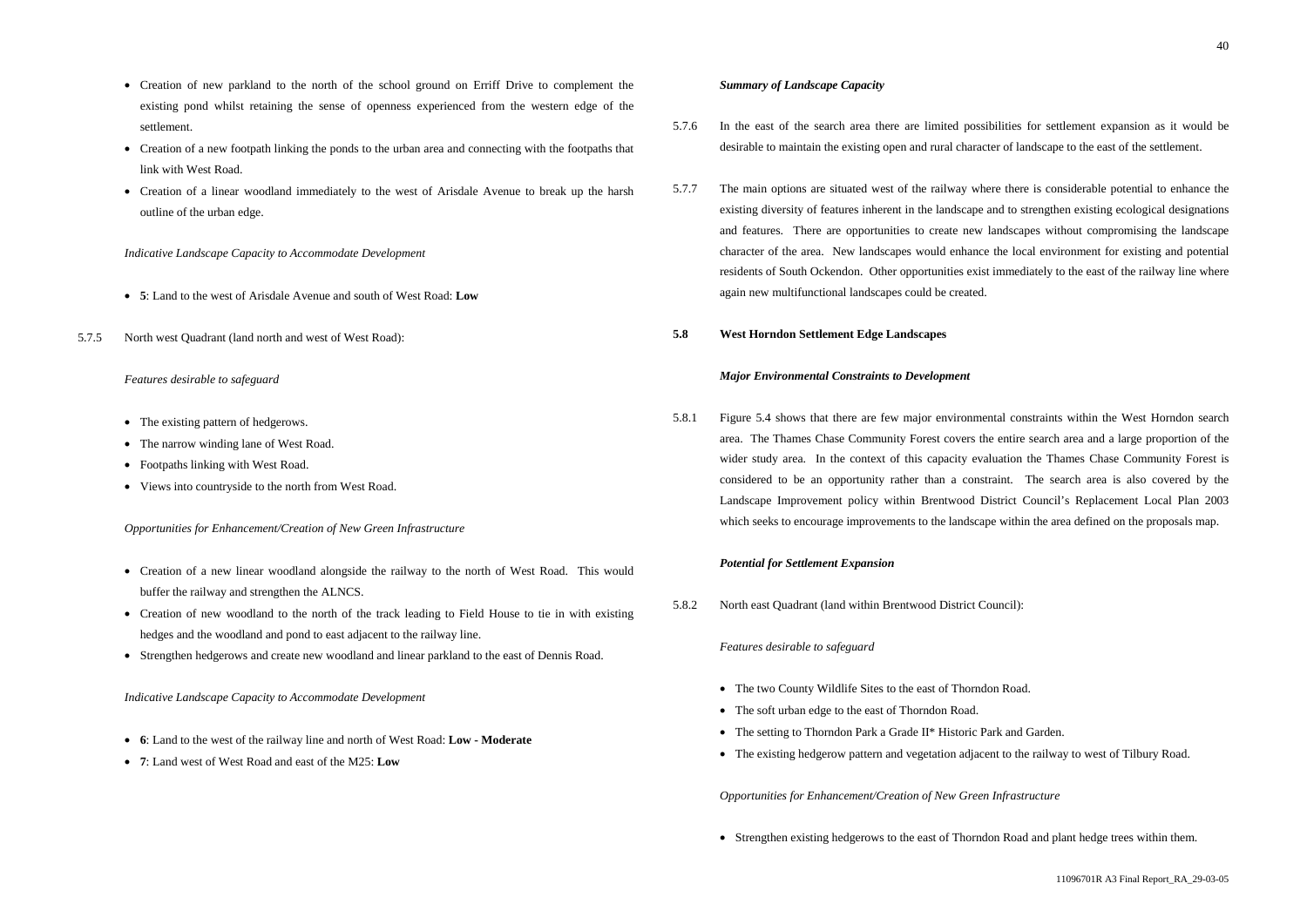- Create new hedges running east-west that connect across the predominantly north-south alignment of existing hedges.
- Create grassland habitat in the vicinity of Round Shaw (a County Wildlife Site) to the east of West Horndon Road.
- Create parkland landscape to the south of Woodside Farm.

- The sparse settlement and lack of roads that give the south east quadrant its essentially rural character.
- The existing pattern of hedgerows and shaws.
- The network of footpaths leading south of the railway line.
- **1**: Land to the north of Cadogan Avenue: **Limited**
- **2**: Land south and north of Station Road: **Low Moderate**
- 5.8.3 South east Quadrant:

# *Features desirable to safeguard*

# *Opportunities for Enhancement/Creation of New Green Infrastructure*

- The sparse settlement and lack of roads that give the south east quadrant its essentially rural character.
- The existing pattern of hedgerows and shaws.
- The network of footpaths leading south of the railway line.

- Strengthen the existing hedgerows by planting within the gaps and by planting trees within the hedges.
- Opportunity to create new wetland features that serve as both habitats and retention ponds utilising the existing drainage pattern.
- Create a new linear park adjacent to the railway line.
- Retain a green wedge running north-south on the western edge of the quadrant.
- Create new a woodland shaw adjacent to the eastern most footpath in the quadrant.

# *Indicative Landscape Capacity to Accommodate Development*

• **3**: Land to the south of the railway line: **Moderate - High**

# 5.8.4 South west Quadrant:

# *Features desirable to safeguard*

# *Opportunities for Enhancement/Creation of New Green Infrastructure*

- Strengthen the existing hedgerows by planting within the gaps and by planting trees within the hedges.
- Create a new linear park adjacent to the railway line.
- Retain a green wedge running north-south on the eastern edge of the quadrant.
- Create woodland to the east of Dunnings Lane.

# *Indicative Landscape Capacity to Accommodate Development*

- **4**: Land to the south of the railway line: **Low Moderate**
- 5.8.5 North west Quadrant (land within Brentwood District Council):

# *Features desirable to safeguard*

- The soft urban edge to the west of Thorndon Road.
- The existing pattern of hedgerows.
- Public open space within the south of the quadrant.

# *Opportunities for Enhancement/Creation of New Green Infrastructure*

- Strengthen the existing hedgerows and plant new hedgerows to fill gaps in existing.
- Create new public open space adjoining existing open space in the south of the quadrant.
- Enhance the character of Childerditch Lane by planting on the eastern side of the road.
- Create a green wedge or informal parkland to the east of Nuttys Farm.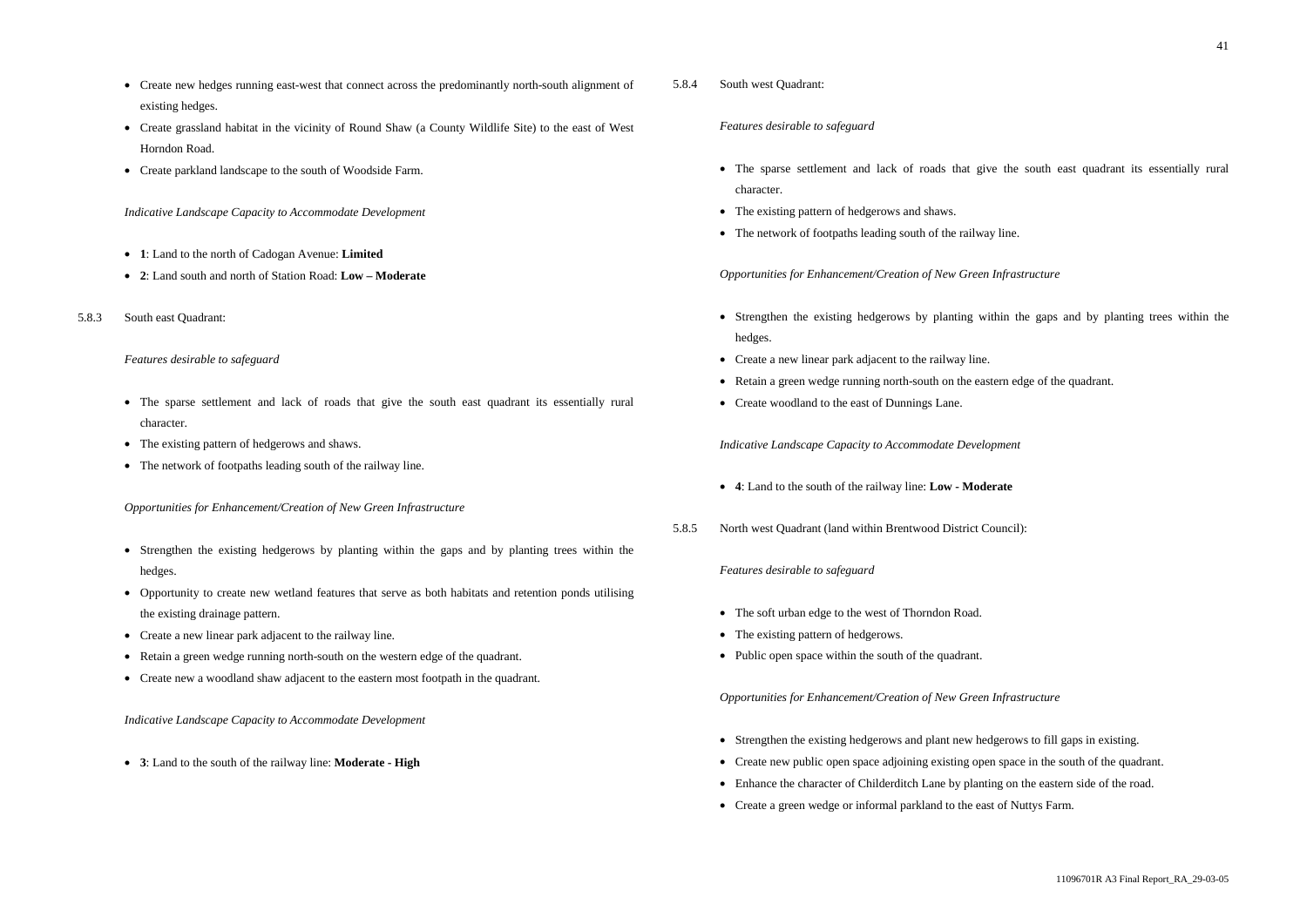### • **5**: Land to the east of Childerditch Lane: **Moderate - High**

## *Summary of Landscape Capacity*

- 5.8.6 Within the two southern quadrants the strong rural character should be retained. There is potential to accommodate settlement expansion within the open and rural landscape south of the railway line at West Horndon. An important strategic feature within the landscape framework should be the retention of a broad belt of countryside within the south of the search area. The need for this feature limits the capacity of the landscape to the south of the railway line.
- 5.8.7 To the north west of the railway line the existing landscape character consists of predominantly open prairie fields with deteriorating, gappy hedgerows. Expansion in this area could be accommodated if the character of the existing intensively farmed landscape were improved or enhanced by the provision of a strong landscape framework.
- 5.8.8 Enhancement opportunities within the area of search could be based on the east west/north south pattern of land division of ancient origins. Enhancement and restoration of this pattern could be integrated within new development.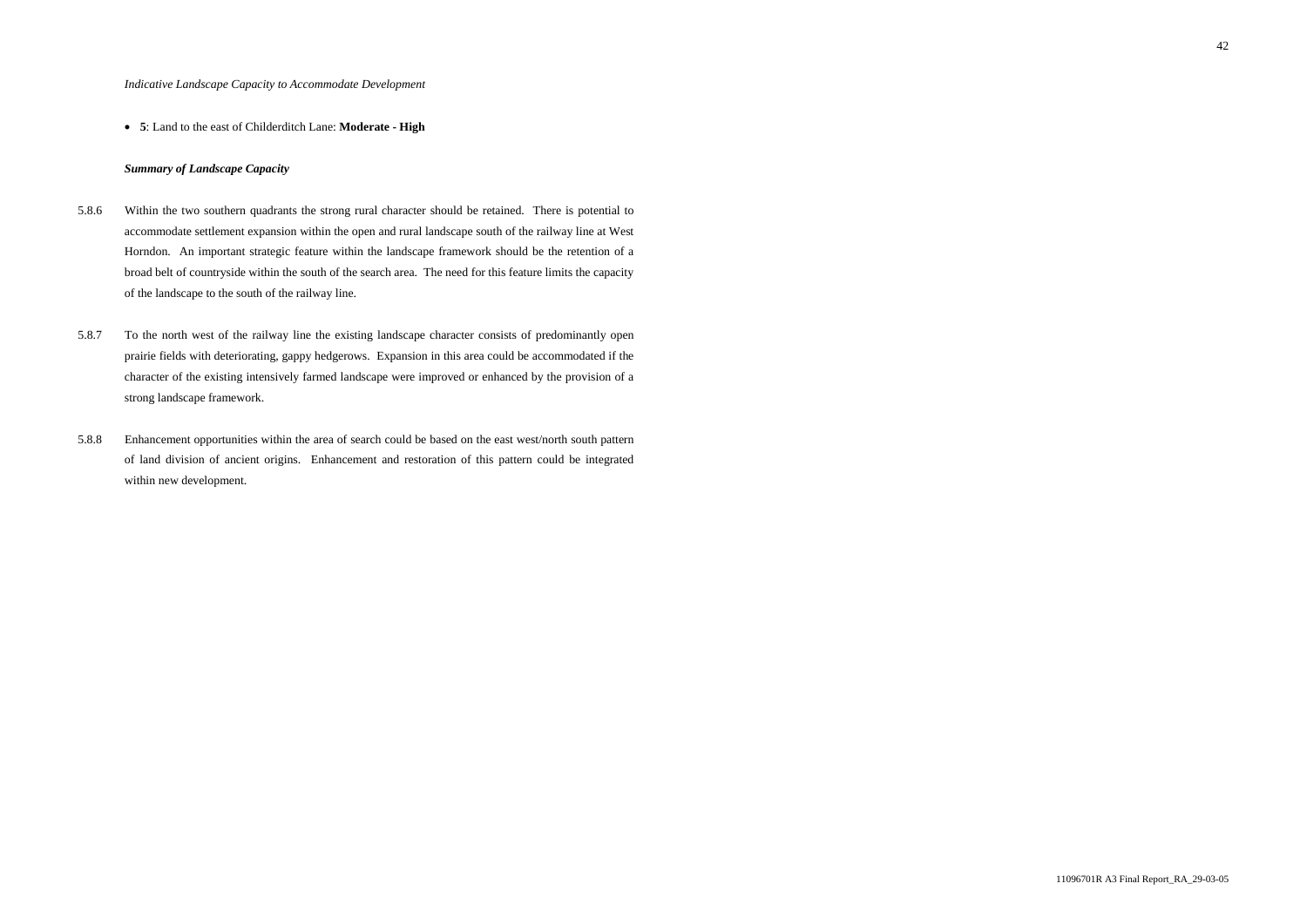### **6.0 SUMMARY AND CONCLUSIONS**

**6.1 Summary**

#### *Study Aims and Approach*

- 6.1.1 Chris Blandford Associates (CBA) was commissioned in September 2004 by Thurrock Council to assess the capacity of Thurrock's landscapes to accommodate development. The Study is intended to inform the preparation of:
	- the Council's new Local Development Documents;
	- the strategies and implementation plans of the Thurrock Urban Development Corporation; and
	- the Council's input to the preparation of the new Regional Spatial Strategy for the East of England (RSS14).
- 6.1.2 The main purpose of the Study is as a planning tool for assisting strategic decision-making in relation to development and environmental protection and should be used in conjunction with other studies commissioned by the Council including assessments of Urban Capacity, Infrastructure, Flood Risk Assessment and Open Space. The development options assessed in this study do not represent a formal Thurrock Council endorsement of the need to release any areas from the Green Belt for development purposes nor does this study override current Green Belt policy or in itself support any requirement for the review of boundaries. A review of the Green Belt in Thurrock will be addressed in a separate study. The review of Green Belt land in relation to future growth requirements will also be addressed by a separate study. Landscape character is one of the key influences on the potential location, scale and form of future development.
- 6.1.3 The assessment set out in this report identifies the 'indicative' capacity of Thurrock's landscapes for development, taking into consideration opportunities for green infrastructure provision; no assessment of the landscape impacts of specific development proposals has been undertaken as part of this study.
- 6.1.4 The Council's planning policies set out in its Unitary Development Plan seek a balance between making provision for new development in the Borough, whilst ensuring adequate protection and enhancement of both the built and natural environment. A key aim for the Council is to develop a 'character-based approach' to the protection, enhancement and restoration of the Borough. A character-based approach to sustainable landscape planning is about accommodating change in ways that are responsive to the opportunities, constraints and conditions posed by the specific characteristics that contribute to an area's
- respect its landscape setting;
- landscape;
- make a positive contribution to the character of the local landscape area.
- 6.1.5 This approach is reflected in this Study, which uses landscape character assessment techniques to understand the existing character of Thurrock's Landscapes and their sensitivity as the basis for evaluating the ability or 'capacity' of different places to accommodate strategic development needs in ways that reflect these principles.
- 6.1.6 The overall approach to the Landscape Capacity Study was developed in line with current best practice set out in *Landscape Character Assessment – Guidance for England and Scotland* (2002) and relevant supplementary topic papers, published jointly by the Countryside Agency and Scottish Natural Heritage.
- 6.1.7 In summary, the study process involved three key stages of assessment:

'sense of place'. In this context, the Council promotes the following key principles in relation to the conservation and enhancement of landscape character. The Council wants to see new development:

• protect and maintain existing features and elements that contribute to the distinctiveness of the local

#### *Stage 1 – Understanding the Shape of Thurrock's Landscape (Chapter 2.0)*

6.1.8 The first stage involved an analysis of the physical and historical influences that have shaped the Thurrock landscape. This was informed by sources such as the Thurrock Nature Conservation Guide. The forces for change that continue to affect landscape character today are also considered.

#### *Stage 2 - Characterisation of Thurrock's Landscapes (Chapter 3.0)*

6.1.9 The next stage involved an assessment of the existing character of Thurrock's landscapes. This process, known as 'characterisation', identifies, classifies and describes areas of different character to provide an understanding of what makes one place distinctive from another and why. In line with the Guidance, this assessment has been carried out at a scale of 1:25,000.

# *Stage 3 – Evaluating the Sensitivity of Thurrock's Landscape Character Areas (Chapter 3.0)*

6.1.10 The third stage involved a strategic evaluation of the sensitivity of Thurrock's Landscape Character Areas to three indicative broad scales of development. The purpose of this stage is to provide a broad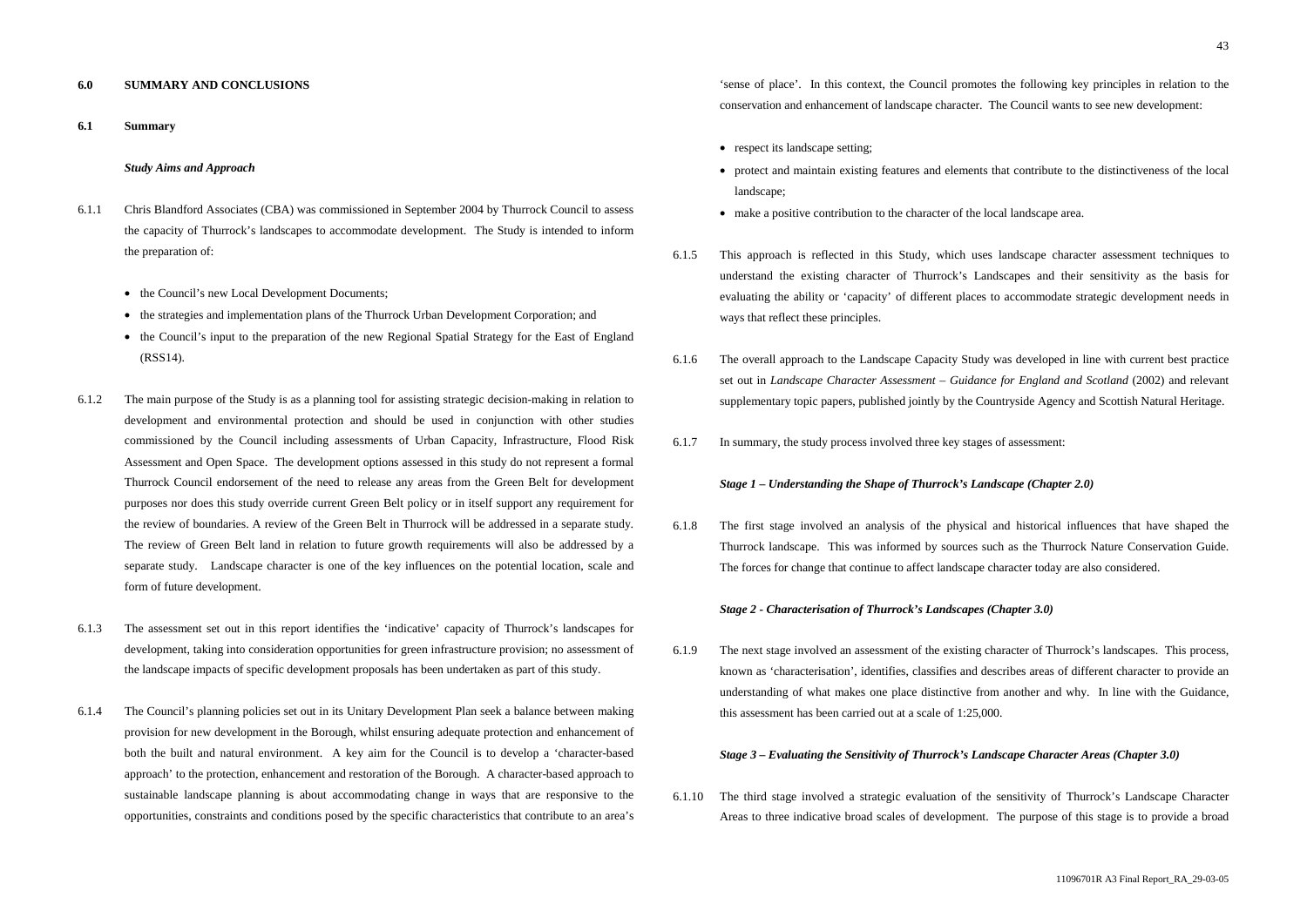overview of the variations in sensitivity of the Borough's landscapes, as context for the more detailed evaluations of landscape capacity for selected locations in the following assessment stages.

*Stage 4 – Evaluating the Capacity of Urban Fringe and Selected Settlement Edge Landscapes (Chapters 4.0 and 5.0)*

6.1.11 This final stage involved a detailed evaluation at a scale of 1:10,000 of the capacity of the Borough's urban fringe and selected settlement edge landscapes to development, including consideration of the acknowledged values attached to these landscapes. The purpose of this stage is to provide information on the indicative landscape capacity of these areas to support decision-making by the Council regarding the identification of sustainable locations for potential urban extension/settlement expansion.

### *Characterisation of Thurrock's Landscape*

- 6.1.12 Based on an analysis of the physical and cultural influences that have shaped the landscape, and consideration of the forces for change affecting landscape character, 5 generic Landscape Character Types and 23 unique Landscape Character Areas were identified and described at a scale of 1:25,000. This new classification updated the Council's Draft Landscape Character Assessment completed in 1994, bringing it into line with the Countryside Agency's Guidance.
- 6.1.13 The Landscape Character Types and their constituent Landscape Character Areas identified by the assessment area:
	- *A Fenland Landscape*
	- A1 Bulphan Fenland
	- *B Rolling Farmland/Wooded Hills Landscape*
	- B1 Sticking Hill Rolling Farmland/Wooded Hills
	- B2 Langdon Hills Rolling Farmland/Wooded Hills
	- B3 Fobbing Ridge Rolling Farmland/Wooded Hills
	- B4 Belhus Rolling Farmland/Wooded Hills
	- *C Marsh Landscape*
	- C1 Fobbing Marshes
	- C2 BP Coryton and Marshes
	- C3 Mucking Marshes
	- C4 Mucking Flats and Marshes

# C5 – Tilbury Marshes

#### *D – Urban Fringe Landscape*

- D1 Aveley/South Ockendon Urban Fringe
- D2 Mar Dyke River Valley Urban Fringe
- D3 North Stifford Corridor Urban Fringe
- D4 White Crofts/Orsett Heath Urban Fringe
- D5 Linford/Buckingham Hill Urban Fringe
- D6 Chadwell Escarpment Urban Fringe
- D7 West Tilbury Urban Fringe

# *E – Urban Landscape*

- E1 Aveley Urban Area
- E2 South Ockendon Urban Area
- E3 West Thurrock and Purfleet Urban Area
- E4 Grays/Chadwell St Mary Urban Area
- E5 Tilbury and Docks Urban Area
- E6 Corringham/Stanford-le-Hope Urban Area

# *Sensitivity of Thurrock's Landscape Character Areas*

- 6.1.14 A strategic evaluation of the relative sensitivity of each of the Landscape Character Areas to three indicative scales of urban development was undertaken using professional judgement in relation to the following key criteria:
	- effects of development on physical components of the landscape;
	- effects of development on how the landscape is experienced;
	- the visual effects of development;
	- the potential for mitigation of development impact on the landscape.
- 6.1.15 For each Landscape Character Area in turn, the key qualities or important characteristics that give a particular Landscape Character Area its distinctiveness and sense of place, and need to be sustained, are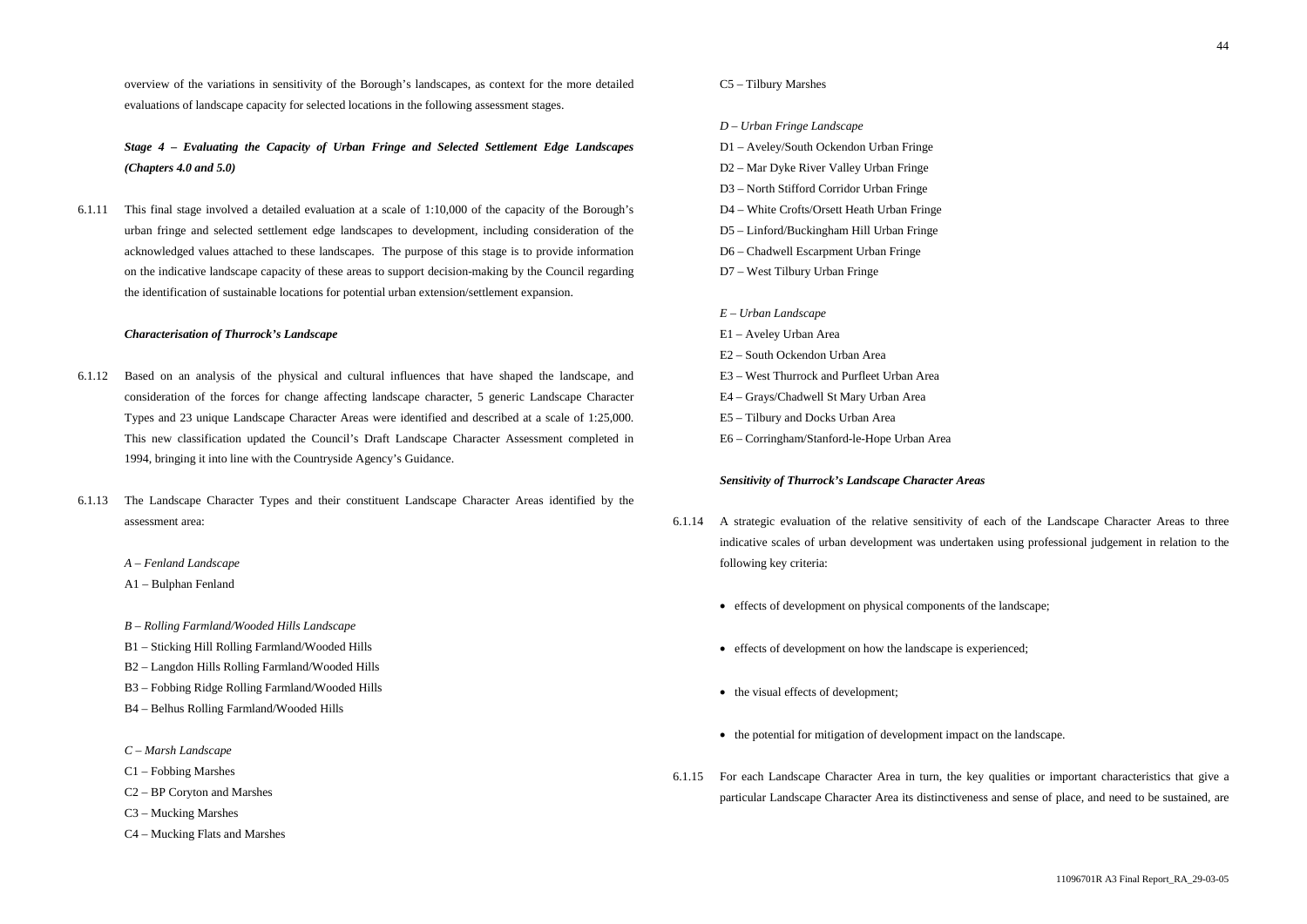highlighted. These represent the key sensitivities that are considered to be constraints (or conditions) on development.

6.1.16 The assessment not only identifies landscape constraints, but also considers opportunities for 'green' infrastructure provision and environmental enhancement in each Landscape Character Area. Where appropriate, relevant opportunities are highlighted as suggested conditions necessary for enabling potential sustainable development to be successfully accommodated within a particular location.

#### *Capacity of Urban Fringe and Settlement Edge Landscapes*

6.1.17 Within the context of the strategic sensitivity analysis work, a detailed evaluation assessed the indicative capacity of the Borough's urban fringe and selected settlement edge landscapes to support decisionmaking by the Council regarding identification of suitable locations for urban extension/settlement expansion development options. The areas subject to evaluation included:

- Stanford-le-Hope
- East Tilbury
- South Ockendon
- West Horndon
- 6.1.18 The selection of settlements chosen reflects the existing main settlements in the borough and principles of sustainable development, including the sequential approach to location of development and access to key transport centres and other services.
- 6.1.19 Areas of search within these landscapes were evaluated at a scale of 1:10,000 to identify:
	- major environmental constraints to development;
	- potential settlement expansion options, taking into account:
		- \* features desirable to safeguard

#### *Urban Fringe Areas*

- Aveley
- South Ockendon and North Stifford
- North and East of Gray's
- Chadwell St Mary and Tilbury

#### *Settlement Edge Landscapes*

- \* opportunities for enhancement/creation of new green infrastructure
- \* indicative landscape capacity to accommodate development.

#### **6.2 Conclusions**

- 6.2.1 The revised and updated classification of Landscape Character Types and Landscape Character Areas (Section 3.0) confirmed the relatively diverse nature of Thurrock's landscapes. This diversity is a key attribute that needs to be reflected both in development plan policies and planning guidance, and in land management practices within the Borough.
- 6.2.2 At the strategic scale, the Study concludes that much of the Borough's landscape is highly sensitive to most scales of urban development without substantial investment in green infrastructure provision.
- 6.2.3 In more detail, the Study concludes that there is scope within the urban fringe and selected settlement edge landscapes to accommodate varying scales of development without significant adverse effects on important qualities of the landscapes which are considered desirable to safeguard. Furthermore, the Study has identified a range of opportunities for the positive enhancement and creation of green infrastructure within these potential development locations, which if implemented would assist in accommodating any new development within a strong landscape framework offering new benefits for both people and wildlife.
- Grid Strategy provide the framework within which green infrastructure enhancement opportunities could be realised.
- 6.2.5 This study seeks to inform the options and alternatives for development and to assist in the preparation of and sustainability appraisal of the Council's Local Development Documents.

6.2.4 National and regional strategies such as The Countryside in and Around Towns and South Essex Green

#### **6.3 Recommendations for Further Work**

• in line with the Countryside Agency's Guidance, consultation with relevant stakeholder groups

- 6.3.1 The following areas of further work are recommended for consideration by the Council:
	- should be undertaken to build consensus on the key landscape character issues to be addressed by future growth proposals;